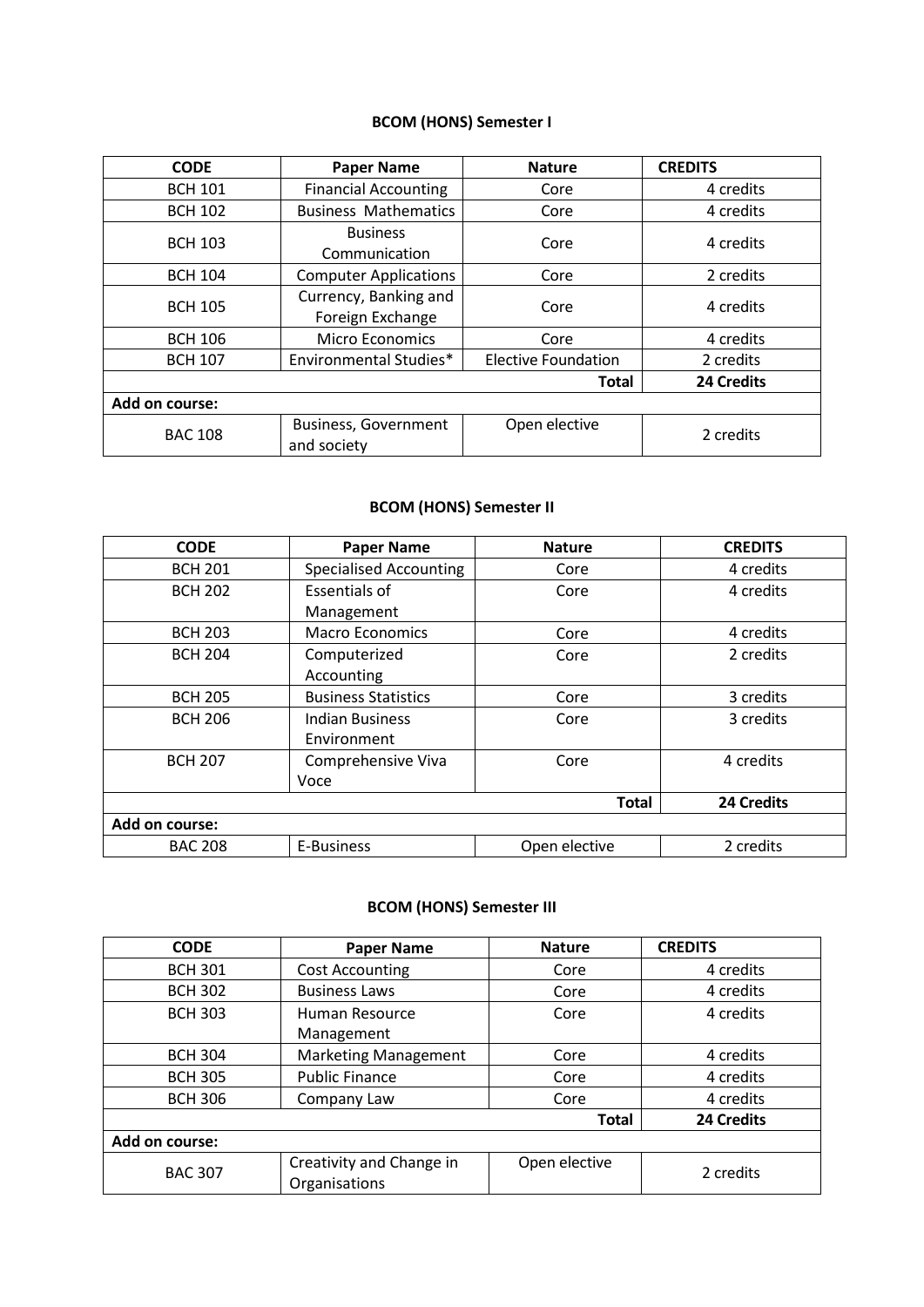# **BCOM (HONS) Semester IV**

| <b>CODE</b>    | <b>Paper Name</b>                      | <b>Nature</b> | <b>CREDITS</b>    |
|----------------|----------------------------------------|---------------|-------------------|
| <b>BCH 401</b> | <b>Accounting for Business</b>         | Core          | 4 credits         |
|                | Decisions                              |               |                   |
| <b>BCH 402</b> | <b>Research Methodology</b>            | Core          | 4 credits         |
| <b>BCH 403</b> | <b>Production &amp; Operation</b>      | Core          | 3 credits         |
|                | Management                             |               |                   |
| <b>BCH 404</b> | <b>Secretarial Practice</b>            | Core          | 3 credits         |
| <b>BCH 405</b> | <b>Financial Management</b>            | Core          | 3 credits         |
| <b>BCH 406</b> | <b>Financial Systems and Financial</b> | Core          | 3 credits         |
|                | <b>Markets</b>                         |               |                   |
| <b>BCH 407</b> | Comprehensive Viva<br>Voce             | Core          | 4 credits         |
|                |                                        | <b>Total</b>  | <b>24 Credits</b> |
| Add on course: |                                        |               |                   |
| <b>BAC 408</b> | Social Entrepreneurship                | Open elective | 2 credits         |

#### **BCOM (HONS) Semester V**

| <b>CODE</b>    | <b>Paper Name</b>                            | <b>Nature</b> | <b>CREDITS</b>    |
|----------------|----------------------------------------------|---------------|-------------------|
| <b>BCH 501</b> | <b>Direct Tax Laws and Accounts</b>          | Core          | 4 credits         |
| <b>BCH 502</b> | Development of Personality and<br>Soft Skill | Core          | 4 credits         |
| <b>BCH 503</b> | <b>Working Capital Management</b>            | Core          | 4 credits         |
| <b>BCH 504</b> | Industrial relations and Labour<br>Laws      | Core          | 4 credits         |
| <b>BCH 505</b> | <b>Audit Technique and Procedures</b>        | Core          | 4 credits         |
| <b>BCH 506</b> | Summer Internship Project                    | Core          | 4 credits         |
|                |                                              | <b>Total</b>  | <b>24 Credits</b> |
|                |                                              |               |                   |
| Add on course: |                                              |               |                   |
| <b>BAC 507</b> | Performance Management                       | Open elective | 2 credits         |

### **BCOM (HONS) Semester VI**

| <b>CODE</b>    | <b>Paper Name</b>                                | <b>Nature</b> | <b>CREDITS</b> |
|----------------|--------------------------------------------------|---------------|----------------|
| <b>BCH 601</b> | <b>Indirect Tax Laws</b>                         | Core          | 4 credits      |
| <b>BCH 602</b> | Management of<br>Core<br><b>Services</b>         |               | 4 credits      |
| <b>BCH 603</b> | <b>Retail Management</b>                         | Core          | 4 credits      |
| <b>BCH 604</b> | Corporate Governance                             | Core          | 4 credits      |
| <b>BCH 605</b> | Security analysis and<br>Portfolio Management    | Core          | 4 credits      |
| <b>BCH 606</b> | <b>Final Year Project</b>                        | Core          | 4 credits      |
|                |                                                  | <b>Total</b>  | 24 Credits     |
| Add on course: |                                                  |               |                |
| <b>BAC 607</b> | Environment and<br><b>Global Competitiveness</b> | Open elective | 2 credits      |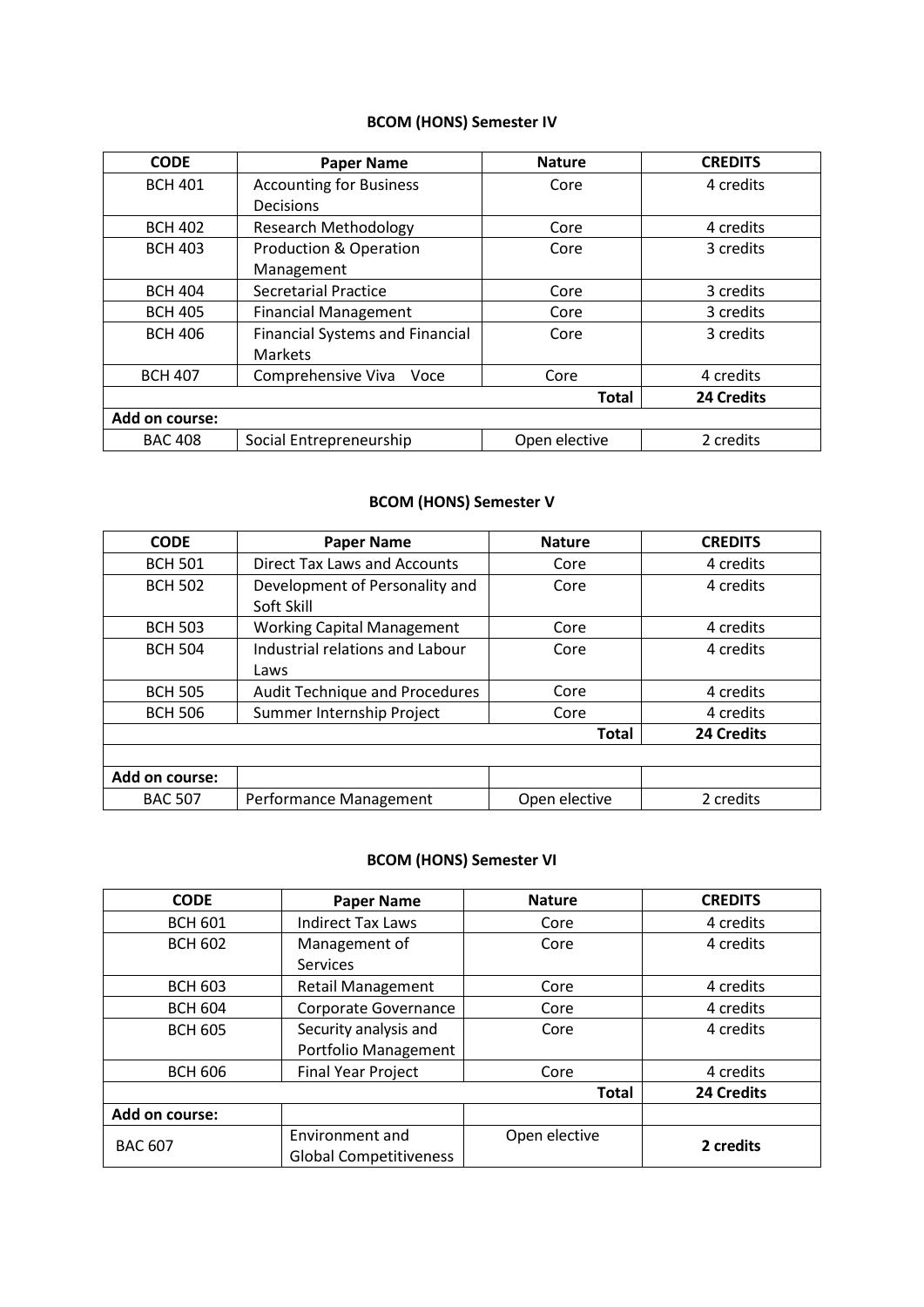| Semester           | <b>First</b>                |
|--------------------|-----------------------------|
| <b>Course Code</b> | <b>BCH 101</b>              |
| Course Title       | <b>Financial Accounting</b> |
| <b>Credits</b>     | 04                          |

**Course Objectives: The aim is to provide an understanding of the basic principles of accounting and their application in business.**

| <b>Syllabus</b> |                                                                                     |                 |
|-----------------|-------------------------------------------------------------------------------------|-----------------|
| <b>Unit</b>     | <b>Course Contents</b>                                                              | <b>Lectures</b> |
| $\mathbf{1}$    | Definition of Accounting, Accounting-Principles, Concepts and Conventions. Journal, |                 |
|                 | Cash Book, Subsidiary Books and Ledger, Capital Expenditure and Revenue             | 08              |
|                 | Expenditure.                                                                        |                 |
| $\overline{2}$  | Trial Balance, Rectification of Errors, Final Accounts, Provisions and Reserves,    | 08              |
|                 | Methods of Depreciation - Fixed Installment Method and Diminishing Balance          |                 |
|                 | Method.                                                                             |                 |
| 3               | Concept of Partnership, Partnership Deed, Fixed and Fluctuating. Capital Accounts,  | 08              |
|                 | Valuation of Goodwill, Profit Sharing Ratio. Admission of Partners: Revaluation of  |                 |
|                 | Assets and Liabilities, Preparation of Profit and Loss Adjustment Account and       |                 |
|                 | Balance-Sheet.                                                                      |                 |
| 4               | Retirement and Death of Partners: Revaluation of Assets and Liabilities, Settlement | 08              |
|                 | of Accounts, Joint Life Policy and Annuities.                                       |                 |
| 5               | Dissolution of Firm, Preparation of Realisation Account, Insolvency of Partner(s).  | 08              |

| <b>Suggested Readings:</b>      |                                |                                  |  |  |
|---------------------------------|--------------------------------|----------------------------------|--|--|
| <b>Book</b>                     | <b>Author's Name</b>           | <b>Publisher</b>                 |  |  |
| <b>Financial Accounting for</b> | Sanjay Dhamija                 | <b>Pearson Publications</b>      |  |  |
| Managers                        |                                |                                  |  |  |
| <b>Financial Accounting</b>     | Gupta, R.L and Radhaswamy, M   | Sultan Chand and Sons, New Delhi |  |  |
| <b>Financial Accounting</b>     | Monga J.R., Ahuja Girish, and  | Mayur Paper Back, Noida          |  |  |
|                                 | Sehgal Asho                    |                                  |  |  |
| <b>Advanced Accounts</b>        | Shukla. M.C., Grewal T.S., and | S. Chand & Co. New Delhi         |  |  |
|                                 | Gupta, S.C.                    |                                  |  |  |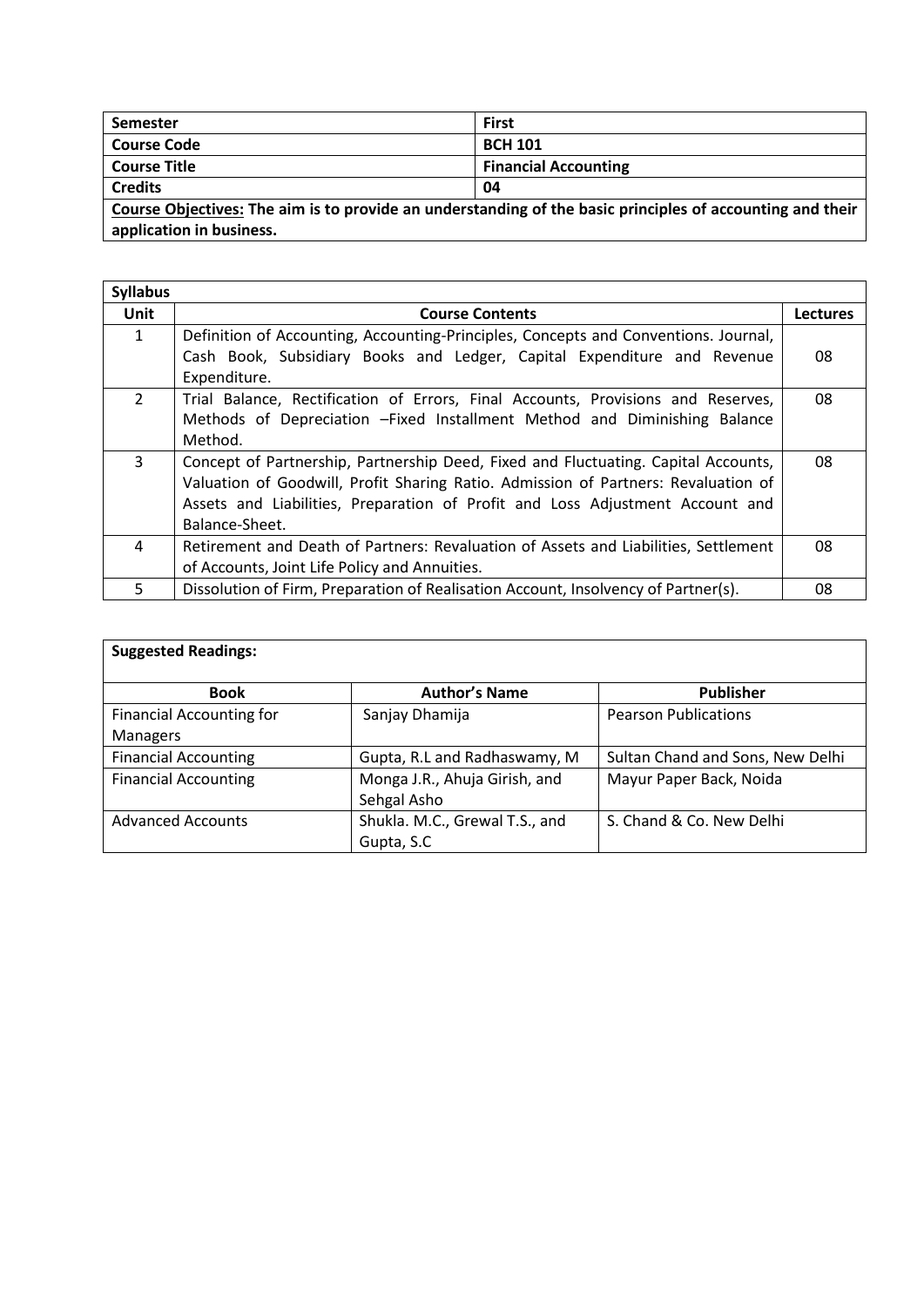| <b>Semester</b>                                                                                | <b>First</b>                |  |
|------------------------------------------------------------------------------------------------|-----------------------------|--|
| <b>Course Code</b>                                                                             | <b>BCH 102</b>              |  |
| <b>Course Title</b>                                                                            | <b>Business Mathematics</b> |  |
| <b>Credits</b>                                                                                 | 04                          |  |
| Course Objectives: This course is designed to prepare students for mathematical and analytical |                             |  |

**applications required in subsequent business and economic courses**

| <b>Syllabus</b> |                                                                        |                 |  |
|-----------------|------------------------------------------------------------------------|-----------------|--|
| Unit            | <b>Course Contents</b>                                                 | <b>Lectures</b> |  |
| 1               | Arithmetic Progression: Concept of Sequence and Series; Meaning and    |                 |  |
|                 | Properties of Arithmetic Progression; Finding General Term; Sum and    | 06              |  |
|                 | Means; Miscellaneous Problems of Arithmetic Progression.               |                 |  |
| $\overline{2}$  | Geometric Progression: Meaning and Properties of Geometric             |                 |  |
|                 | Progression; Finding General Term; Sum of Finite & Infinite Series;    | 08              |  |
|                 | Means; Miscellaneous Problem of Geometric Progression                  |                 |  |
| 3               | Mathematics for Finance, Simple and Compound Interest Annuities        |                 |  |
|                 | Sinking Funds, Discounts and Present values.                           |                 |  |
|                 |                                                                        | 10              |  |
| 4               | Binomial Theorem: Meaning and its Expansion; Special Features of       |                 |  |
|                 | Expansion; Finding the Particular term, Middle term, Independent Term  | 06              |  |
|                 | and Coefficient of a particular term for Positive Integral Index.      |                 |  |
| 5               | Calculus: Function; Limits; Differential Coefficient; Sum; Difference; |                 |  |
|                 | Product; Quotient; Function of function and Integration (Excluding     | 10              |  |
|                 | Trigonometrical and Hyperbolic Functions).                             |                 |  |

| <b>Suggested Readings</b>       |                      |                     |  |  |
|---------------------------------|----------------------|---------------------|--|--|
| <b>Book</b>                     | <b>Author's Name</b> | <b>Publisher</b>    |  |  |
| <b>Business Mathematics</b>     | B.M. Agarwal         | Ane Books Pyt Ltd   |  |  |
| Problems & Solution in Business | B.M. Agarwal         | Ane Books Pyt Ltd   |  |  |
| <b>Mathematics</b>              |                      |                     |  |  |
| Linear Programming              | S.S. Narang          | Sultan Chand & Sons |  |  |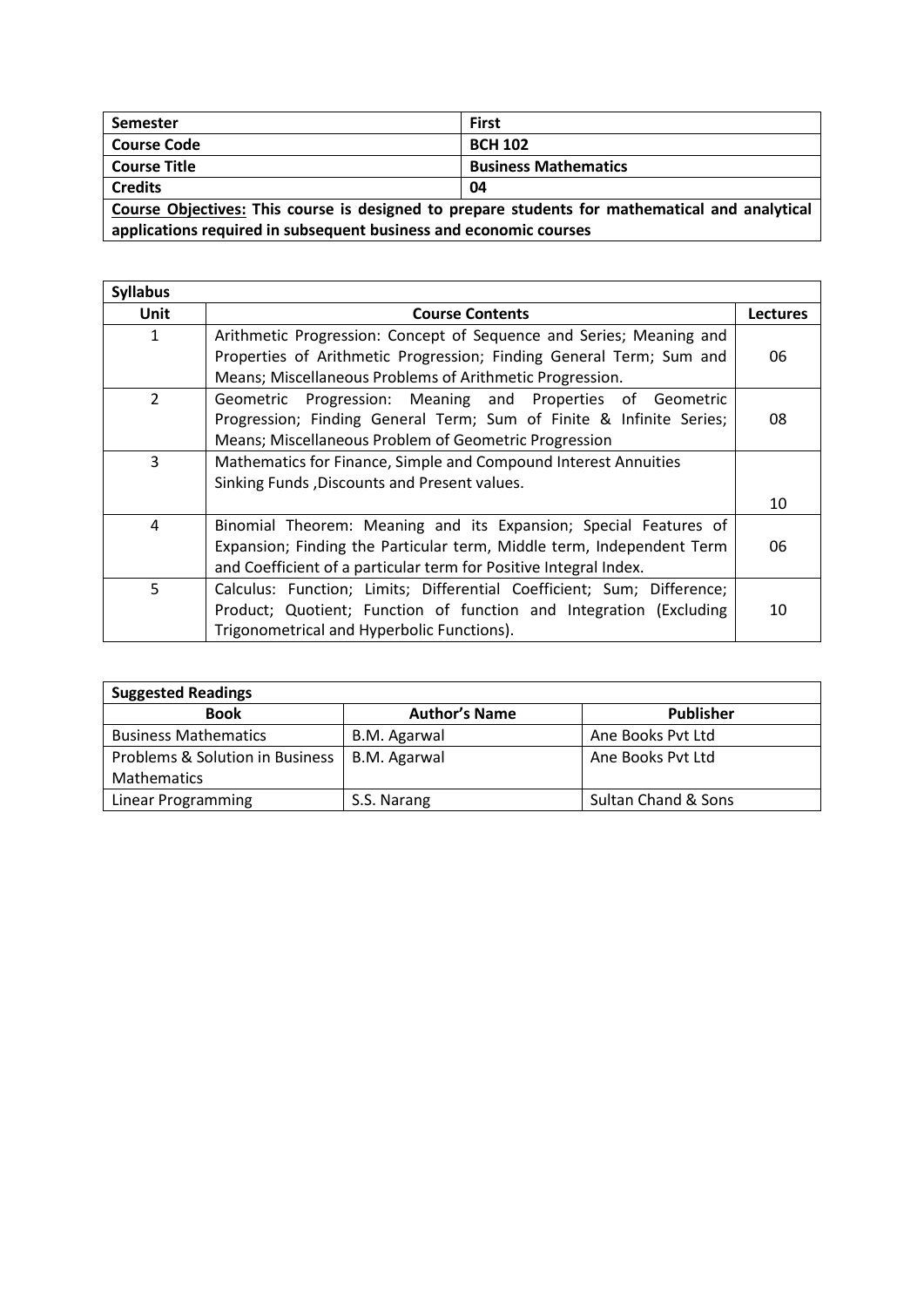| <b>Semester</b>                                                                              | <b>First</b> |  |
|----------------------------------------------------------------------------------------------|--------------|--|
| <b>Course Code</b><br><b>BCH 103</b>                                                         |              |  |
| <b>Course Title</b><br><b>Business Communication</b>                                         |              |  |
| <b>Credits</b><br>04                                                                         |              |  |
| Course Objectives: The main aim of this course is to develop the reading, listening, writing |              |  |
| and presentation skills of the undergraduate students.                                       |              |  |

| <b>Syllabus</b> |                                                                                          |                 |
|-----------------|------------------------------------------------------------------------------------------|-----------------|
| <b>Unit</b>     | <b>Course Contents</b>                                                                   | <b>Lectures</b> |
| $\mathbf{1}$    | Introduction: Principles of effective communication, Barriers of Communication,          |                 |
|                 | Feedback. Principles of Nonverbal Communication: Professional dressing and body          |                 |
|                 | language. Role Playing, Debates and Quiz. Group communication: Meetings, group           | 06              |
|                 | discussions.                                                                             |                 |
| $\overline{2}$  | Managerial Writing: Business letters, Routine letters, Bad news and persuasion           |                 |
|                 | letters, sales letters, collection letters, Maintaining a Diary, Resume/CV, job          |                 |
|                 | application letters, proposals. Internal communication through - notices, circulars,     |                 |
|                 | memos, agenda and minutes, reports. Case Studies. Exercises on Corporate Writing,        | 10              |
|                 | Executive Summary of Documents, Creative Writing, Poster Making, Framing                 |                 |
|                 | Advertisements, Slogans, Captions, Preparing Press Release and Press Notes.              |                 |
| 3               | Effective Presentations: Principles of Effective Presentations, Principles governing the | 06              |
|                 | use of audiovisual media. Language Lab for the use of developing speaking skill          |                 |
|                 | particularly in English Accent and Intonation patterns                                   |                 |
| 4               | Interview Skills: Mastering the art of giving interviews in - selection or placement     |                 |
|                 | interviews, discipline interviews, appraisal interviews, exit interviews, web /video     | 08              |
|                 | conferencing, tele-meeting.                                                              |                 |
| 5               | Report Writing: Objectives of the report, types of report, Report Planning, Types of     |                 |
|                 | Reports, Developing an outline, Nature of Headings, Ordering of Points, Logical          | 10              |
|                 | Sequencing, Graphs, Charts, Executive Summary, List of Illustration, Report Writing.     |                 |

| <b>Suggested Readings:</b>                  |                                      |                                  |
|---------------------------------------------|--------------------------------------|----------------------------------|
| <b>Book</b>                                 | <b>Author's Name</b>                 | <b>Publisher</b>                 |
| <b>Essentials of Business Communication</b> | By Rajendra Pal & J.S.<br>Korlahalli | Sultan Chand & Sons, 8th Edition |
| <b>Business Communication</b>               | Meenakshi Raman & Prakash<br>Singh   | Oxford, 2006                     |
| <b>Business Communication</b>               | Madhukant Jha                        | <b>Gen Next Publication</b>      |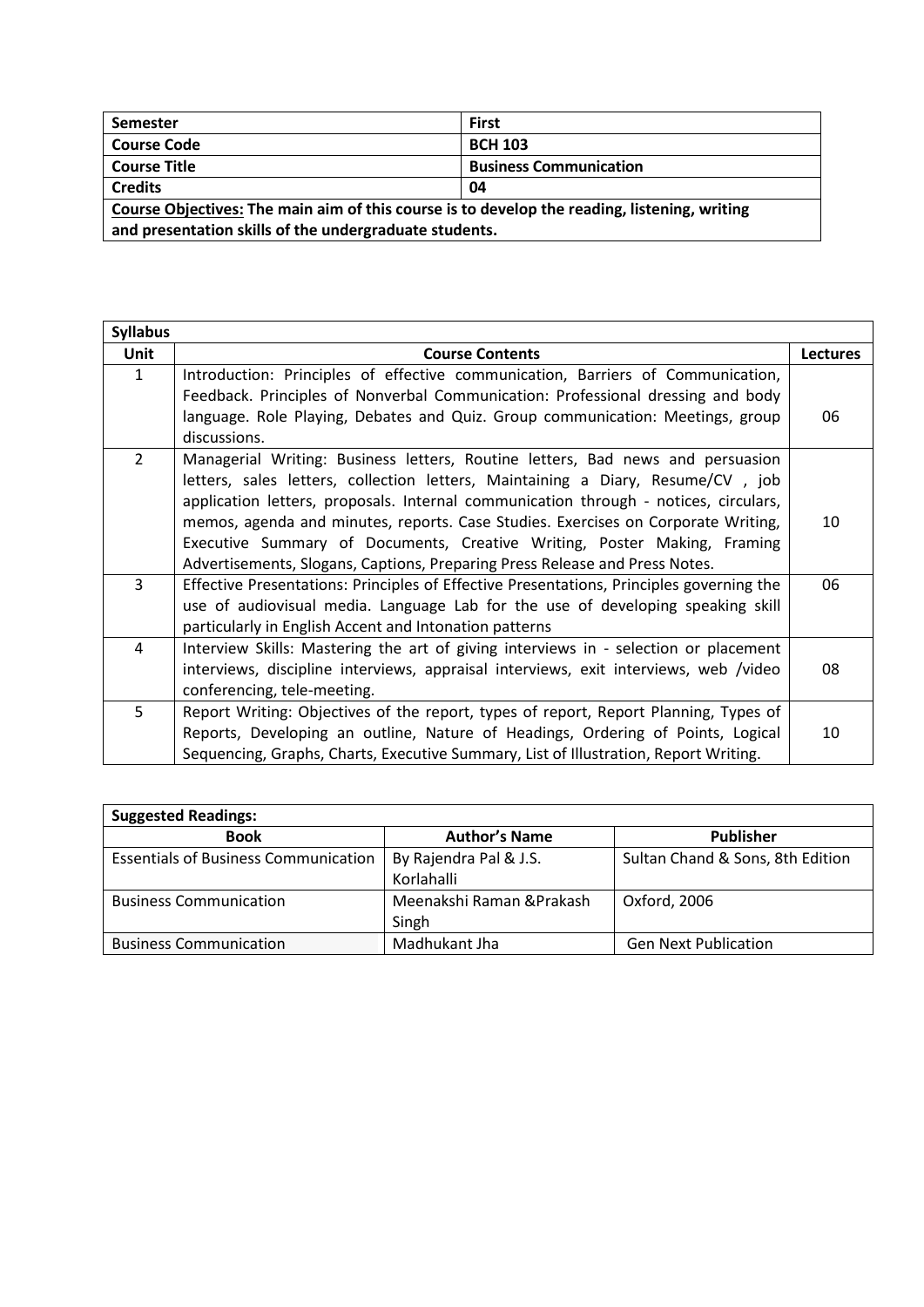| <b>Semester</b>                                                                                  | <b>First</b>                 |  |
|--------------------------------------------------------------------------------------------------|------------------------------|--|
| <b>Course Code</b>                                                                               | <b>BCH 104</b>               |  |
| <b>Course Title</b>                                                                              | <b>Computer Applications</b> |  |
| <b>Credits</b><br>02                                                                             |                              |  |
| Course Objectives: The objective of the basic paper is to familiarize the students with computer |                              |  |

**and its applications in the relevant fields and exposes them with its utility.**

| <b>Syllabus</b> |                                                                           |    |  |
|-----------------|---------------------------------------------------------------------------|----|--|
| Unit            | <b>Course Contents</b>                                                    |    |  |
| $\mathbf{1}$    | Introduction, Characteristics of Computers. Types of computers and        |    |  |
|                 | features: Mini Computers, Micro Computers, Mainframe Computers,           |    |  |
|                 | Super Computers. Types of Programming Languages: Machine Languages,       |    |  |
|                 | Assembly<br>High<br>Languages,<br>Level<br>Languages,                     | 04 |  |
|                 | Translators:Assemblers,Compilers, Interpreters and Linkers, Operating     |    |  |
|                 | System concepts, Types of OS, Functions of OS.                            |    |  |
| 2               | MS Power Point - Creation of Presentation, Built-in-Wizard. Working with  |    |  |
|                 | Text, list, color and transitions. Header and Footer, Drawing tools,      |    |  |
|                 | Animation and sound, Importing Objects from other applications.           | 04 |  |
| 3               | MS Word -Menus, Toolbars, Formatting, Editing Text, Find and Replace,     |    |  |
|                 | Header and Footer, Working with text boxes, columns, pictures, Tables,    |    |  |
|                 | Formatting Tables, Word Art, Mail Merge.                                  |    |  |
| 4               | MS Excel - An overview of worksheet, Creating work-sheet and work book,   |    |  |
|                 | Opening and saving work book and existing Excel, Formatting, conditional  |    |  |
|                 | Formatting, Cell Formatting, Producing Charts, Macros, Data menu: Filter, | 04 |  |
|                 | Sort, Table, validation. Using files with other Programme.                |    |  |
| 5               | MS Access - Understanding Databases, Primary Key, Foreign<br>Kev,         |    |  |
|                 | Composite Key, Create Tables and Queries, Forms, Create Report, Data      | 04 |  |
|                 | organization.                                                             |    |  |

| <b>Suggested Readings</b>        |                      |                               |
|----------------------------------|----------------------|-------------------------------|
| <b>Book</b>                      | <b>Author's Name</b> | <b>Publisher</b>              |
| <b>Fundamental of Computers</b>  | Rajaraman            | Prentice Hall of India, 5th   |
|                                  |                      | edition                       |
| <b>Computes Today</b>            | B. Sandra            | Franklin Watts (October 1983) |
| <b>Fundamentals Of Computers</b> | M. N. Doja           | Deep & Deep Publications      |
| And Information Technology       |                      | (2005)                        |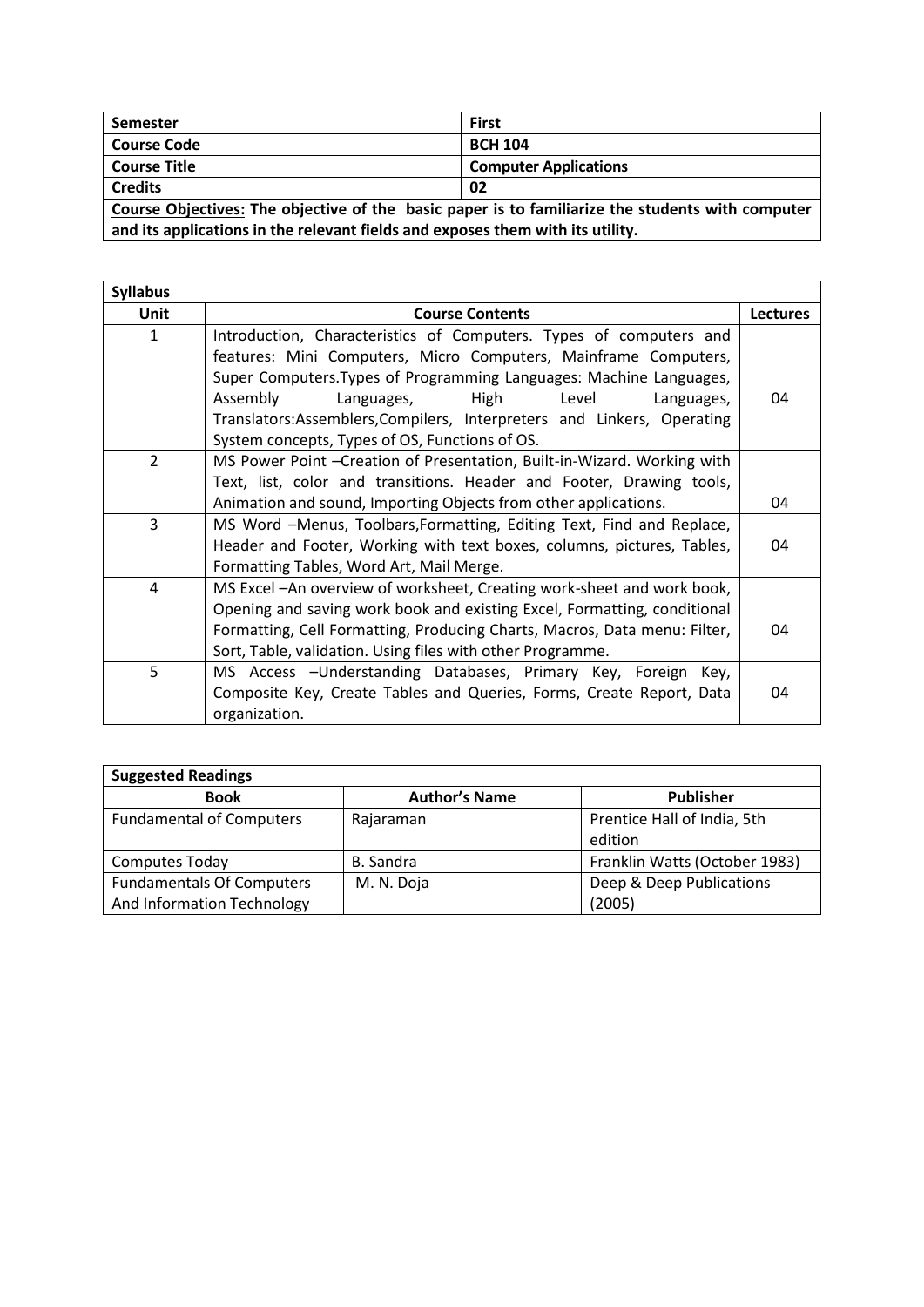| <b>Semester</b>                                                                                                                                | <b>First</b>                                  |  |
|------------------------------------------------------------------------------------------------------------------------------------------------|-----------------------------------------------|--|
| <b>Course Code</b>                                                                                                                             | <b>BCH 105</b>                                |  |
| <b>Course Title</b>                                                                                                                            | <b>Currency, Banking and Foreign Exchange</b> |  |
| <b>Credits</b>                                                                                                                                 | 04                                            |  |
| Course Objectives: The objective of this paper is to provide a basic understanding about the<br>various aspects of money and foreign exchange. |                                               |  |
|                                                                                                                                                |                                               |  |

| <b>Syllabus</b> |                                                                           |                 |
|-----------------|---------------------------------------------------------------------------|-----------------|
| Unit            | <b>Course Contents</b>                                                    | <b>Lectures</b> |
| $\mathbf{1}$    | Definition, Functions of Money (Primary, Secondary, Contingent static and |                 |
|                 | Dynamic Functions), Importance of Money, Evils and Limitations of         |                 |
|                 | Money: Economic & Social evils. Difference between Money and              | 06              |
|                 | Currency, Circular flow of money (in two sectors, three sectors and four  |                 |
|                 | sectors) Importance of Circular flow of Money.                            |                 |
| $\overline{2}$  | Quantity Theory of Money (Fishers and Cambridge Version), Assumptions     |                 |
|                 | and Criticisms. Cambridge cash balance approach with limitations.         | 08              |
| 3               | Inflation: Definition. Causes, Demand Pull, Cost push along with effects  | 08              |
|                 | and measures; Deflation: Definition. Causes and remedies.                 |                 |
| 4               | Principles and methods of Note Issue; Money and Capital Markets:          |                 |
|                 | Meaning characteristics and constituents of money market, Functions of    |                 |
|                 | Indian Money Market Major Defects in Indian Money Market and              | 08              |
|                 | Suggestions: Capital Market: Meaning, Instruments and Importance of       |                 |
|                 | capital market.                                                           |                 |
| 5 <sup>1</sup>  | Meaning and the determination of foreign exchange rate, theories of       |                 |
|                 | foreign exchange rate: Mint Parity, Purchasing Power Parity and Balance   | 10              |
|                 | of Payment: Exchange Control: Meaning, Objectives and Methods of          |                 |
|                 | Exchange Control, Floating of Currency.                                   |                 |

| <b>Suggested Readings</b> |                      |                        |
|---------------------------|----------------------|------------------------|
| <b>Book</b>               | <b>Author's Name</b> | <b>Publisher</b>       |
| An outline of money       | G Crowther           | Seton Press (2007)     |
| <b>Monetary Economics</b> | S B Gupta            | S. Chand Publishing    |
| Money Banking & Exchange  | M L Seth             | Lakshmi Narain Agarwal |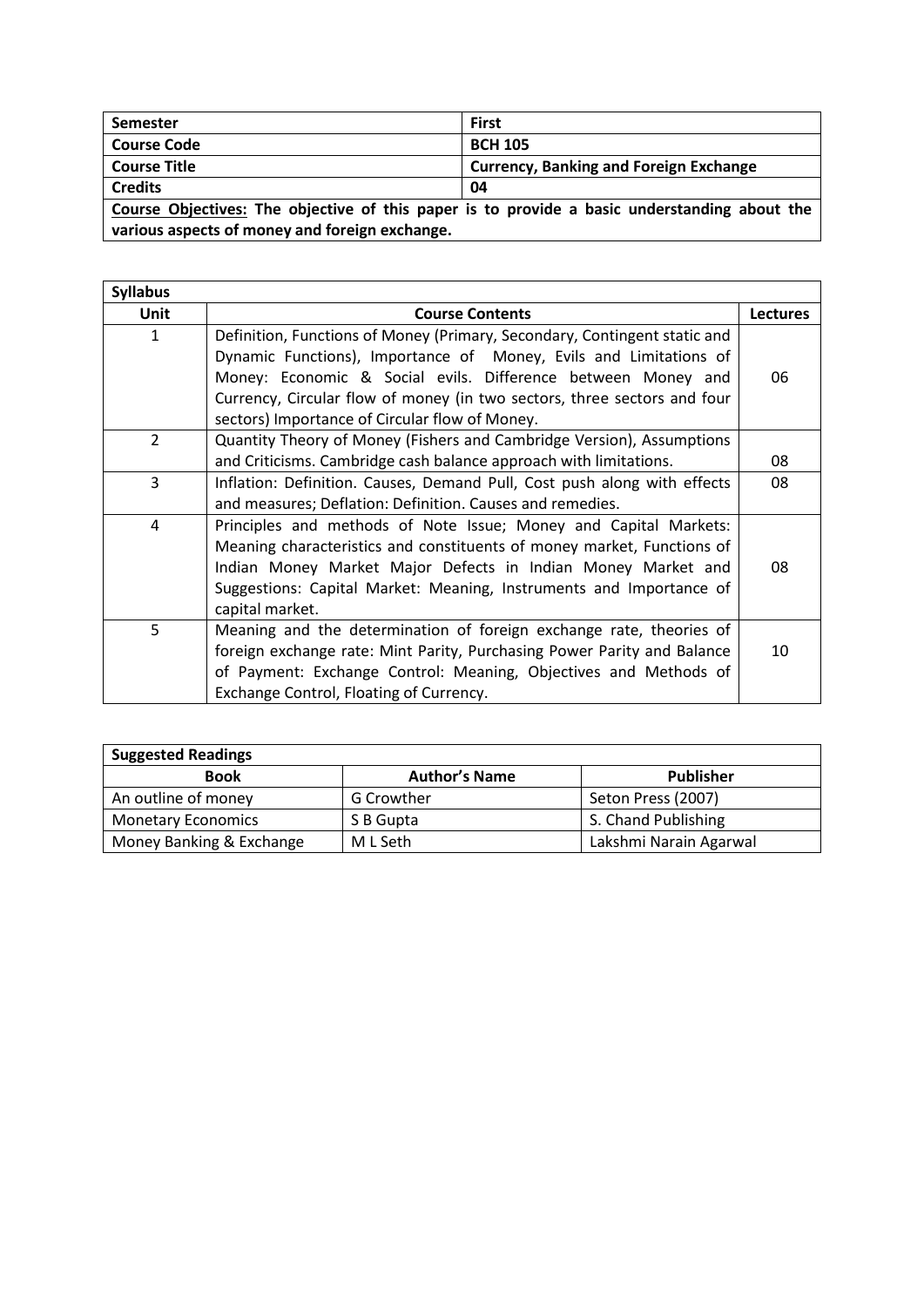| First                                                                                     |
|-------------------------------------------------------------------------------------------|
| <b>BCH 106</b>                                                                            |
| <b>Micro Economics</b>                                                                    |
| 04                                                                                        |
| Course Objectives: The course aims to provide a thorough introduction to economic theory. |
|                                                                                           |

**Starting from the basic concepts of microeconomics, utility functions, production functions, demand and supply, the effect of market forces.**

| <b>Syllabus</b> |                                                                          |    |
|-----------------|--------------------------------------------------------------------------|----|
| Unit            | <b>Course Contents</b>                                                   |    |
| $\mathbf{1}$    | Introduction: Nature, Scope and Significance of Business Economics; Role |    |
|                 | of Business Economist; Difference between Economics & Business           | 06 |
|                 | Economics; Relationship of Business Economics with other branches of     |    |
|                 | Knowledge.                                                               |    |
| $\overline{2}$  | Consumption Function: Utility, Diminishing Marginal Utility and Equi-    |    |
|                 | Marginal Utility; Indifference Curve- Meaning, Properties and            | 08 |
|                 | determination of Consumer's Equilibrium; Consumer's Surplus.             |    |
| 3               | Demand: Law of Demand; Elasticity of Demand- Concept and                 |    |
|                 | Measurement; Price, Income, Cross and Advertising<br>Elasticity;         | 10 |
|                 | Significance of Elasticity of Demand.                                    |    |
| 4               | Demand Forecasting: Concept, Objectives, Significance and Limitations;   |    |
|                 | Methods of Demand Forecasting for Old and New Products; Criteria of      | 08 |
|                 | Good Demand Forecasting System; Steps in Demand Forecasting.             |    |
| 5.              | Production: Laws of Variable Proportion; Theory of Costs, Cost Output    | 08 |
|                 | Relationship in Short-run and Long-run; Internal and External Economies  |    |
|                 | & Diseconomies.                                                          |    |

| <b>Suggested Readings</b>   |                              |                             |
|-----------------------------|------------------------------|-----------------------------|
| <b>Book</b>                 | <b>Author's Name</b>         | <b>Publisher</b>            |
| <b>Managerial Economics</b> | Peterson, Lewis, Sudhir Jain | Pearson, Prentice Hall      |
| <b>Managerial Economics</b> | Pearson and Lewis            | Prentice Hall, New Delhi    |
| <b>Managerial Economics</b> | G.S. Gupta                   | Tata McGraw Hill, New Delhi |
| <b>Managerial Economics</b> | Mote, Paul and Gupta         | Tata McGraw Hill, New Delhi |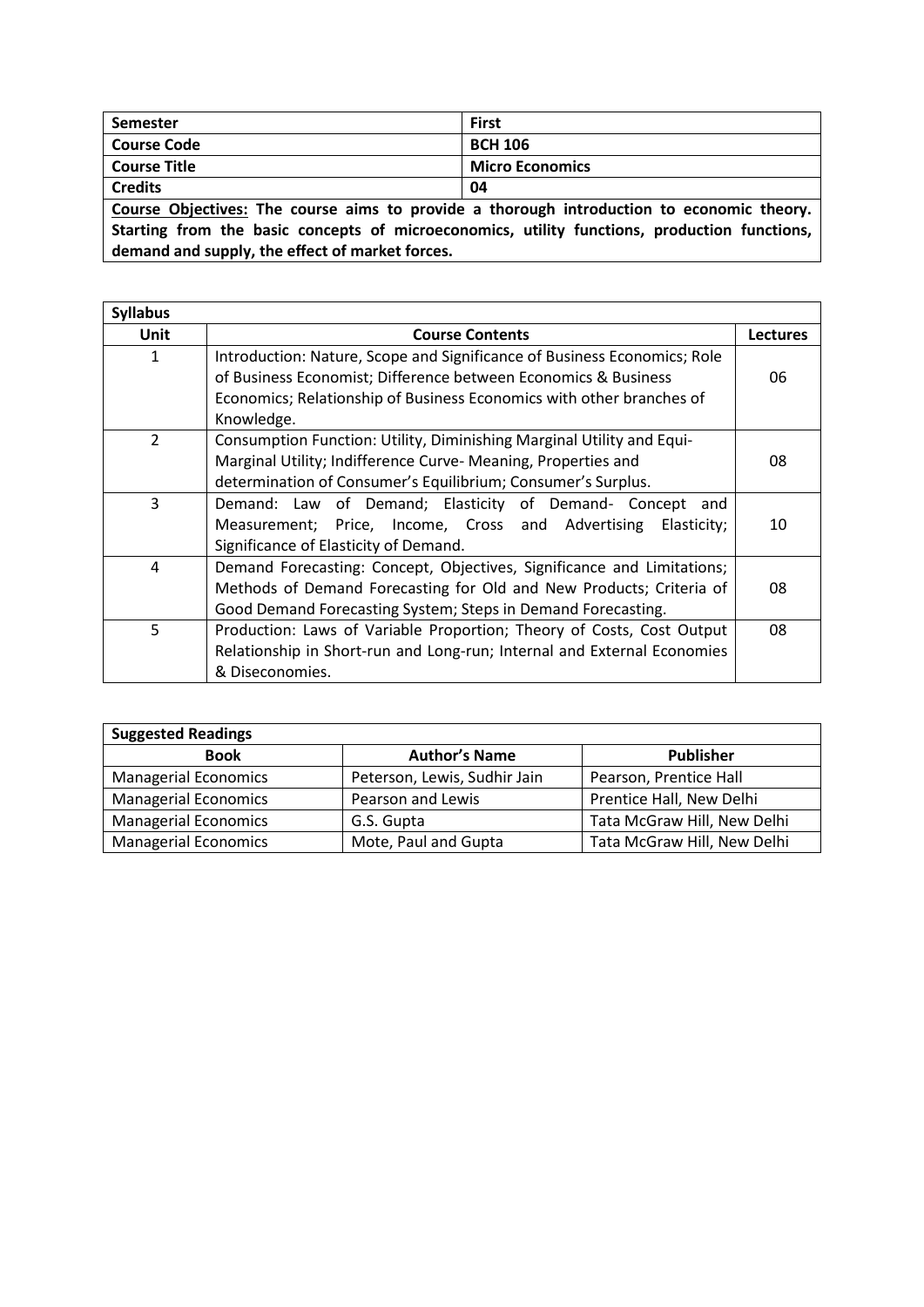| Semester                                                                                                           | <b>First</b>                 |  |
|--------------------------------------------------------------------------------------------------------------------|------------------------------|--|
| Course Code                                                                                                        | <b>BCH 107</b>               |  |
| Course Title                                                                                                       | <b>Environmental Studies</b> |  |
| <b>Credits</b>                                                                                                     | 02                           |  |
| $\Box$ Carrier Objectives: The size is to provide an understanding of the boois principles of accounting and their |                              |  |

**Course Objectives: The aim is to provide an understanding of the basic principles of accounting and their application in business.**

| <b>Syllabus</b> |                                                                                   |                 |
|-----------------|-----------------------------------------------------------------------------------|-----------------|
| Unit            | <b>Course Contents</b>                                                            | <b>Lectures</b> |
|                 | Definition, Scope & Importance, Need For Public Awareness-Environment definition, |                 |
|                 | Eco system - Balanced ecosystem, Human activities - Food, Shelter, Economic and   |                 |
|                 | social Security.                                                                  | 04              |
| $\mathbf{1}$    | Effects of human activities on environment-Agriculture, Housing, Industry, Mining |                 |
|                 | and Transportation activities, Basics of Environmental Impact Assessment.         |                 |
|                 | Sustainable Development.                                                          |                 |
|                 | Natural Resources- Water Resources- Availability and Quality aspects. Water borne |                 |
| $\overline{2}$  | diseases, Water induced diseases, Fluoride problem in drinking water. Mineral     | 04              |
|                 | Resources, Forest Wealth, Material cycles- Carbon, Nitrogen and Sulphur Cycles.   |                 |
|                 | Energy – Different types of energy, Electro-magnetic radiation. Conventional and  |                 |
|                 | Non-Conventional sources - Hydro Electric, Fossil Fuel based, Nuclear, Solar,     | 04              |
| 3               | Biomass and Bio-gas. Hydrogen as an alternative future source of Energy           |                 |
|                 | Environmental Pollution and their effects. Water pollution, Land pollution. Noise |                 |
| 4               | pollution, Public Health aspects, Air Pollution, Solid waste management.          | 04              |
|                 | Current Environmental Issues of Importance: Population Growth, Climate Change     |                 |
|                 | and Global warming- Effects, Urbanization, Automobile pollution.                  |                 |
| 5               | Acid Rain, Ozone Layer depletion, Animal Husbandry.                               | 04              |
|                 | Environmental Protection- Role of Government, Legal aspects, Initiatives by Non-  |                 |
|                 | governmental Organizations (NGO), Environmental Education, Women Education.       |                 |

| <b>Suggested Readings:</b>   |                      |                            |
|------------------------------|----------------------|----------------------------|
| <b>Book</b>                  | <b>Author's Name</b> | <b>Publisher</b>           |
| <b>Environmental Studies</b> | Benny Joseph         | Tata McgrawHill-2005       |
| <b>Environmental Studies</b> | Dr. D.L. Manjunath   | Pearson Education-2006     |
| <b>Environmental Studies</b> | R. Rajagopalan       | Oxford Publication - 2005. |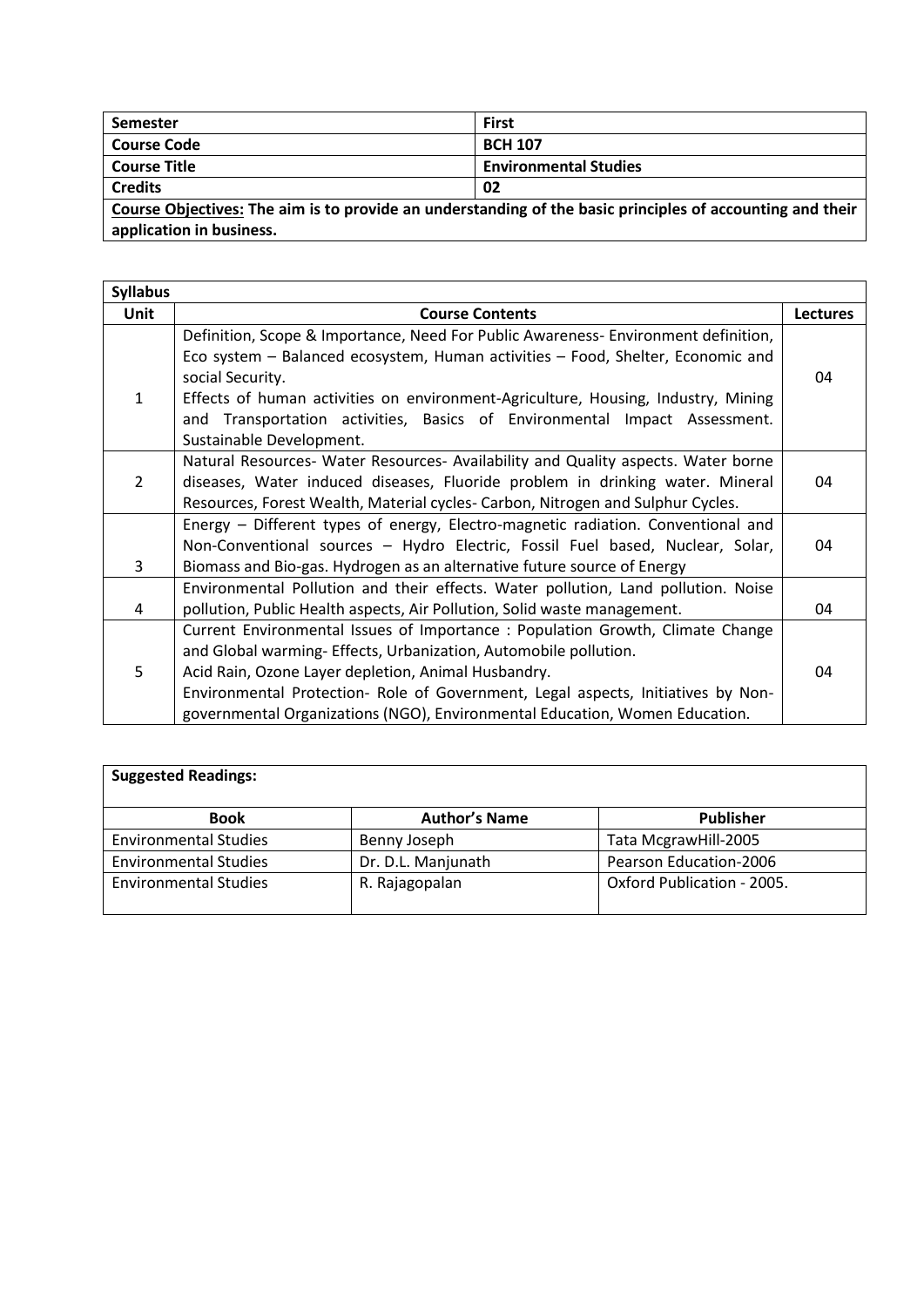| Semester                                                                                                       | <b>First</b>                            |  |
|----------------------------------------------------------------------------------------------------------------|-----------------------------------------|--|
| <b>Course Code</b>                                                                                             | <b>BAC 108</b>                          |  |
| l Course Title                                                                                                 | <b>Business, Government and society</b> |  |
| Credits                                                                                                        | 02                                      |  |
| $\mid$ Course Objectives: The aim is to provide an understanding of the basic principles of business execution |                                         |  |

<u>:</u> The aim is to provide an understanding of the basic principles of business execution **and government administration**

| <b>Syllabus</b> |                                                                                                                                                                                                                                                                                                                                                                                                                                                                                                                         |                 |
|-----------------|-------------------------------------------------------------------------------------------------------------------------------------------------------------------------------------------------------------------------------------------------------------------------------------------------------------------------------------------------------------------------------------------------------------------------------------------------------------------------------------------------------------------------|-----------------|
| <b>Unit</b>     | <b>Course Contents</b>                                                                                                                                                                                                                                                                                                                                                                                                                                                                                                  | <b>Lectures</b> |
| $\mathbf{1}$    | Roles of Business, Government, and Society: Interdependence and Conflict,<br>Regulation of Business, Functions of State; Economic roles of government;<br>Government and legal environment; Economic roles of Government in India; Indian<br>experience with overall and sectoral growth, Intersectoral linkages and role of<br>foreign direct investment The Constitutional environment, Macroeconomic crises:<br>explaining the experiences around the world.                                                         | 04              |
| $\overline{2}$  | Poverty, Inequality and Economic Growth: Industrial Development, Rural- Urban<br>Dynamics, Population and Development, Finance for Development, Trade and<br>Development, State and the Market, Privatization and Regulation, Institutions and<br>Growth.                                                                                                                                                                                                                                                               | 04              |
| 3               | Public Private Partnerships: The Rationale for Public Private Partnerships, Different<br>Kinds of Public Private Partnerships with a special emphasis on the Build Operate<br>and Transfer Model (BOT), Issues in Regulation that come about with privatization,<br>Pricing mechanisms available to a regulator to ensure universal access and efficiency,<br>Discussion of the privatization experience in different sectors, water, electricity,<br>telecommunication, and railways with a special emphasis on India. | 04              |
| 4               | Multinational Corporations: Perspectives on Globalization, Globalization: The MNC<br>and TNC Organizations, Globalization of Brands, Globalization of the Indian Business<br>and Firms, Coping with Global Competition, Conflict with Nation States.<br>Business in a Global Environment: Business as Blending of People Technology and<br>Ethical Behaviour, Achieving Business Success through Social Responsibilities.                                                                                               | 04              |
| 5               | Changing Workplace: Influence of demography, influence of technology, gender<br>issues, social justice and affirmative action, Industrial Relations.                                                                                                                                                                                                                                                                                                                                                                    | 04              |

| <b>Suggested Readings:</b> |                              |                            |
|----------------------------|------------------------------|----------------------------|
| <b>Book</b>                | <b>Author's Name</b>         | <b>Publisher</b>           |
| Business, Government and   | John Steiner, George Steiner | TMGH                       |
| Society: A Managerial      |                              |                            |
| Perspective                |                              |                            |
| Business, Government, and  | Douglas E. Greer             | Prentice Hall, 3rd Edition |
| Society                    |                              |                            |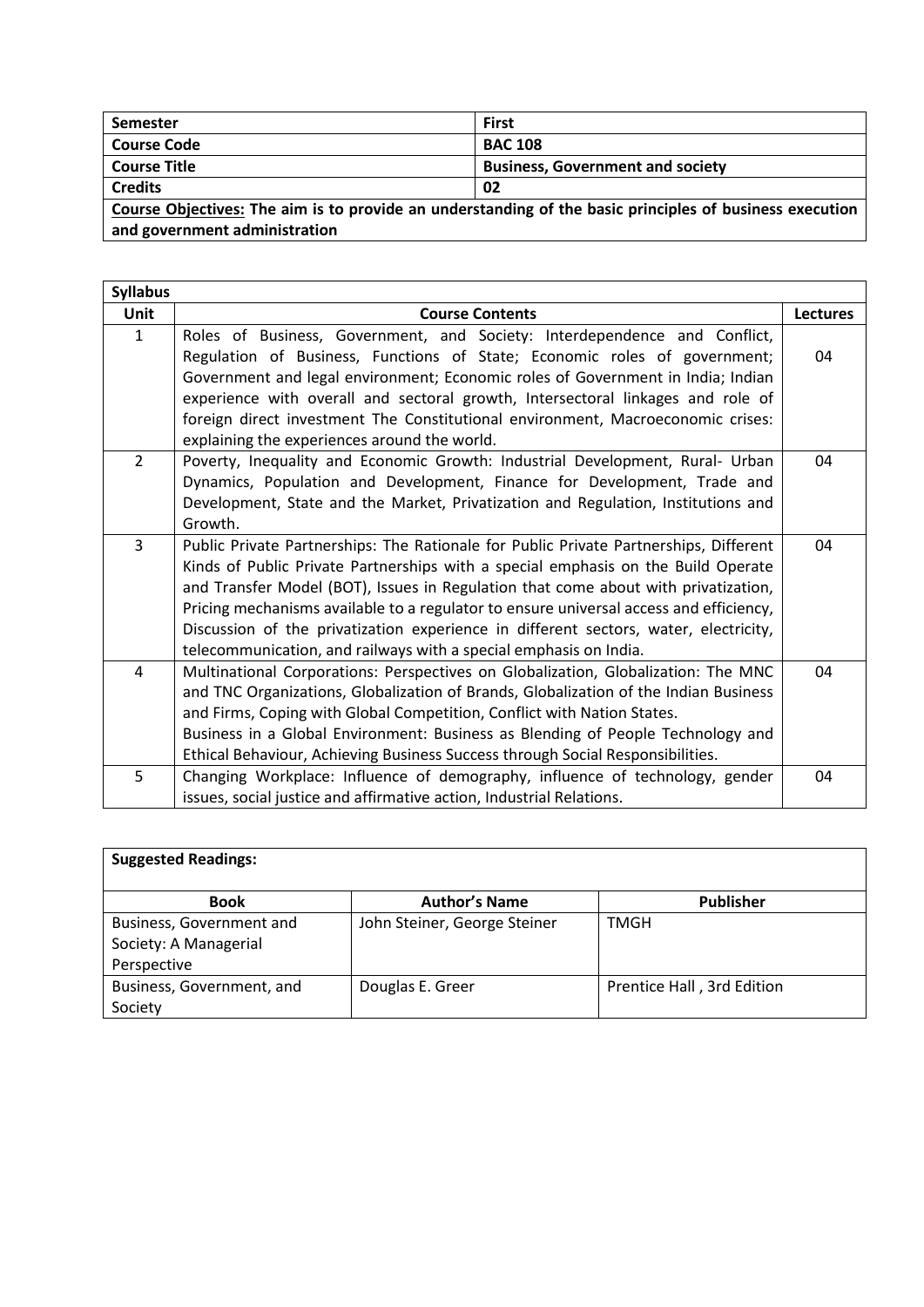| <b>Semester</b>                                                                                  | Second                        |  |
|--------------------------------------------------------------------------------------------------|-------------------------------|--|
| <b>Course Code</b>                                                                               | <b>BCH 201</b>                |  |
| <b>Course Title</b>                                                                              | <b>Specialized Accounting</b> |  |
| <b>Credits</b>                                                                                   | 04                            |  |
| Course Objectives: The course aims at providing the detailed understanding of various accounting |                               |  |
| issues specially drafted for corporate entity                                                    |                               |  |

| <b>Syllabus</b> |                                                                           |                 |
|-----------------|---------------------------------------------------------------------------|-----------------|
| Unit            | <b>Course Contents</b>                                                    | <b>Lectures</b> |
|                 | Bills of Exchange and Bank Reconciliation Statement.                      | 08              |
| 2               | Concept of Company, Statutory Account Books, Types of Shares, Structure   |                 |
|                 | of Share Capital, Issue; Forfeiture and re-issue of Shares, Redemption of | 08              |
|                 | Preference Shares.                                                        |                 |
| 3               | Meaning of Debenture, Kinds of Debentures, Issue of Debentures,           | 08              |
|                 | Methods of Redemption of Debenture.                                       |                 |
| 4               | Acquisition of Business by a Company: Profit or Loss Prior to             | 08              |
|                 | Incorporation, Issue of Bonus Shares and Right Shares.                    |                 |
| 5               | Final Accounts of Companies as per the provisions of the Companies Act.   | 08              |
|                 | 1956, Divisible Profits, Appropriation of Profit.                         |                 |
|                 | Sectoral Accounting like Agriculture Accounting and Hotel Accounting.     |                 |

| <b>Suggested Readings</b>   |                            |                               |  |
|-----------------------------|----------------------------|-------------------------------|--|
| <b>Book</b>                 | <b>Author's Name</b>       | <b>Publisher</b>              |  |
| <b>Advanced Accounting</b>  | RL Gupta and M. Radhaswamy | Sultan Chand & Sons, New      |  |
|                             |                            | Delhi (2002)                  |  |
| <b>Advanced Accounting</b>  | Shukla and Grewal          | S. Chand & Company, 1997      |  |
| <b>Modern Accounting</b>    | Hanif                      | McGraw Hill Education (India) |  |
|                             |                            | Private Limited               |  |
| <b>Financial Accounting</b> | R Monga                    | <b>Mayur Publications</b>     |  |
| <b>Advanced Accounting</b>  | S. N. Maheshwari           | Vikas Publishing House Pvt.   |  |
|                             |                            | Ltd.-Noida                    |  |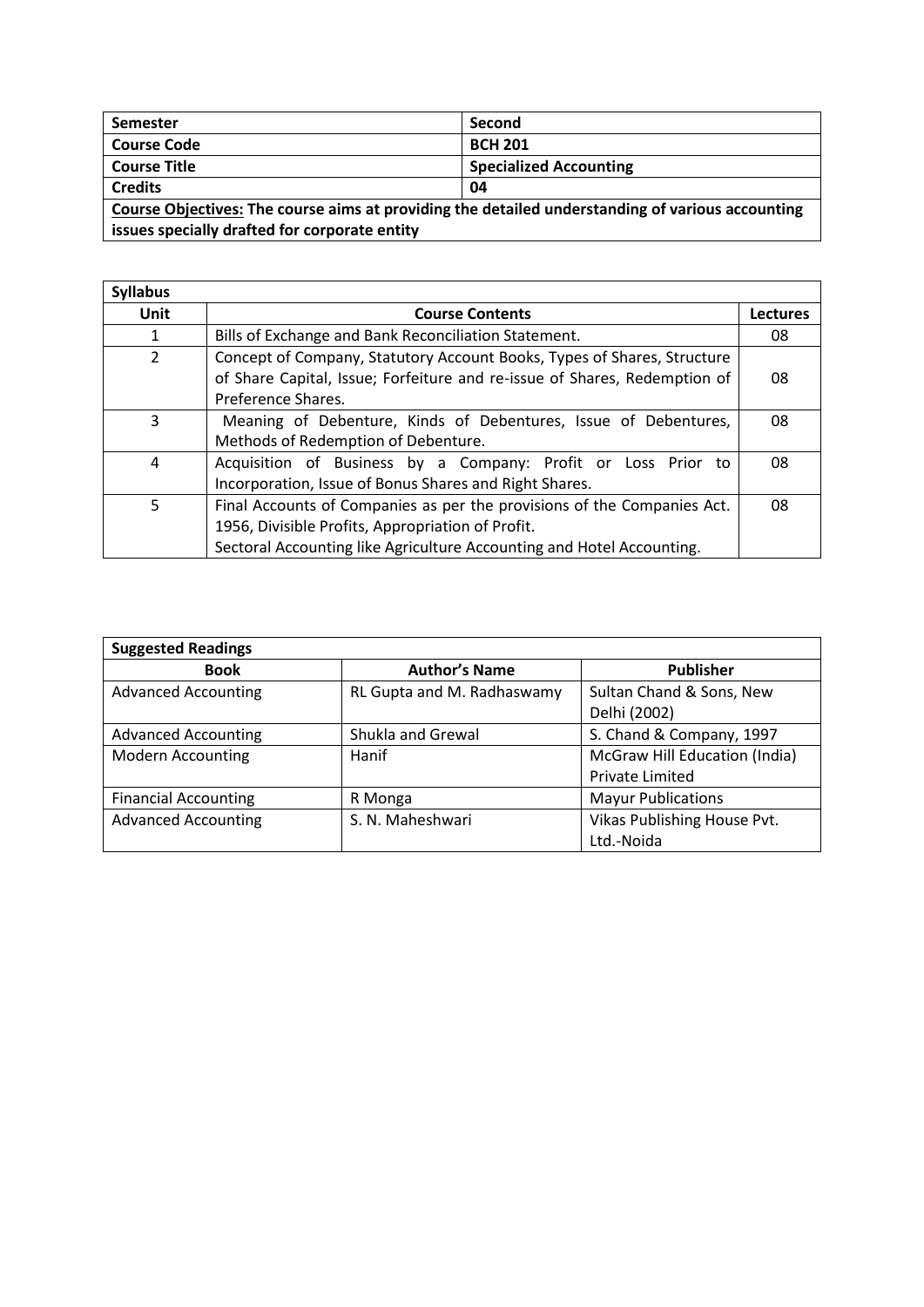| Semester                                                                              | Second                          |  |
|---------------------------------------------------------------------------------------|---------------------------------|--|
| <b>Course Code</b>                                                                    | <b>BCH 202</b>                  |  |
| <b>Course Title</b>                                                                   | <b>Essentials of Management</b> |  |
| <b>Credits</b><br>04                                                                  |                                 |  |
| Course Objectives: The course aims at providing fundamental knowledge and exposure to |                                 |  |

**the concepts, theories and practices in the field of management.**

| <b>Syllabus</b> |                                                                                                                                                                                                                                                                                                                |                 |
|-----------------|----------------------------------------------------------------------------------------------------------------------------------------------------------------------------------------------------------------------------------------------------------------------------------------------------------------|-----------------|
| <b>Unit</b>     | <b>Course Contents</b>                                                                                                                                                                                                                                                                                         | <b>Lectures</b> |
| $\mathbf{1}$    | of<br>Introduction: Concept, Nature, Functions and Significance<br>Management. Levels of Management. Henry Mintberg's Management<br>Roles. Contributions of F.W. Taylor and Henri Fayol to Modern<br>Management Thoughts. Conceptual Framework for Planning, Decision-<br>making and Management by Objectives. | 08              |
| 2               | Organizing: Concept, Process and Significance of Organisation. Types of<br>Organisation Structure.Delegation of Authority.Centralisation<br>and<br>Decentralisation of Authority. Span of Management.                                                                                                          | 08              |
| 3               | Staffing: Concept, Scope and Process of Staffing. Recruitment – Meaning<br>and Sources. Selection - Process of Selection. Types of Interviews and<br>Essentials of Successful Interview. Training - Concept, Significance and<br>Methods.                                                                      | 08              |
| 4               | Directing and Coordination: Meaning, Elements and Significance of<br>Directing. Principles of Directing. Leadership: Concept, Significance and<br>Types of Leaders. Style of Leadership. Coordination - Concept and<br>Techniques.                                                                             | 08              |
| 5               | Motivation and Control: Concept and Significance of Motivation. Types of<br>Incentives. Theories of Motivation. Controlling-Concept, Process and<br>Techniques of Controlling.                                                                                                                                 | 08              |

| <b>Suggested Readings</b>         |                                 |                             |  |
|-----------------------------------|---------------------------------|-----------------------------|--|
| <b>Book</b>                       | <b>Author's Name</b>            | <b>Publisher</b>            |  |
| <b>Fundamentals of Management</b> | Robbins, S.P. and Decenzo, D.A. | Pearson Education Asia, New |  |
|                                   |                                 | Delhi                       |  |
| Management                        | Koontz and Wechrich             | <b>Tata McGraw Hill</b>     |  |
| Management                        | Stoner                          | Prentice Hall of India, New |  |
|                                   |                                 | Delhi                       |  |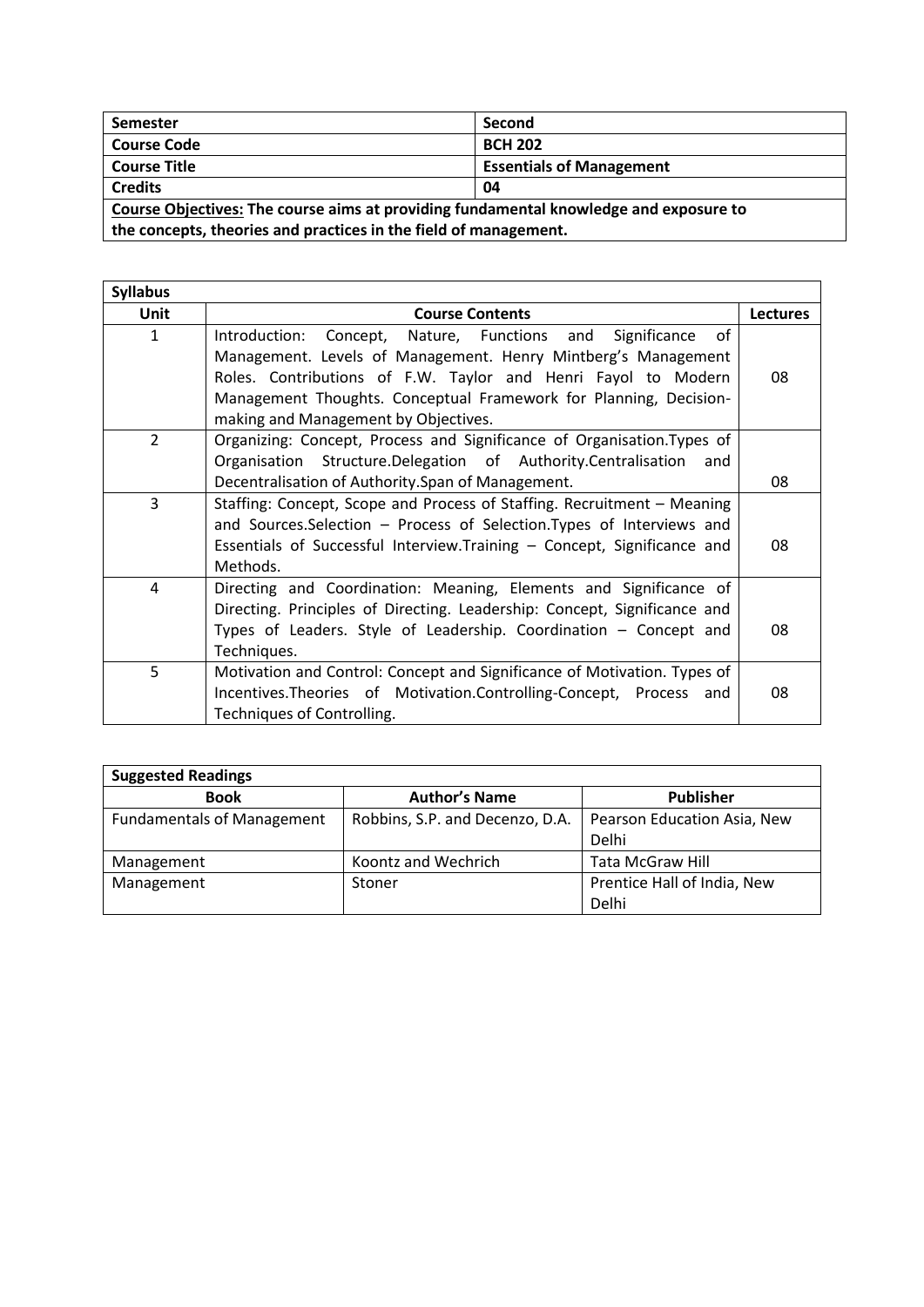| Semester                                                                                | Second                 |  |
|-----------------------------------------------------------------------------------------|------------------------|--|
| <b>Course Code</b>                                                                      | <b>BCH 203</b>         |  |
| <b>Course Title</b>                                                                     | <b>Macro Economics</b> |  |
| <b>Credits</b>                                                                          | 04                     |  |
| Course Objectives: The course aims to acquit the students with micro and macro-economic |                        |  |
| fundamentals required for business analysis.                                            |                        |  |

| <b>Syllabus</b> |                                                                                                                                                                                                                                             |                 |
|-----------------|---------------------------------------------------------------------------------------------------------------------------------------------------------------------------------------------------------------------------------------------|-----------------|
| Unit            | <b>Course Contents</b>                                                                                                                                                                                                                      | <b>Lectures</b> |
| 1               | Market Structure & Pricing: Concept, Types of Markets;<br>Perfect<br>Competition- Characteristics, Price Determination under<br>Perfect<br>Competition, Monopoly- characteristics, Price Determination under<br>Monopoly.                   | 08              |
| 2               | Imperfect Market: Monopolistic Market- Characteristics,<br>Price<br>under<br>Determination<br>Monopolistic<br>Competition;<br>Oligopoly-<br>Characteristics, Price Determination under Oligopoly, Collusive Oligopoly;<br>Duopoly.          | 08              |
| 3               | Theories of Distribution: Classical Theory, Marginal Productivity Theory<br>and Modern Theory of Distribution; Rent - Concept, Ricardian& Modern<br>theories of Rent, Quasi Rent, Scarcity Rent.                                            | 08              |
| 4               | Wages-Concept, Types, Factors, Theories; Determination of Wage Rates<br>under Perfect Competition and Monopoly; Interest- Concepts, Classical,<br>Neo Classical and Liquidity Preference Theory of Interest.                                | 08              |
| 5               | Profit- Concepts, Nature, Gross & Net Profit, Normal & Abnormal Profit,<br>Accounting & Economic Profit; Theories of Profit: Marginal Productivity<br>Theory, Rent & Wage Theory, Risk & Uncertainty Theory and Modern<br>Theory of Profit. | 08              |

| <b>Suggested Readings</b>           |                       |                                |  |
|-------------------------------------|-----------------------|--------------------------------|--|
| <b>Book</b>                         | <b>Author's Name</b>  | Publisher                      |  |
| Principles of Economics             | Karl E. & Ray C. Fair | Pearson Education, Inc., 8th   |  |
|                                     |                       | edition, 2007.                 |  |
| <b>Principles of Macroeconomics</b> | Sikdar, Shoumyen      | 2nd Edition, Oxford University |  |
|                                     |                       | Press, India                   |  |
| <b>Business Economics</b>           | P.K. Mehta            | Taxman                         |  |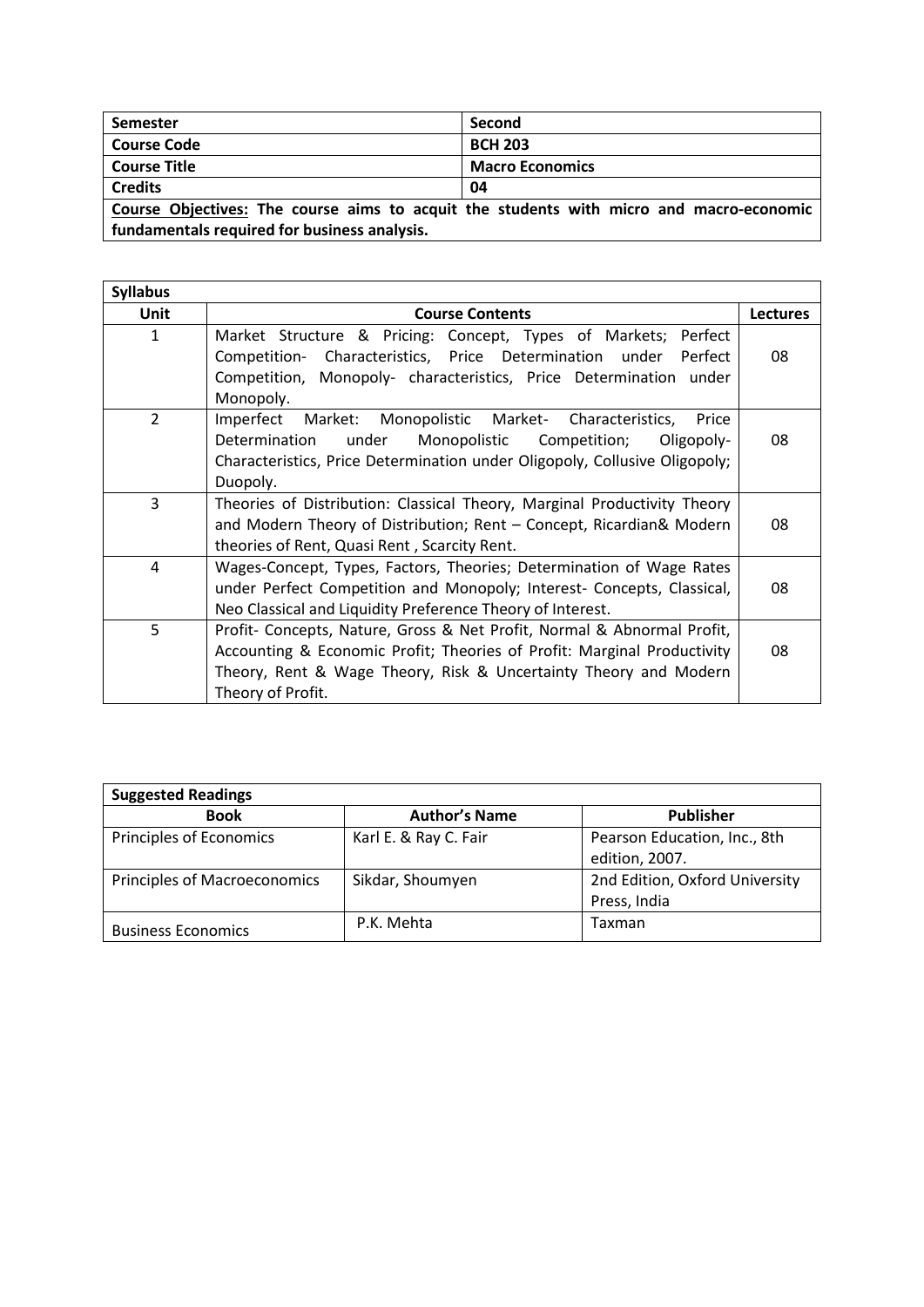| <b>Semester</b>                                                                              | Second                         |  |
|----------------------------------------------------------------------------------------------|--------------------------------|--|
| <b>Course Code</b>                                                                           | <b>BCH 204</b>                 |  |
| <b>Course Title</b>                                                                          | <b>Computerised Accounting</b> |  |
| <b>Credits</b><br>02                                                                         |                                |  |
| Course Objectives: The course is designed to equip the students with computerized accounting |                                |  |
| and tally applications inthe changing business scenario.                                     |                                |  |

| <b>Syllabus</b> |                                                                                                                                                                                                                                                                                                                                                                                                                                                              |                 |
|-----------------|--------------------------------------------------------------------------------------------------------------------------------------------------------------------------------------------------------------------------------------------------------------------------------------------------------------------------------------------------------------------------------------------------------------------------------------------------------------|-----------------|
| <b>Unit</b>     | <b>Course Contents</b>                                                                                                                                                                                                                                                                                                                                                                                                                                       | <b>Lectures</b> |
| 1               | Computer and Accounting: Application of Computer in accounting.<br>Meaning, Features and scope of computerized accounting, advantages<br>and limitations of computerized accounting, comparison between manual<br>and computerized accounting, considerations for sourcing an accounting<br>software, the type of accounting software's- Their merits and demerits.<br>Relationship between Computerized Accounting, Accounting Information<br>System (AIS). | 04              |
| $\overline{2}$  | An Overview of Tally Fundamentals, Processing, Accounting Transaction<br>in Tally Creation of Ledger and Groups. Voucher types, Accounting<br>Vouchers Contra, Receipt, Payments, Journal, Sale Invoice and Purchase<br>Invoice.                                                                                                                                                                                                                             | 04              |
| 3               | Financial Statement in Tally, Trial Balance, Trading & Profit and Loss<br>Accounts, Balance Sheet, Report Generation-Cash Book / Petty Cash<br>Book, Bank Account, Statistics and other Reports.                                                                                                                                                                                                                                                             | 04              |
| 4               | Duty and VAT enabled Tally (Practical Problems)                                                                                                                                                                                                                                                                                                                                                                                                              | 04              |
| 5               | Use of other Accounting software like Profit Books and Quick Books                                                                                                                                                                                                                                                                                                                                                                                           | 04              |

| <b>Suggested Readings</b>                                      |                         |                                              |
|----------------------------------------------------------------|-------------------------|----------------------------------------------|
| <b>Book</b>                                                    | <b>Author's Name</b>    | <b>Publisher</b>                             |
| An Introduction to Accountancy                                 | Maheshwari & Maheshwari | 8th Edition, Vikas Publishing<br>House, 2003 |
| <b>Financial Accounting</b>                                    | P.C.Tulsian             | Pearson Education India                      |
| <b>Financial Accounting on</b><br><b>Computers Using Tally</b> | Namrata Agrawal         | <b>Dreamtech Press</b>                       |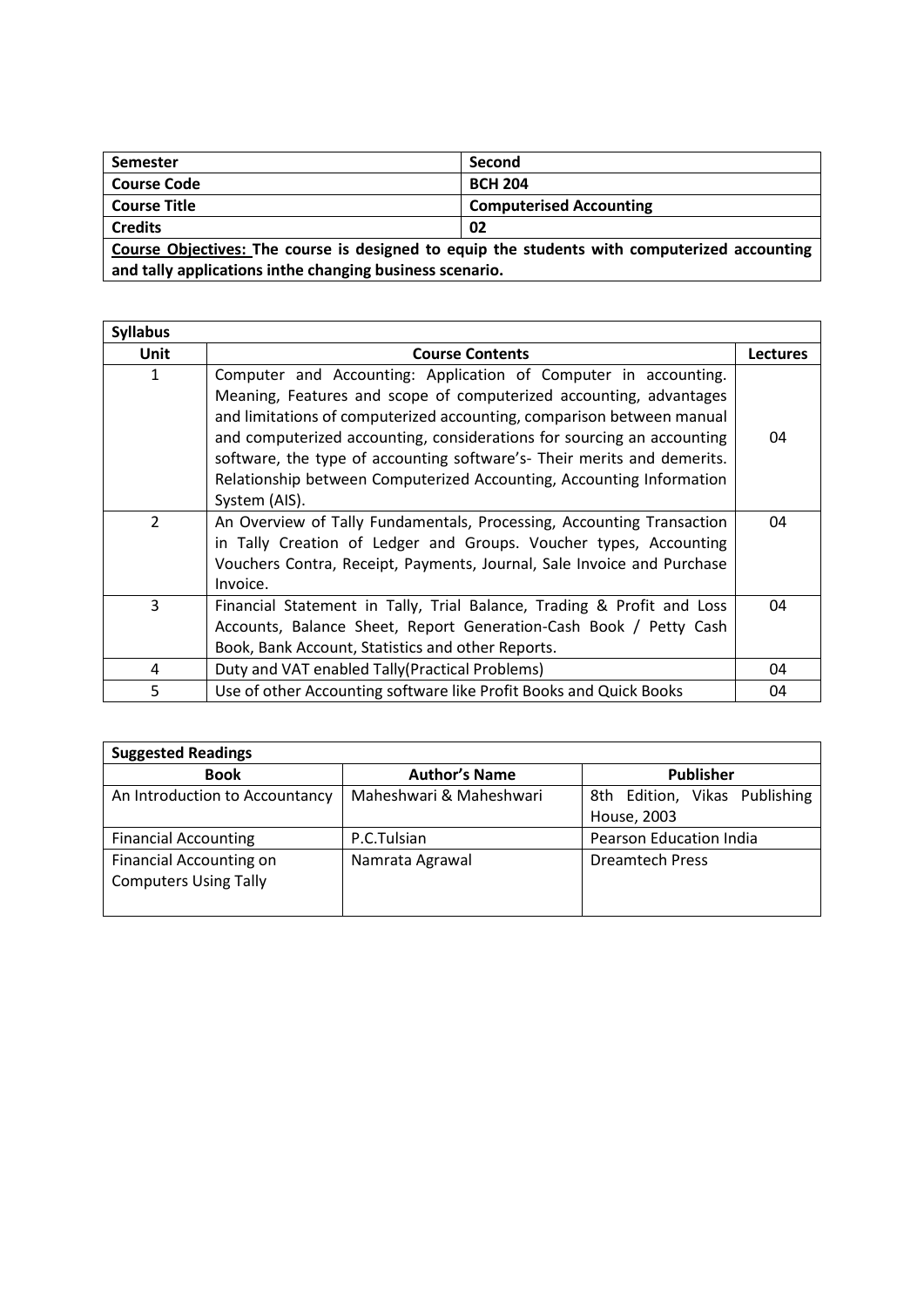| Semester                                                                                    | Second                     |  |
|---------------------------------------------------------------------------------------------|----------------------------|--|
| <b>Course Code</b>                                                                          | <b>BCH 205</b>             |  |
| <b>Course Title</b>                                                                         | <b>Business Statistics</b> |  |
| <b>Credits</b>                                                                              | 03                         |  |
| Course Objectives: To develop an understanding about the fundamentals of statistics and its |                            |  |
| application in Indian scenario.                                                             |                            |  |

| <b>Syllabus</b> |                                                                           |                 |
|-----------------|---------------------------------------------------------------------------|-----------------|
| <b>Unit</b>     | <b>Course Contents</b>                                                    | <b>Lectures</b> |
| 1               | Introduction, Meaning, Purpose, Scope and Objectives of Statistics.       |                 |
|                 | Statistical Data- Types of Data, Preparation of Frequency Distributions   | 06              |
|                 | and their Graphic Presentation including Histogram; Frequency Polygon;    |                 |
|                 | Frequency Curve and Ogive.                                                |                 |
| $\overline{2}$  | Measures of Central Tendency- Mathematical Averages including             |                 |
|                 | Arithmetic mean, Geometric mean and Harmonic mean; Median;                |                 |
|                 | Quartiles; Deciles; Percentiles; Mode; Properties and Applications of     | 06              |
|                 | Mean, Median and Mode.                                                    |                 |
| 3               | Measures of Dispersion- Range; Quartile deviation; Inter Quartile Range;  |                 |
|                 | Mean Deviation; Standard Deviation; Variance & Coefficient of Variation;  | 06              |
|                 | Moments; Skewness; Kurtosis.                                              |                 |
| 4               | Correlation Analysis- Meaning of Correlation; Causation & Correlation;    |                 |
|                 | Scatter Diagram; Simple, Multiple & Partial Correlation; Linear & Non-    |                 |
|                 | linear Correlation; Pearson's Coefficient of Correlation- Calculation and | 06              |
|                 | Properties; Rank Correlation.                                             |                 |
| 5               | Regression Analysis- Meaning; Estimation of Regression Coefficients;      | 06              |
|                 | Standard Error of Estimates; Coefficient of Determination.                |                 |

| <b>Suggested Readings</b>       |                           |                              |
|---------------------------------|---------------------------|------------------------------|
| <b>Book</b>                     | <b>Author's Name</b>      | <b>Publisher</b>             |
| <b>Business Statistics</b>      | S. P. Gupta & M. P. Gupta | <b>Sultan Chand And Sons</b> |
| <b>Statistical Methods</b>      | S. P. Gupta & M. P. Gupta | <b>Sultan Chand And Sons</b> |
| <b>Statistic for Management</b> | Jit, Chandan Das          | Vikas Publication (2005)     |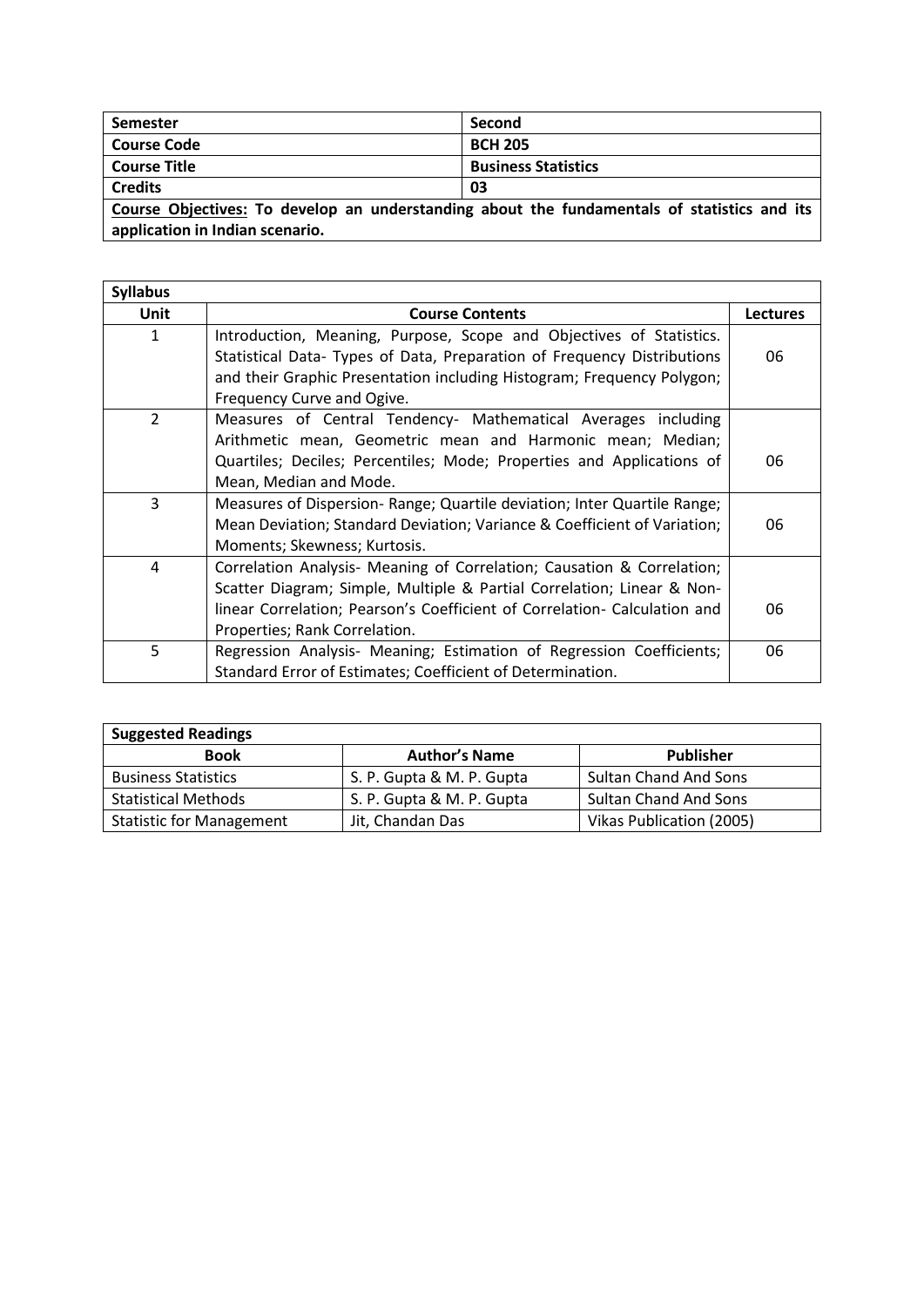| <b>Semester</b>                                                                                   | Second                      |  |
|---------------------------------------------------------------------------------------------------|-----------------------------|--|
| <b>Course Code</b>                                                                                | <b>BCH 206</b>              |  |
| <b>Course Title</b>                                                                               | <b>Business Environment</b> |  |
| <b>Credits</b>                                                                                    | 03                          |  |
| Course Objectives: To appraise the students regarding the basic concepts relating to the business |                             |  |

**environment and business governance.** the contract of the contract of the contract of the contract of the contract of

| <b>Syllabus</b> |                                                                            |                 |
|-----------------|----------------------------------------------------------------------------|-----------------|
| <b>Unit</b>     | <b>Course Contents</b>                                                     | <b>Lectures</b> |
| 1               | Concept, Components and Significance of Business<br>Introduction:          |                 |
|                 | Environment. Economic Systems.A Brief Profile of Indian Financial          | 06              |
|                 | System.                                                                    |                 |
| $\overline{2}$  | Economic Environment: Components of Economic Environment.                  |                 |
|                 | Machinery in India. Regional Imbalance Privatization,<br>Planning          |                 |
|                 | Devaluation. Trade Agreements - Bilateral and Multilateral Agreement.      | 06              |
| $\overline{3}$  | Industrial Environment: Role of Government in Business-Profile of Public   |                 |
|                 | Sector, Private Sector, Joint Sector and Co-operative Sector in India,     | 06              |
|                 | Pattern of Industrial Development in India.                                |                 |
| 4               | Socio-Cultural Environment: Nature of Indian Society and Ethos, Social     |                 |
|                 | Interest, Institutions and Values vis-à-vis Industrial Development. Social | 06              |
|                 | Responsibility of Business.                                                |                 |
| 5               | International Environment: Concept and Rationale of Globalisation of       |                 |
|                 | Indian Business, Foreign Capital Investment. Choice and Transfer of        |                 |
|                 | Technology and Problems of Debt Servicing in India. Important Provisions   | 06              |
|                 | of FEMA, Multinationals and Indian Business. International Economic        |                 |
|                 | Institution - WTO, UNCTAD, MOUs.                                           |                 |

| <b>Suggested Readings</b>   |                           |                                 |
|-----------------------------|---------------------------|---------------------------------|
| <b>Book</b>                 | <b>Author's Name</b>      | <b>Publisher</b>                |
| <b>Business environment</b> | <b>Francis Cherunilam</b> | Himalaya Publishing House       |
| <b>Business environment</b> | V Neelamegam              | Vrinda Publications P Ltd.; 2nd |
|                             |                           | edition                         |
| <b>Business environment</b> | Sudesh Bedi               | <b>Excel Books</b>              |
| <b>Business environment</b> | A.C. Fernando             | Pearson Education, 1st edition  |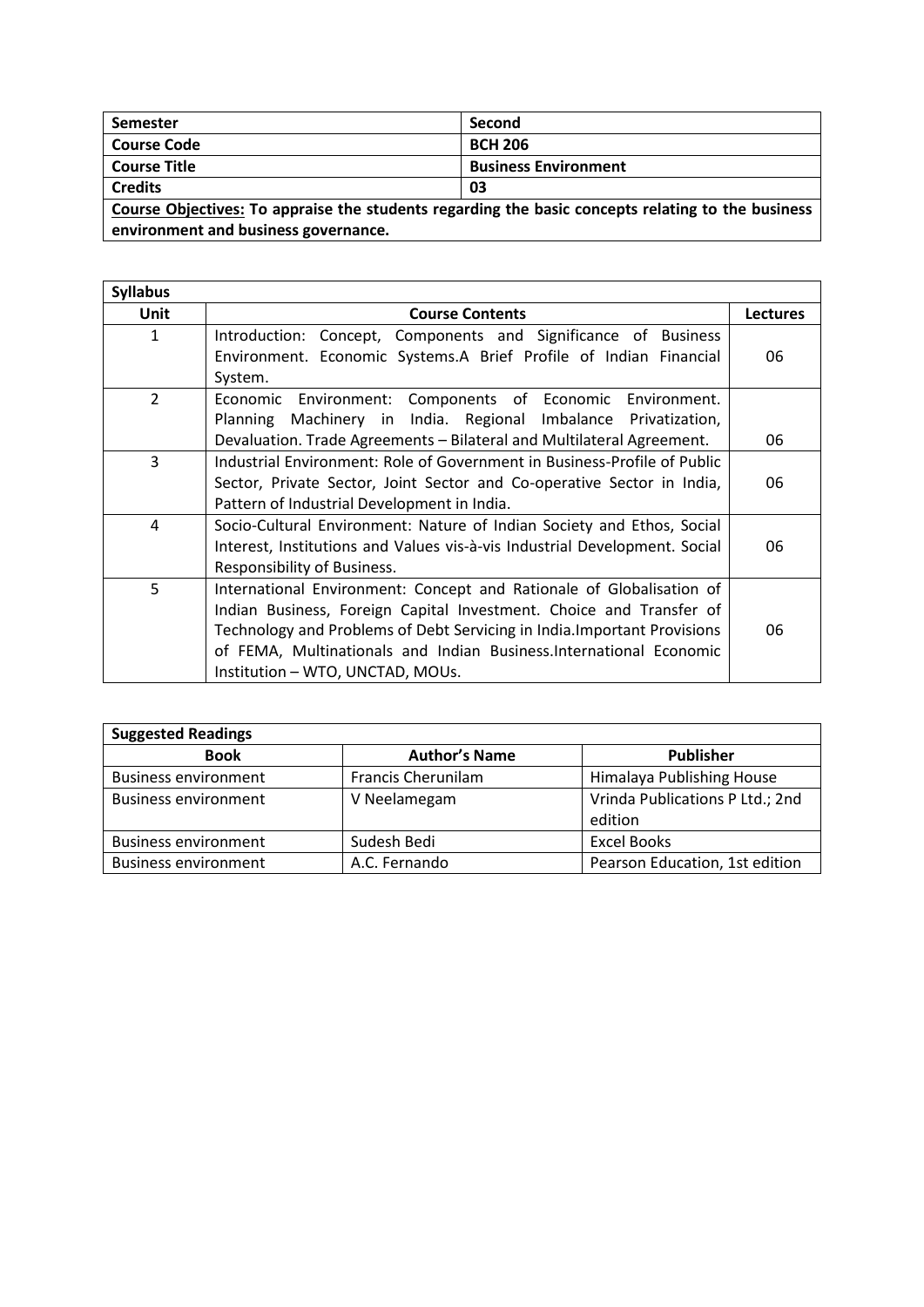| <b>Semester</b>     | Second                                                                                         |
|---------------------|------------------------------------------------------------------------------------------------|
| <b>Course Code</b>  | <b>BAC 208</b>                                                                                 |
| <b>Course Title</b> | <b>E</b> Business                                                                              |
| <b>Credits</b>      | 02                                                                                             |
|                     | Course Objectives: The objective of this paper is to help the students to acquire knowledge of |
| ebusiness           |                                                                                                |

| <b>Syllabus</b> |                                                                                                                                                                                         |                 |
|-----------------|-----------------------------------------------------------------------------------------------------------------------------------------------------------------------------------------|-----------------|
| Unit            | <b>Course Contents</b>                                                                                                                                                                  | <b>Lectures</b> |
|                 | Introduction, Background and Current Status, Case studies                                                                                                                               | 04              |
| $\mathcal{P}$   | e-Business Architecture - Enabling Technologies- Information distribution<br>and messaging Technologies- Information Publishing Technology                                              | 04              |
| 3               | e-Business Infrastructure - e-Business Design, Capacity Planning,<br>Performance Modeling- Mobile commerce- framework and models                                                        | 04              |
| 4               | e-Business Models - e-Marketing, e-CRM, Internet advertising - e-<br>Business Security/Payment Services - e-SCM, e-Procurement - Portals-<br>Search Engines - Online Community building | 04              |
|                 | e-Business Strategy into Action, Challenges, Legal Issues - Business Plan                                                                                                               | 04              |

| <b>Suggested Readings</b> |                      |                      |
|---------------------------|----------------------|----------------------|
| Book                      | <b>Author's Name</b> | <b>Publisher</b>     |
| E-business                | Ravudu               | Himalava Publication |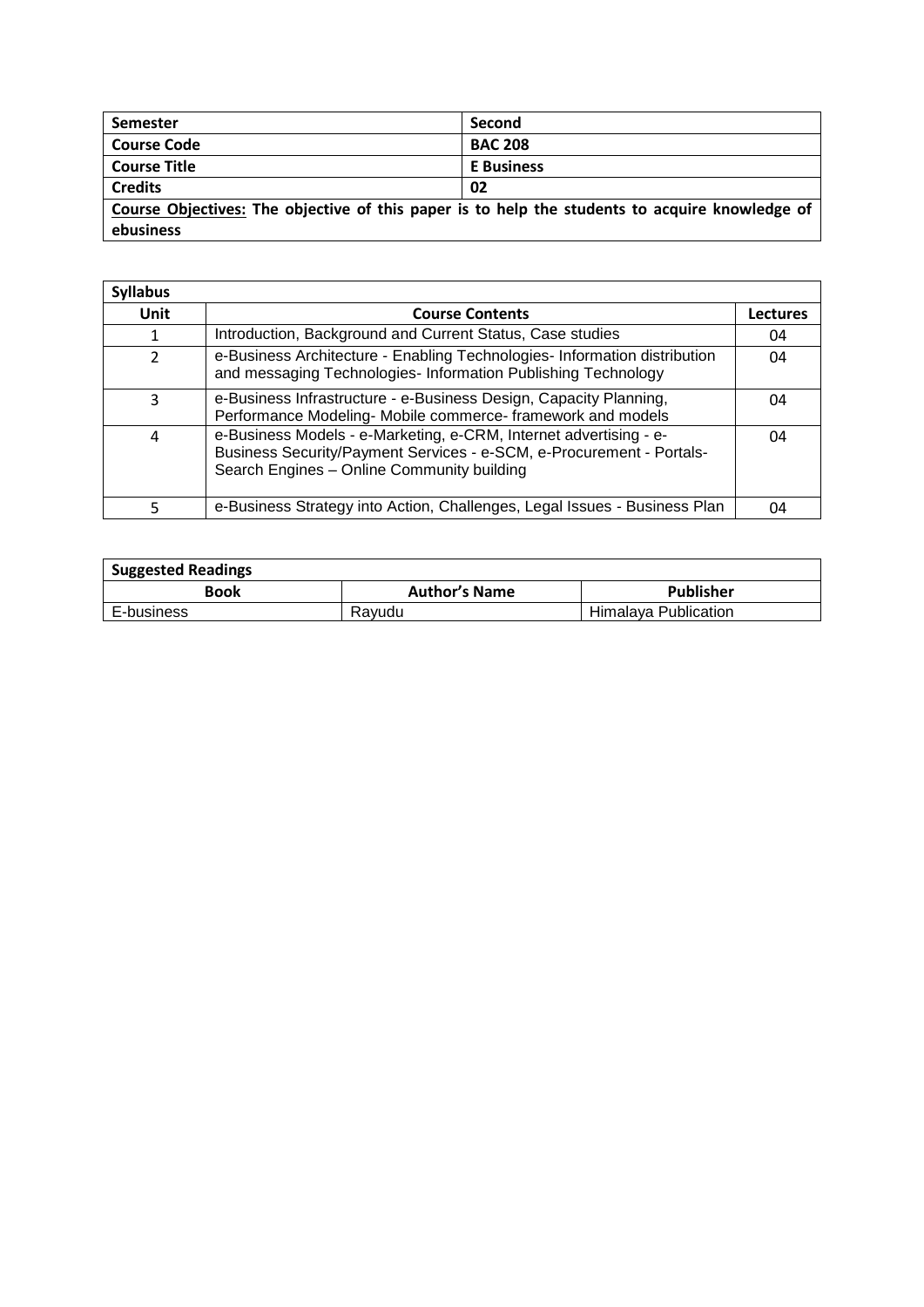| Semester                         | <b>Third</b>                                                                                        |  |
|----------------------------------|-----------------------------------------------------------------------------------------------------|--|
| <b>Course Code</b>               | <b>BCH 301</b>                                                                                      |  |
| <b>Course Title</b>              | <b>Cost Accounting</b>                                                                              |  |
| <b>Credits</b>                   | 04                                                                                                  |  |
|                                  | Course Objectives: The objective of this paper is to help the students to acquire knowledge of cost |  |
| accounting and their application |                                                                                                     |  |

| <b>Syllabus</b> |                                                                           |                 |
|-----------------|---------------------------------------------------------------------------|-----------------|
| Unit            | <b>Course Contents</b>                                                    | <b>Lectures</b> |
| 1               | Introduction: Concept of Cost, Classification of Cost - Material, Labour& |                 |
|                 | Overhead Cost; Costing and Cost Accounting; Need for and Importance of    |                 |
|                 | Cost Accounting; Cost Accounting Vs Financial Accounting; Methods of      | 10              |
|                 | Costing; Limitations of Cost Accounting.                                  |                 |
| $\overline{2}$  | Material- Pricing the Issue of Material; Labour- Time Keeping, Time       |                 |
|                 | Booking, Idle Time and Labour Turnover; Overheads- Types of Overheads     | 08              |
|                 | and Methods of Absorption of                                              |                 |
|                 | Overheads (Practical Problems on Machine Hour Rate only).                 |                 |
| 3               | Unit Costing: Concept of and Need for Unit Costing; Preparation of Cost   | 08              |
|                 | Sheet and Tender Price; Preparation of Reconciliation Statement.          |                 |
| $\overline{4}$  | Process Costing: Preparation of Process Accounts; Treatment of Normal     |                 |
|                 | and Abnormal Wastage; Treatment of Joint Product and By-product.          | 10              |
| 5               | Contract Costing: Preparation of Contract Account, Determination of       |                 |
|                 | Profit on Completed and Uncompleted Contracts; Preparation of Work-       | 08              |
|                 | in-progress Account and Balance Sheet.                                    |                 |

| <b>Suggested Readings</b> |                      |                               |
|---------------------------|----------------------|-------------------------------|
| <b>Book</b>               | <b>Author's Name</b> | <b>Publisher</b>              |
| <b>Cost Accounting</b>    | M.L. Agarwal         | Sahitya Bhawan Publications   |
| <b>Cost Accounting</b>    | VSP Rao              | Vrinda Publications Pvt. Ltd. |
|                           |                      | Delhi                         |
| <b>Cost Accounting</b>    | P.V. Ratnam          | Vrinda Publications Pvt. Ltd. |
|                           |                      | Delhi                         |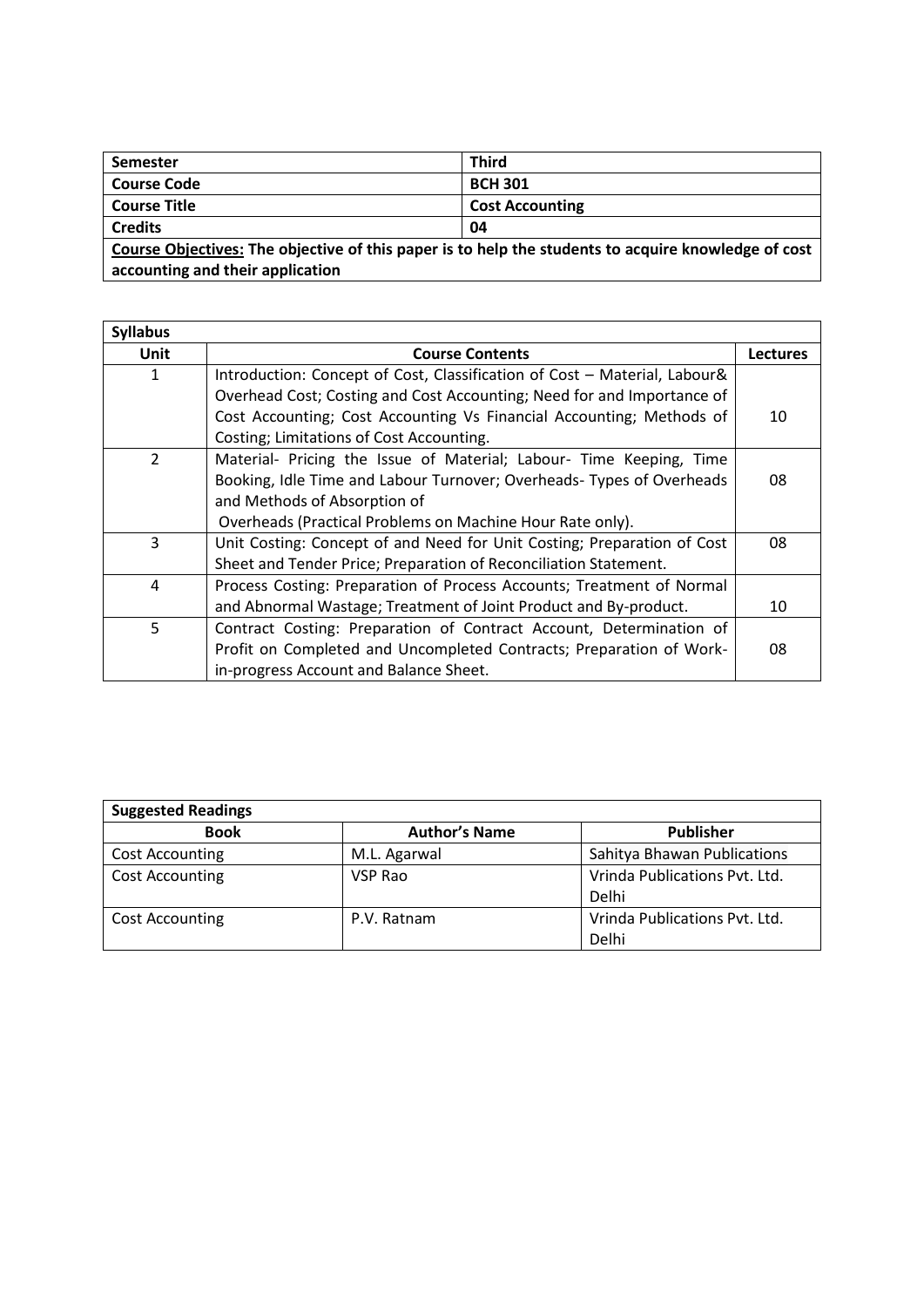| Semester                                                                                         | <b>Third</b>         |  |
|--------------------------------------------------------------------------------------------------|----------------------|--|
| <b>Course Code</b>                                                                               | <b>BCH 302</b>       |  |
| <b>Course Title</b>                                                                              | <b>Business Laws</b> |  |
| <b>Credits</b>                                                                                   | 04                   |  |
| Course Objectives: The course aims at providing an understanding of Indian Contract Act, Sale of |                      |  |
| goods act and Negotiable instruments act.                                                        |                      |  |

| <b>Syllabus</b> |                                                                                |                 |
|-----------------|--------------------------------------------------------------------------------|-----------------|
| Unit            | <b>Course Contents</b>                                                         | <b>Lectures</b> |
| $\mathbf{1}$    | Introduction to Indian Contract Act, 1872: Concept and Essentials of a Valid   |                 |
|                 | Contract; Agreement Vs. Contract; Classification of Contract; Offer and        | 10              |
|                 | Acceptance. Capacity of Parties to Contract; Free Consent; Consideration;      |                 |
|                 | Legality of Object and Consideration.                                          |                 |
| $\overline{2}$  | Void Agreements; Quasi Contracts; Contingent Contract; Performance of          | 08              |
|                 | Contract; Discharge of Contract; Breach of Contract.                           |                 |
| 3               | Contracts of Indemnity and Guarantee. Contracts of Bailment and Pledge;        |                 |
|                 | Agency.                                                                        |                 |
|                 | Sale of Goods Act, 1930: Definitions; Sale and Agreement to Sell; Conditions   | 08              |
|                 | and Warranties; Transfer of Title; Unpaid Seller; Sale by Auction.             |                 |
| 4               | Negotiable Instrument Act, 1881: Concepts and Features of Negotiable           |                 |
|                 | Instruments; Holder and Holder in due course; Promissory Note; Bills of        |                 |
|                 | Exchange and Cheques. Crossing of Cheques; Negotiation; Discharge of           | 08              |
|                 | Negotiable Instruments; Dishonour of Negotiable Instruments; Discharge of      |                 |
|                 | Parties from Liabilities.                                                      |                 |
| 5               | Indian Partnership Act, 1932: Nature, Concept and Kinds of Partnership;        |                 |
|                 | Partnership Deed; Registration of Partnership Firm; Dissolution of Partnership |                 |
|                 | and Dissolution of Firm.                                                       | 06              |
|                 | Consumer Protection Act, 1986: Definitions; Consumer Protection Council;       |                 |
|                 | Consumer Disputes Redressal Agencies.                                          |                 |

| <b>Suggested Readings</b>    |                      |                               |  |
|------------------------------|----------------------|-------------------------------|--|
| <b>Book</b>                  | <b>Author's Name</b> | Publisher                     |  |
| <b>Business Law</b>          | MC Kucchal           | <b>Vikas Publishing House</b> |  |
| The Principles of Mercantile | Avatar Singh         | Eastern Book company          |  |
| Law                          |                      |                               |  |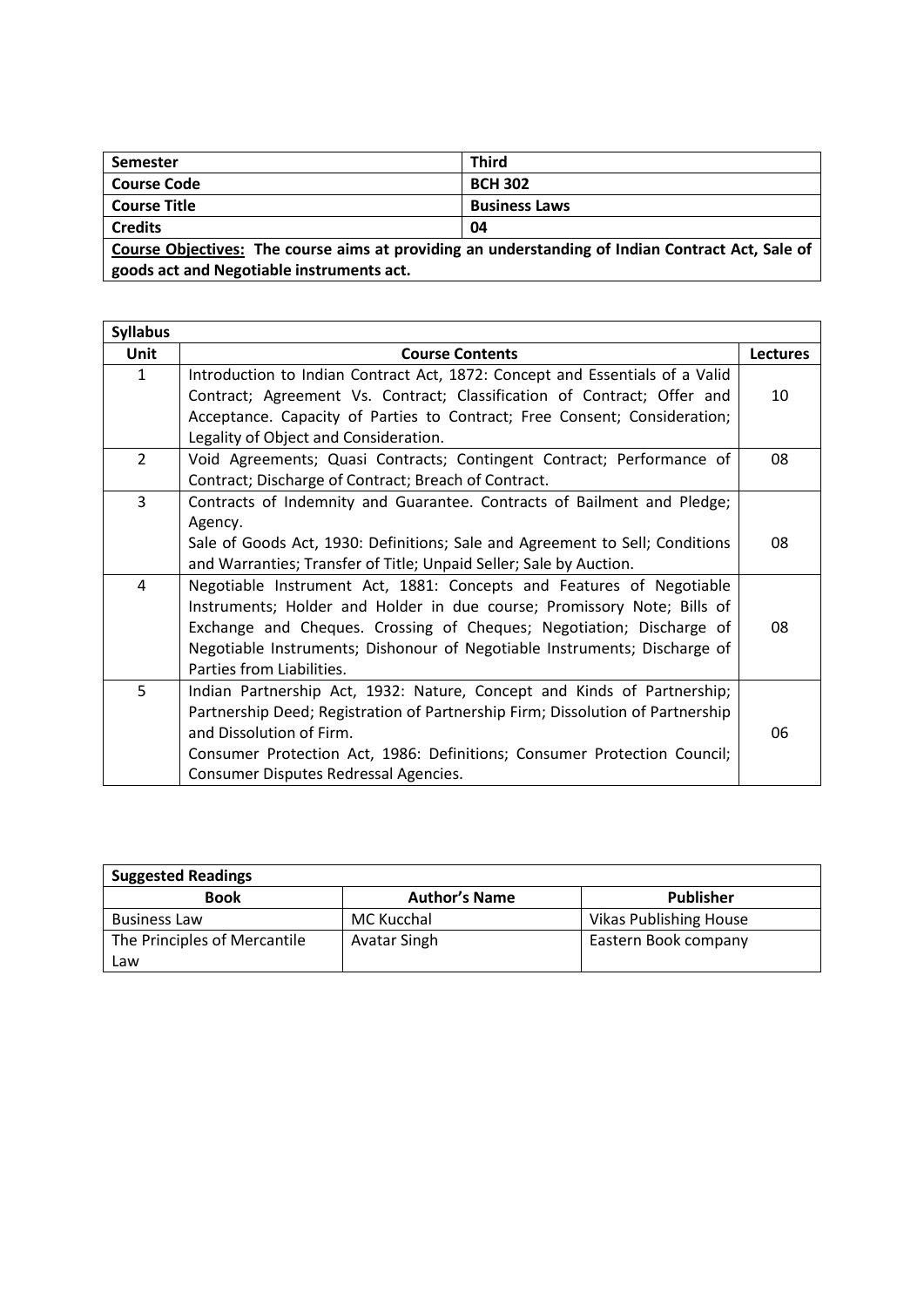| <b>Semester</b>                                                                             | <b>Third</b>                     |  |
|---------------------------------------------------------------------------------------------|----------------------------------|--|
| <b>Course Code</b>                                                                          | <b>BCH 303</b>                   |  |
| <b>Course Title</b>                                                                         | <b>Human Resource Management</b> |  |
| <b>Credits</b>                                                                              | 04                               |  |
| Course Objectives: The course aims to familiarize the students with the importance of human |                                  |  |
| resource in the present day organization and its subsequent management as a "resource".     |                                  |  |

| <b>Syllabus</b> |                                                                          |                 |
|-----------------|--------------------------------------------------------------------------|-----------------|
| <b>Unit</b>     | <b>Course Contents</b>                                                   | <b>Lectures</b> |
| 1               | Nature and Scope of HRM: Meaning, Difference between HRM &               |                 |
|                 | Personnel Management, Objectives, Functions, Evolution of HRM, Models    |                 |
|                 | of HRM.                                                                  | 08              |
|                 | Human Resource Planning: Definition, Objectives, Need, Importance &      |                 |
|                 | the Process.                                                             |                 |
| $\overline{2}$  | Recruitment & Selection: Sources & Process of Recruitment, Factors       |                 |
|                 | affecting Recruitment. Need for Scientific Selection & the Selection     |                 |
|                 | Process. Induction: Need, Process, Objectives & Significance.            | 08              |
| 3               | Training & Development: Need, Objectives, Scope, Methods & Techniques    |                 |
|                 | of Training, Development, Need, Objectives, Techniques of management     | 08              |
|                 | development process of Training & development.                           |                 |
|                 | Career Planning: Concept of Career Planning, Process of Career Planning  |                 |
|                 | & Career Development.                                                    |                 |
| $\overline{4}$  | Compensation: Elements of Compensation, base Compensation, Factors       |                 |
|                 | affecting Compensation,                                                  | 08              |
|                 | Fringe Benefits, Time Wage & Piece Wage System, Performance Appraisal:   |                 |
|                 | Meaning, Benefits, Process of Performance Appraisal, Techniques of       |                 |
|                 | Performance Appraisal.                                                   |                 |
| 5               | Job Analysis: Job Evaluation & Job Redesign. Industrial Relations, Trade |                 |
|                 | Union, Collective Bargaining, Work Performance Measurement.              | 08              |

| <b>Suggested Readings</b>                           |                      |                           |
|-----------------------------------------------------|----------------------|---------------------------|
| Book                                                | <b>Author's Name</b> | Publisher                 |
| Human Resources Development   Rao, Verma Khandelwal |                      | Oxford and IBH Publishing |
| Human Resources Development   Nadler & Lenonard     |                      | <b>Gulf Pub. Company</b>  |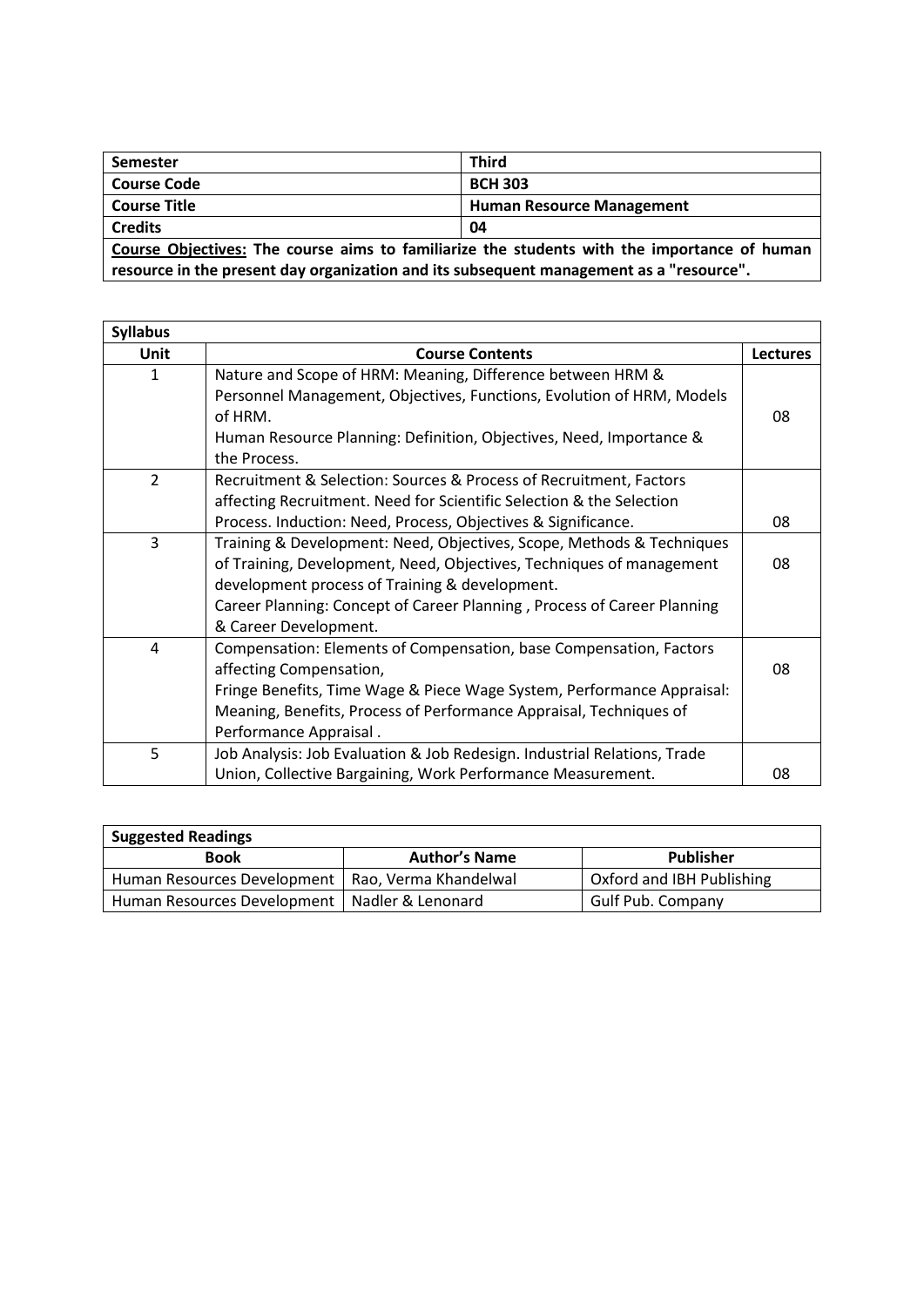| <b>Semester</b>      | <b>Third</b>                                                                                |
|----------------------|---------------------------------------------------------------------------------------------|
| <b>Course Code</b>   | <b>BCH 304</b>                                                                              |
| <b>Course Title</b>  | <b>Marketing Management</b>                                                                 |
| <b>Credits</b>       | 04                                                                                          |
|                      | Course Objectives: The course seeks to provide an understanding of marketing management and |
| itsfunctional areas. |                                                                                             |

| <b>Syllabus</b> |                                                                                   |                 |
|-----------------|-----------------------------------------------------------------------------------|-----------------|
| <b>Unit</b>     | <b>Course Contents</b>                                                            | <b>Lectures</b> |
| 1               | Introduction: Nature and scope of marketing; Importance of marketing as           |                 |
|                 | a business function, and in the economy; Marketing concepts -traditional          |                 |
|                 | modern; Selling vs. marketing; Marketing mix; Marketing<br>and                    | 06              |
|                 | environment.                                                                      |                 |
| $\overline{2}$  | Consumer Behaviour and Market Segmentation: Nature, scope and                     |                 |
|                 | significance of consumer behaviour; Market segmentation – concept and             | 08              |
|                 | importance; Bases for market segmentation.                                        |                 |
| 3               | Product: Concept of product, consumer, and industrial goods; Product              |                 |
|                 | planning and development; Packaging - role and function, Brand name               | 08              |
|                 | and trade mark; After-sales service; Product life cycle concept.                  |                 |
| 4               | Price: Importance of price in the marketing mix; Factors affecting price of<br>06 |                 |
|                 | a product/service; Methods of Pricing - A brief study.                            |                 |
| 5               | Distributions Channels and Physical Distribution: Distribution channels -         |                 |
|                 | concept and role; Types of distribution channels; Factors affecting choice        |                 |
|                 | of a distribution channel; Promotion: Methods of promotion; Advertising,          | 10              |
|                 | concept and media - their relative merits and limitations; Personal               |                 |
|                 | selling; Concept, merits and demerits; Sales Promotion – concept and              |                 |
|                 | types.                                                                            |                 |

| <b>Suggested Readings</b>   |                           |                             |
|-----------------------------|---------------------------|-----------------------------|
| <b>Book</b>                 | <b>Author's Name</b>      | Publisher                   |
| <b>Marketing Management</b> | Phillip Kotler            | Pearson; Fourteenth edition |
|                             |                           | (2012)                      |
| <b>Marketing Management</b> | Rama Swami & Nama Kumari  | Macmillan, 1983             |
| Marketing Management: An    | Prof. Vijay Prakash Anand | Wiley India Private Limited |
| Indian Perspective          |                           |                             |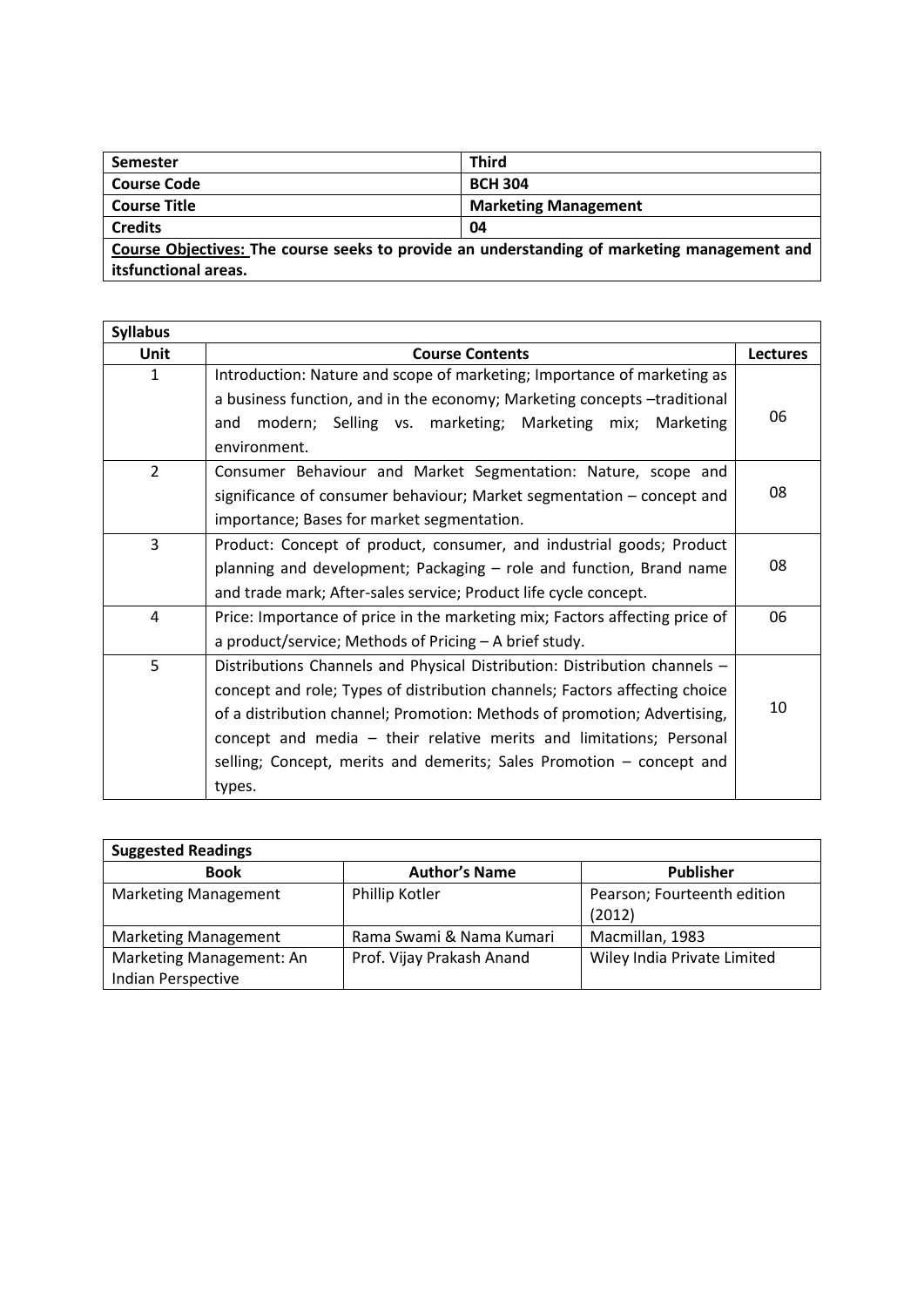| <b>Semester</b>                                                                                   | <b>Third</b>          |  |
|---------------------------------------------------------------------------------------------------|-----------------------|--|
| <b>Course Code</b>                                                                                | <b>BCH 305</b>        |  |
| <b>Course Title</b>                                                                               | <b>Public Finance</b> |  |
| <b>Credits</b>                                                                                    | 04                    |  |
| Course Objectives: The course aims at familiarizing the students with the government policies and |                       |  |
| the structure of government revenue and expenditure.                                              |                       |  |

| <b>Syllabus</b> |                                                                            |                 |
|-----------------|----------------------------------------------------------------------------|-----------------|
| <b>Unit</b>     | <b>Course Contents</b>                                                     | <b>Lectures</b> |
| 1               | Introduction: Meaning, Nature and Scope of Public Finance; Public          |                 |
|                 | Finance and Private Finance; Public Finance & other Sciences; Theory of    | 10              |
|                 | Maximum Social Advantage- Concept and Limitations.                         |                 |
| $\overline{2}$  | Public Expenditure: Meaning, Nature, Objectives and Classification;        |                 |
|                 | Canons of Public Expenditure; Effects of Public Expenditure; Public        | 06              |
|                 | Expenditure in India.                                                      |                 |
| 3               | Public Revenue: Meaning and Classification; Sources of Public Revenue;     |                 |
|                 | Tax & Non Tax Revenues; Features of Sound Tax System; Theories of          |                 |
|                 | Taxation.                                                                  | 10              |
| $\overline{4}$  | Tax Structure and Burden: Concept of Tax Burden; Impact of Tax, Shifting   |                 |
|                 | and Incidence of Taxes; Theories of Tax Shifting- Concentration Theory,    |                 |
|                 | Diffusion Theory and Modern Theory; Indian Tax Structure- Salient          | 08              |
|                 | Features.                                                                  |                 |
| 5               | Public Debt: Meaning and Significance; Private and Public Debt;            |                 |
|                 | Classification and Sources of Public Debt; Effects of Public Debt; Methods | 06              |
|                 | of Repayment of Public Debt; Limitations of Public Debt; Deficit           |                 |
|                 | Financing-Concepts, Objectives, Significance and Limitations.              |                 |

| <b>Suggested Readings</b> |                             |                               |
|---------------------------|-----------------------------|-------------------------------|
| <b>Book</b>               | <b>Author's Name</b>        | <b>Publisher</b>              |
| Public Finance            | Ghosh Ambar, Ghosh Chandana | Prentice Hall of India        |
| <b>Public Finance</b>     | S.N. Chand                  | Atlantic; 2 edition           |
| <b>Public Finance</b>     | H.L Bhatia                  | <b>Vikas Publishing House</b> |
| <b>Public Finance</b>     | Harvey Rosen                | McGraw Hill Education (India) |
|                           |                             | Pvt. Ltd.                     |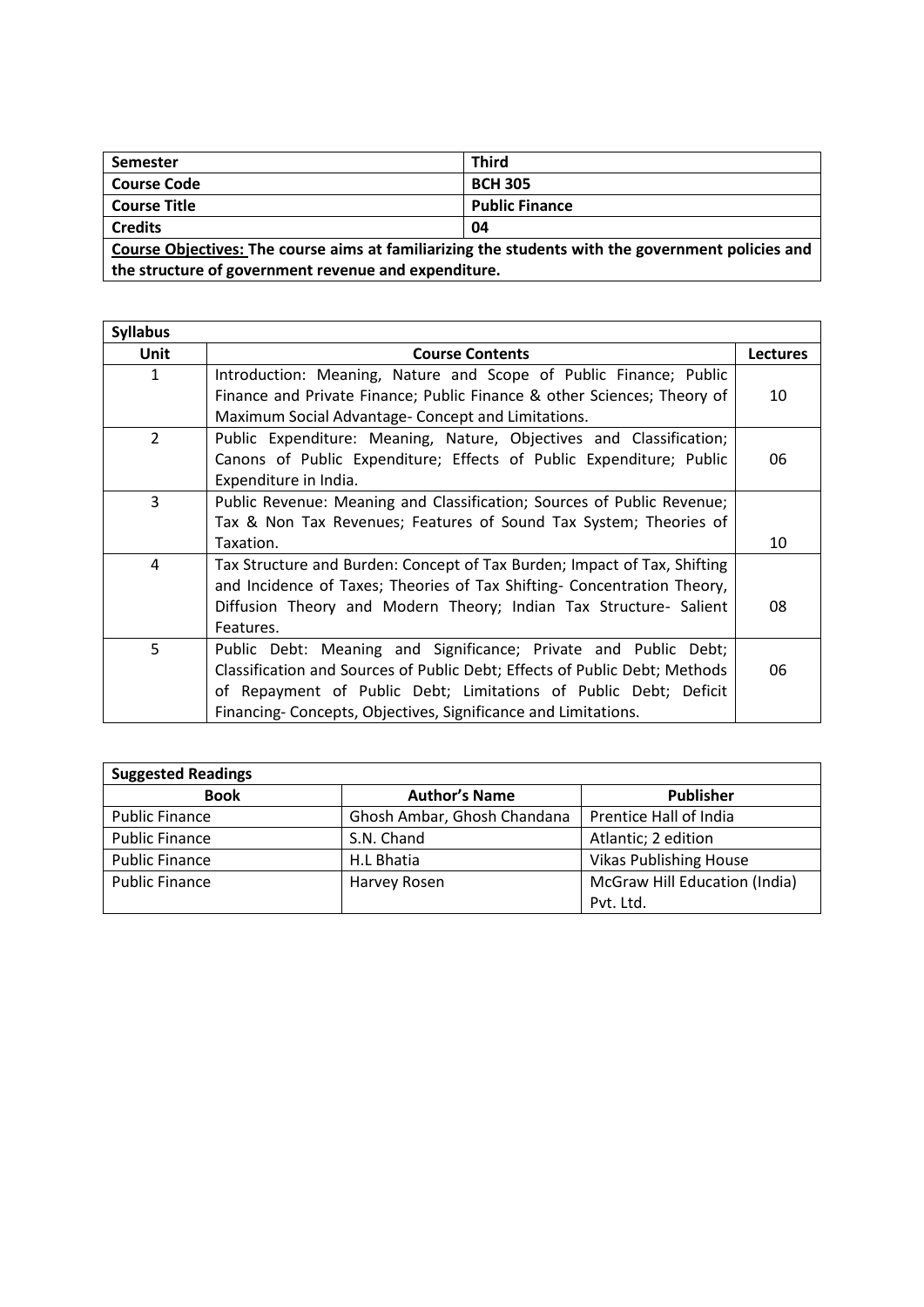| Semester                                                                                                         | <b>Third</b>       |  |
|------------------------------------------------------------------------------------------------------------------|--------------------|--|
| Course Code                                                                                                      | <b>BCH 306</b>     |  |
| Course Title                                                                                                     | <b>Company Law</b> |  |
| <b>Credits</b>                                                                                                   | 04                 |  |
| $\mathsf L$ Course Objectives: The objective of this seures is to familiarize the students with the various laws |                    |  |

**Course Objectives: The objective of this course is to familiarize the students with the various laws and procedures pertaining to a company and to make them understand the legal dimensions of company management and business.**

| <b>Syllabus</b> |                                                                               |                 |
|-----------------|-------------------------------------------------------------------------------|-----------------|
| <b>Unit</b>     | <b>Course Contents</b>                                                        | <b>Lectures</b> |
| $\mathbf{1}$    | Introduction: Historical Development of company Legislation in India. Salient |                 |
|                 | Features of the Companies Act, 1956. The Present set-up of company Law        |                 |
|                 | Administration in India. Promoter: Concept, Functions and Legal Position.     | 08              |
|                 | Registration of Companies and the Documents required in this regard.          |                 |
| $\overline{2}$  | Nature and Classification of Company: Meaning and characteristics of          |                 |
|                 | Companies. Classification of companies. Special Privileges of a Private       | 06              |
|                 | Company. Conversion of a Private Company into a Public Company and vice-      |                 |
|                 | versa.                                                                        |                 |
| 3               | Prospectus: Nature<br>Memorandum, Articles and<br>of<br>and<br><b>Clauses</b> |                 |
|                 | Memorandum of Association. Alteration of Memorandum of Association.           |                 |
|                 | Articles of Association- Nature and Contents. Legal effect of Memorandum      | 10              |
|                 | and Articles. Doctrine of Constructive Notice. Doctrine of Indoor             |                 |
|                 | Management. Prospectus- Meaning and Contents.                                 |                 |
| 4               | Membership and Management of Companies: Membership- Nature of                 |                 |
|                 | Member. Methods of Acquisition and Termination of Membership.                 |                 |
|                 | Directors- Meaning, Appointments, Legal Position, Qualifications and          | 08              |
|                 | Disqualifications, Remuneration, Powers, Duties and Liabilities of Directors, |                 |
|                 | Managing Director and Manager.                                                |                 |
| 5               | Borrowing Powers and Winding Up of Companies: Borrowing Powers of             |                 |
|                 | Companies. Charges- Meaning and Types of Charges. Winding Up- Meaning         | 08              |
|                 | of Winding Up and Modes of Winding Up.                                        |                 |

| <b>Suggested Readings</b> |                      |                                |  |
|---------------------------|----------------------|--------------------------------|--|
| <b>Book</b>               | <b>Author's Name</b> | <b>Publisher</b>               |  |
| Company Law               | Avtar Singh          | Eastern Book Company           |  |
| Company Law               | N. D. Kapoor         | Sultan Chand & Sons            |  |
| Company Law               | M.C. Kuchhal         | Vikas Publishing House; Eighth |  |
|                           |                      | edition (2012)                 |  |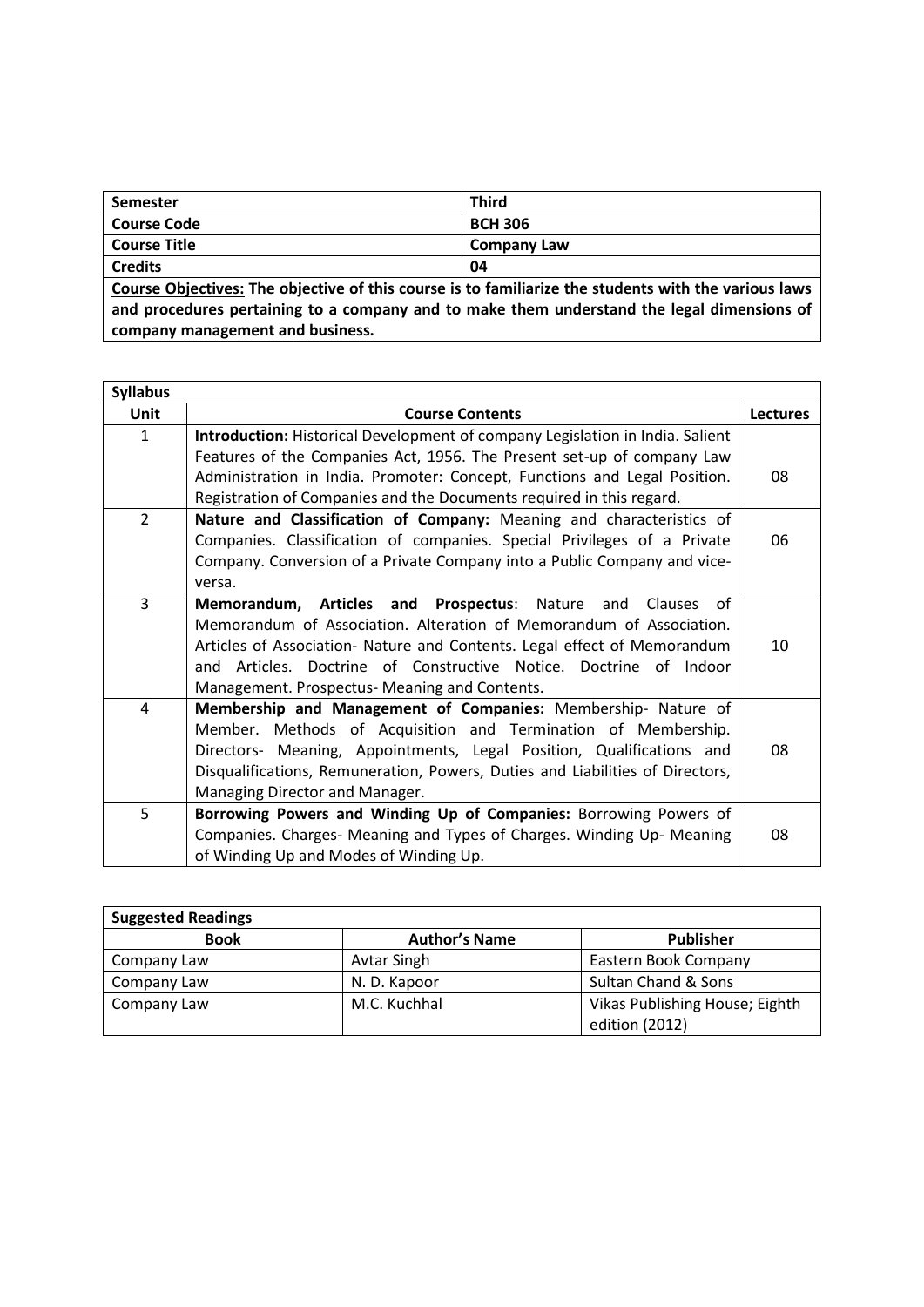| <b>Semester</b>                      | <b>Third</b>                                                                                   |
|--------------------------------------|------------------------------------------------------------------------------------------------|
| <b>Course Code</b>                   | <b>BAC 307</b>                                                                                 |
| <b>Course Title</b>                  | <b>Creativity and Change in Organisations</b>                                                  |
| <b>Credits</b>                       | 02                                                                                             |
|                                      | Course Objectives: The objective of this paper is to help the students to acquire knowledge of |
| change processes in an organization. |                                                                                                |

| <b>Syllabus</b> |                                                                                                                                                                                                                                                                                                                                                                                                                                                                                                                                                                         |                 |
|-----------------|-------------------------------------------------------------------------------------------------------------------------------------------------------------------------------------------------------------------------------------------------------------------------------------------------------------------------------------------------------------------------------------------------------------------------------------------------------------------------------------------------------------------------------------------------------------------------|-----------------|
| Unit            | <b>Course Contents</b>                                                                                                                                                                                                                                                                                                                                                                                                                                                                                                                                                  | <b>Lectures</b> |
| $\mathbf{1}$    | The Process of Change, Creativity & Innovation:<br>Organizational Change - Definition & Key Dimensions, Factors that<br>Promote Change, Creativity & Innovation, Theories of Innovation and<br>Levels & Types of Innovation, The age of Creativity, Creativity & National<br>prosperity, Creative Industries & potential for growth.                                                                                                                                                                                                                                    | 04              |
| $\overline{2}$  | The Individual - Promoting Critical Thinking:<br>Cognitive factors - Implications for HRM, Personality Traits - Implications<br>for HRM, Knowledge - Explicit & Implicit, Informal and Tacit, Knowledge<br>for creativity - Implications for HRM, Motivation - Types of Motivation.                                                                                                                                                                                                                                                                                     | 04              |
| 3               | The Group - Nurturing Team Work:<br>Difference between groups and teams, Why do people join teams? Team<br>Development process, Why do teams fail? Blind conformity, Group Think,<br>Social loafing. Team Inputs - size, longevity, task, Knowledge, Skills and<br>Abilities (KSAs), Resourcing of the team, Team composition. Team<br>processes - Action processes. Brainstorming. Electronic Brainstorming.<br>Nominal Group Technique (NGT). Trust - Conflict - Team cohesiveness.<br>Moderators of Team Performance - Task Type, Task Leadership. Team<br>outcomes. | 04              |
| 4               | The Leader - Promoting New Ideas at Work:<br>Defining Leadership, Difference between Managers and Leaders,<br>Ingredients of Leadership, Trait approaches to Leadership, Behavioural<br>approaches to Leadership, Managerial Grid, Ingredients of leadership for<br>creativity & Innovation. Challenges in leading for creativity & Innovation.                                                                                                                                                                                                                         | 04              |
| 5               | The Internal Environment - Orchestrating Structure, Systems and<br><b>Resources:</b><br>The Balanced Score Card - Value Creation and Performance<br>management. Organizational Structure - work specifications,<br>departmentalization, chain of command, span of control, centralization and<br>decentralization, Formalization. Situational factors - Corporate Strategy,<br>Organizational Size and Environmental uncertainty. Structural forms                                                                                                                      | 04              |

| <b>Suggested Readings</b>                   |                                                             |                    |
|---------------------------------------------|-------------------------------------------------------------|--------------------|
| Book                                        | <b>Author's Name</b>                                        | Publisher          |
| Managing Change, Creativity &<br>Innovation | <sup>1</sup> Constantine Andriopoulos and<br>Patrick Dawson | Sage Publications. |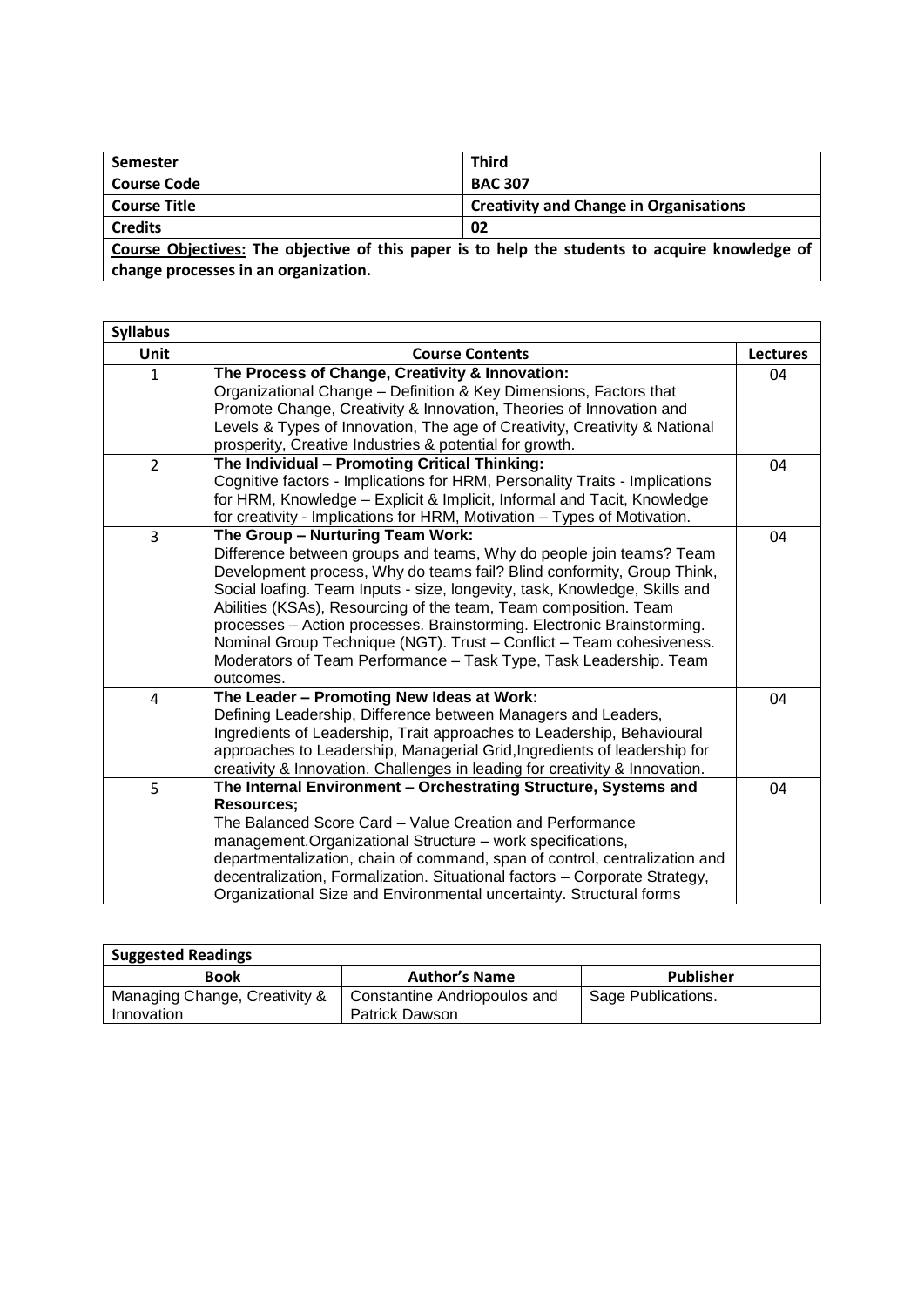| <b>Semester</b>                                                                                                                                              | Fourth                                   |
|--------------------------------------------------------------------------------------------------------------------------------------------------------------|------------------------------------------|
| <b>Course Code</b>                                                                                                                                           | <b>BCH 401</b>                           |
| <b>Course Title</b>                                                                                                                                          | <b>Accounting for Business Decisions</b> |
| <b>Credits</b><br>04                                                                                                                                         |                                          |
| Course Objectives: This course aims to develop the competency for making correct analysis of<br>relevant information required for managerial decision making |                                          |

| <b>Syllabus</b> |                                                                                |                 |
|-----------------|--------------------------------------------------------------------------------|-----------------|
| <b>Unit</b>     | <b>Course Contents</b>                                                         | <b>Lectures</b> |
| 1               | Introduction: Concept, Nature, Scope of Management Accounting, its             |                 |
|                 | importance and limitations. Distinguishing features of Management              |                 |
|                 | accounting, cost accounting and financial accounting, Role and                 | 06              |
|                 | responsibilities of Management accountant.                                     |                 |
| $\overline{2}$  | Analysis and interpretation of Financial Statements: Meaning, Objectives,      |                 |
|                 | procedure and types, its significance and limitations, Comparative             |                 |
|                 | statements, Common size statements and ratio Analysis, Techniques of           | 08              |
|                 | analysis and interpretation of Financial statements.                           |                 |
| 3               | Marginal Costing: Meaning, concept and basic characteristics of marginal       |                 |
|                 | costing, its utility and limitations, marginal costing vs. absorption costing, |                 |
|                 | Marginal approach to profit determination, cost - volume- profit analysis.     | 10              |
| 4               | Budgeting: Concept of Budget; Budgeting and Budgetary Control, Types           |                 |
|                 | of Budget, Static and Flexible Budgeting, Preparation of Cash Budget,          |                 |
|                 | Sales Budget, Production Budget, Materials Budget, Capital Expenditure         | 08              |
|                 | Budget and Master Budget, Advantages and Limitations of Budgetary              |                 |
|                 | Control.                                                                       |                 |
| 5               | Standard Costing: Concept of standard costs, establishing various cost         |                 |
|                 | standards, calculation of Material Variance, Labour Variance, and              | 08              |
|                 | Overhead Variance, and its applications and implications.                      |                 |

| <b>Suggested Readings</b>                |                      |                                        |
|------------------------------------------|----------------------|----------------------------------------|
| <b>Book</b>                              | <b>Author's Name</b> | <b>Publisher</b>                       |
| Introduction to Management<br>Accounting | Horngren et al       | Pearson, 12th edition, 2002            |
| <b>Management Accounting</b>             | Khan and Jain        | Tata McGraw-Hill, 2000, 3rd<br>edition |
| <b>Management Accounting</b>             | Pandey I M           | Vikas, 3rd edition, 2004               |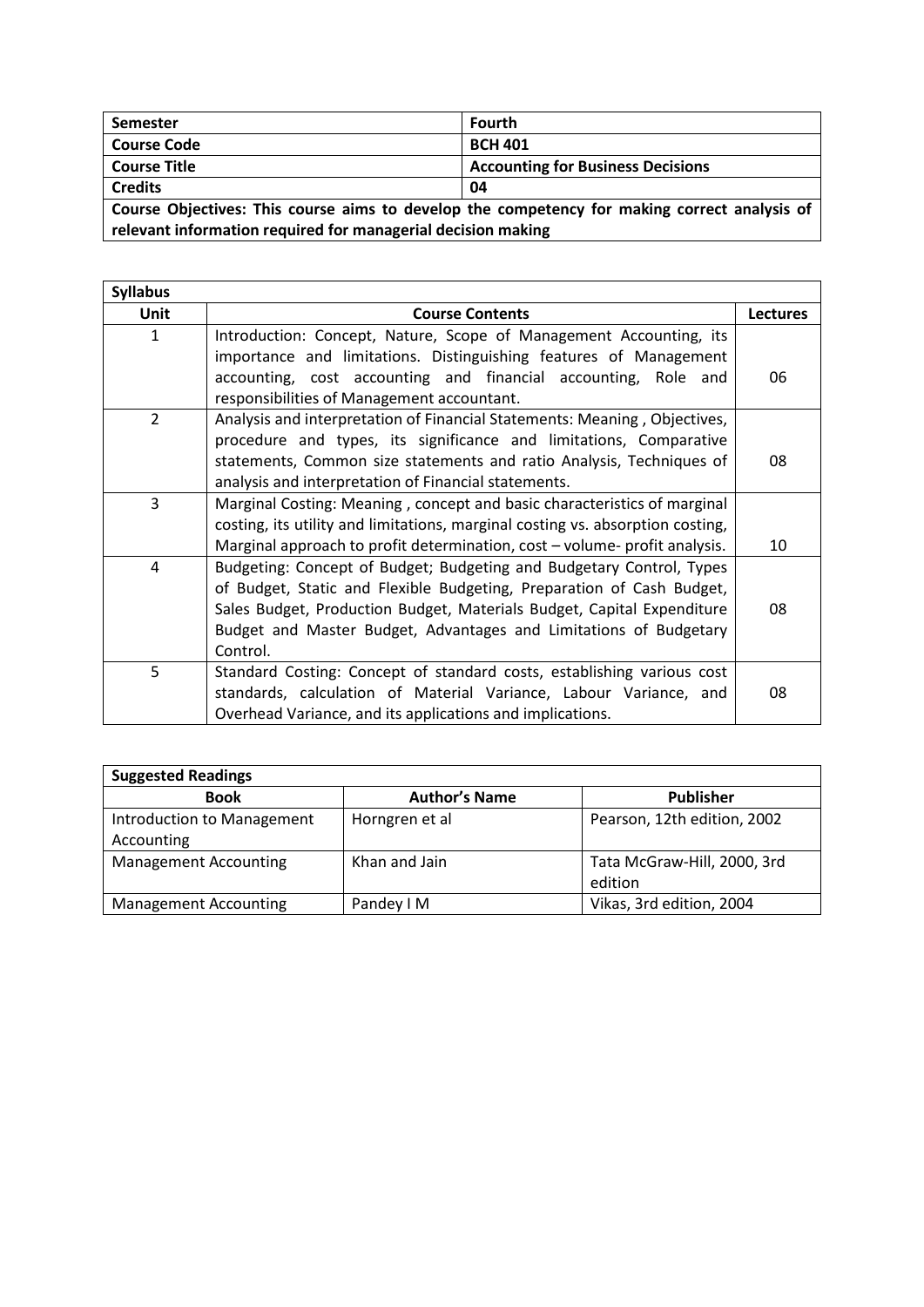| <b>Semester</b>                                                                                | Fourth                      |  |
|------------------------------------------------------------------------------------------------|-----------------------------|--|
| <b>Course Code</b>                                                                             | <b>BCH 402</b>              |  |
| <b>Course Title</b>                                                                            | <b>Research Methodology</b> |  |
| <b>Credits</b>                                                                                 | 04                          |  |
| Course Objectives: The course aims at providing knowledge and skills to understand the methods |                             |  |
| and techniques of research.                                                                    |                             |  |

**Syllabus Unit Course Contents Lectures** 1 | Introduction to RM; Meaning, Objectives, Categories of research, Features of good research studies, types of research studies, Scientific and non scientific methods, Research methods & research methodology. Importance of Research in Management Decisions 08 2 Defining Research Problems, Research design, Types of research design, research design in case of different research studies 06 3 Methods and techniques of data collection; Types of data collection. Methods used for the collection of different data types. Sampling and sampling distribution: importance of sampling, methods of sampling, sampling errors, Attitude measurement and Scales, Introduction to attitude- various methods to measure attitude. 10 4 Data presentation, preparation and preliminary analysis, Concept, Sources and Types of Hypotheses; Formulation of Hypothesis; criteria of a good hypothesis, types of research hypothesis, advantages of Hypothesis. Hypothesis Testing Procedure, Type I and II Error, Chi-square test (Theoretical concepts & very simple numerical problems only). 10 5 Report writing and presentation, Writing and Formatting of reports, Essentials of a Good Research Report, Presenting your research reports &tables, Graphical Presentation. 06

| <b>Suggested Readings</b>   |                      |                                     |
|-----------------------------|----------------------|-------------------------------------|
| <b>Book</b>                 | <b>Author's Name</b> | Publisher                           |
| <b>Research Methodology</b> | C.R Kothari          | NEW AGE; 2nd edition                |
| <b>Research Methodology</b> | Dr. Kumar            | <b>SAGE Publications Ltd; Third</b> |
|                             |                      | Edition edition                     |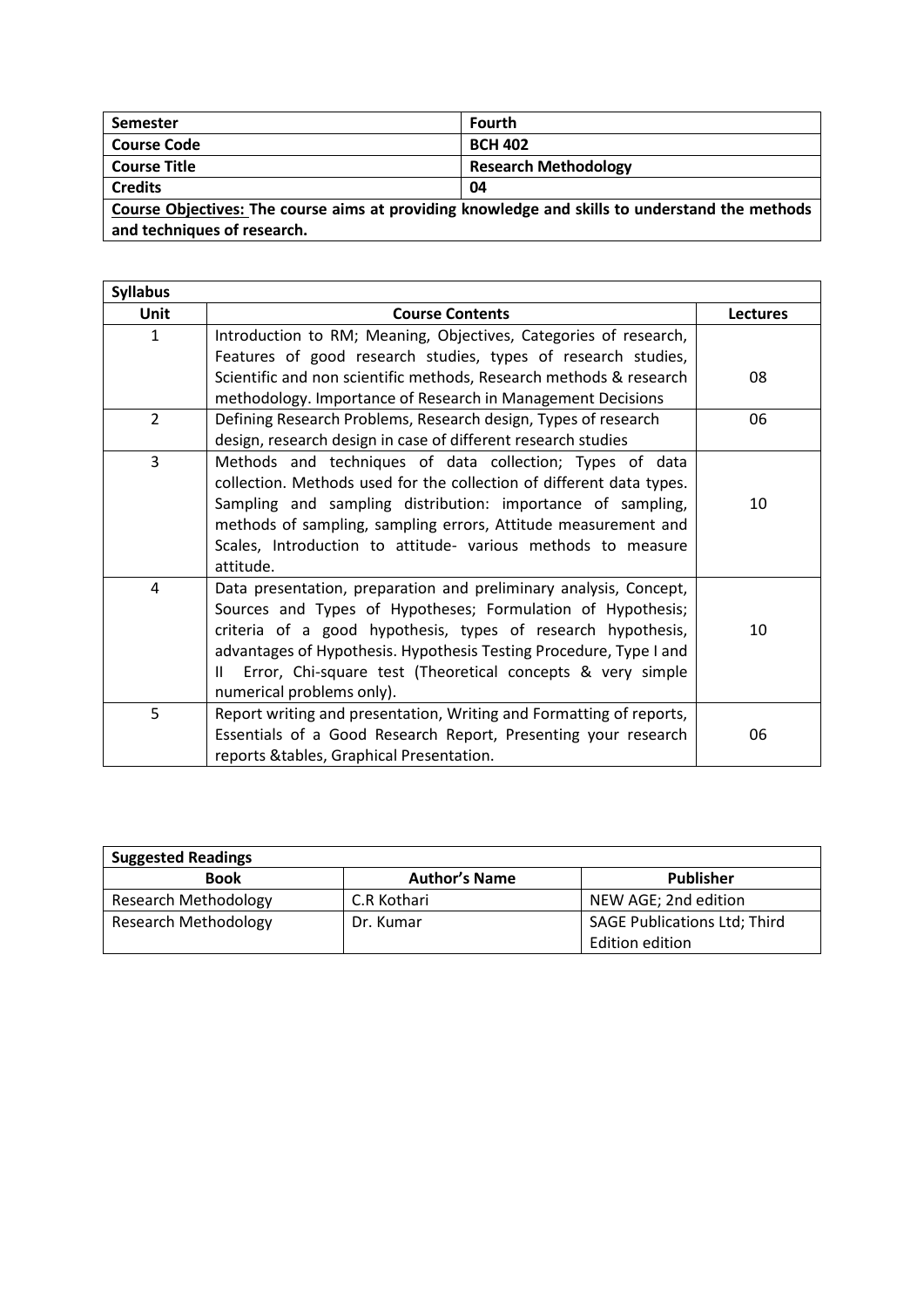| Semester                                                                                                                                                | <b>Fourth</b>                              |  |
|---------------------------------------------------------------------------------------------------------------------------------------------------------|--------------------------------------------|--|
| <b>Course Code</b>                                                                                                                                      | <b>BCH 403</b>                             |  |
| <b>Course Title</b>                                                                                                                                     | <b>Production and Operation Management</b> |  |
| <b>Credits</b>                                                                                                                                          | 03                                         |  |
| Course Objectives: The objective of this course is to provide understanding about various<br>operations and process involved in the conversion process. |                                            |  |

| <b>Syllabus</b> |                                                                            |                 |  |
|-----------------|----------------------------------------------------------------------------|-----------------|--|
| Unit            | <b>Course Contents</b>                                                     | <b>Lectures</b> |  |
|                 | Operations Management: Duties and responsibilities of operations           |                 |  |
| 1               | management. Production function, systems approach to operations            |                 |  |
|                 | management, Manufacturing systems, Types of manufacturing systems -        | 06              |  |
|                 | continuous & intermittent.                                                 |                 |  |
| $\overline{2}$  | Plant location: Nature, factors considered in location, methods and the    |                 |  |
|                 | type of areas, Plant layout: objective of good layout, factors influencing | 06              |  |
|                 | layout and types of layout.                                                |                 |  |
| 3               | Material handling equipment: Importance, objective, principles, factors    |                 |  |
|                 | affecting selection of equipment & types of handling equipments.           | 06              |  |
| 4               | Work study: Method study and work measurement - importance,                |                 |  |
|                 | objectives, Steps in method study and techniques of work management,       |                 |  |
|                 | Production planning and control, role and scope of PPC in operations       | 06              |  |
|                 | management, factors influencing production planning and benefits of        |                 |  |
|                 | production control.                                                        |                 |  |
| 5               | Inventory management: Factors influencing and objectives of inventory      |                 |  |
|                 | management, Techniques of inventory management -ABC and EOQ                | 06              |  |
|                 | model, Quality Control, Control chart p&np Chart,<br><b>Materials</b>      |                 |  |
|                 | Management.                                                                |                 |  |

| <b>Suggested Readings</b>        |                      |                               |
|----------------------------------|----------------------|-------------------------------|
| <b>Book</b>                      | <b>Author's Name</b> | <b>Publisher</b>              |
| <b>Production and Operations</b> | P Rama Murthy        | New Age International, 2005   |
| management                       |                      |                               |
| <b>Production and Operations</b> | Aswathapa            | Himalaya Publising. House,    |
| management                       |                      | 2010                          |
| <b>Production and Operations</b> | Badi & Badi          | Vrinda Publications Pvt. Ltd. |
| management                       |                      | Delhi                         |
| <b>Operations Management</b>     | Mahadevan            | Pearson Education India, 2010 |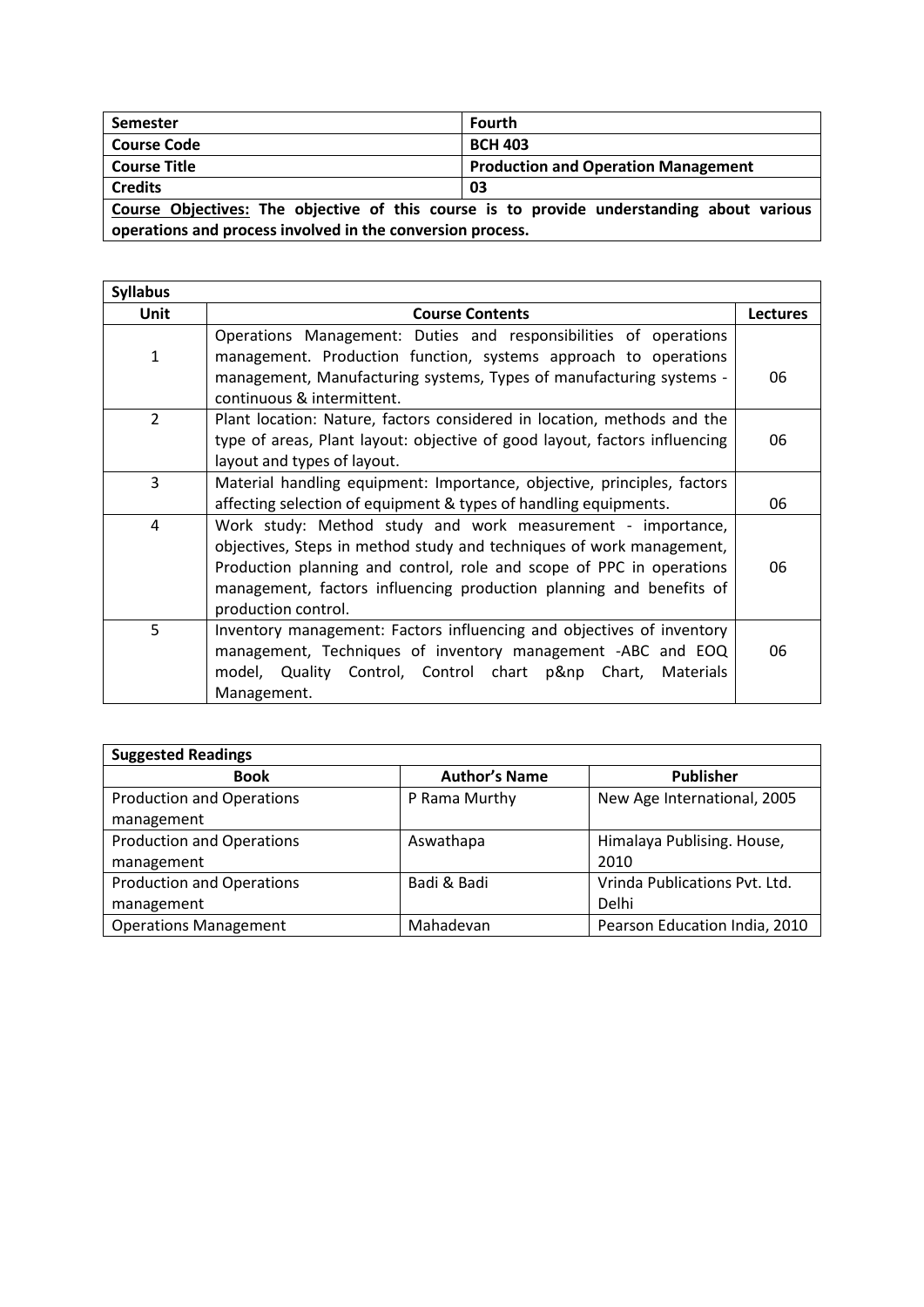| <b>Semester</b>                                                                                 | <b>Fourth</b>               |
|-------------------------------------------------------------------------------------------------|-----------------------------|
| <b>Course Code</b>                                                                              | <b>BCH 404</b>              |
| <b>Course Title</b>                                                                             | <b>Secretarial Practice</b> |
| <b>Credits</b>                                                                                  | 03                          |
| Course Objectives: The Objective of this course is to induct the students with the knowledge of |                             |

**secretarial practice in the organizations.** the contract of the contract of the contract of the contract of the contract of

| <b>Syllabus</b> |                                                                             |          |
|-----------------|-----------------------------------------------------------------------------|----------|
| Unit            | <b>Course Contents</b>                                                      | Lectures |
| 1               | Introduction: Meaning, Appointments, Legal position, Powers and             | 06       |
|                 | Responsibilities and Removal of company secretary.                          |          |
| $\overline{2}$  | Share Capital, shares, shares, Allotment, Calls & Forfeiture: Share Capital |          |
|                 | - Meaning and Types. Shares - Meaning and Types of Shares. Features         |          |
|                 | of Different types of Preference share. Legal Provisions regarding          | 06       |
|                 | Allotment, Calls, Transfer, Transmission and Forfeiture of shares. Share    |          |
|                 | Certificate and share Warrant.                                              |          |
| $\overline{3}$  | Dividend, Accounts & Auditors: Dividend - Meaning and Legal Provisions      |          |
|                 | regarding Dividend. Dividend warrant and Bonus shares. Books of             |          |
|                 | Accounts - Statutory Books and Statistical Books. Auditors -                | 06       |
|                 | Qualifications and Disqualifications, Appointment, Legal Position, Rights   |          |
|                 | and Powers, Removal and Remuneration and Duties of Auditors.                |          |
| 4               | Company Meetings and Secretary's Duties: Types of Company Meetings.         |          |
|                 | Legal provisions and Secretary's Duties regarding Statutory, Annual         | 06       |
|                 | General and Extra-ordinary General Meetings. Notice, Agenda and             |          |
|                 | Minutes. Resolutions. Chairman. Proxy. Voting and Poll.                     |          |
| 5               | Drafting: Drafting of Notice, Agenda, Minutes of Statutory, Annual          |          |
|                 | General and Extra-ordinary General Meetings. Drafting of Resolutions.       |          |
|                 | Drafting of Call Letters, Share certificate and share warrant, etc.         | 06       |

| <b>Suggested Readings</b>                |                      |                                |
|------------------------------------------|----------------------|--------------------------------|
| <b>Book</b>                              | <b>Author's Name</b> | <b>Publisher</b>               |
| Secretarial Practice                     | M.C. Kuchhal         | Vikas Publishing House Pvt Ltd |
| Company Law                              | L M Porwal           | Vrinda Publications (p) Ltd    |
| Mercantile Laws                          | M C Shukla           | S. Chand & Company Ltd., 2012  |
| Company Law and Secretarial   S.M Shukla |                      | Sahitya Bhawan Publications    |
| Practice                                 |                      |                                |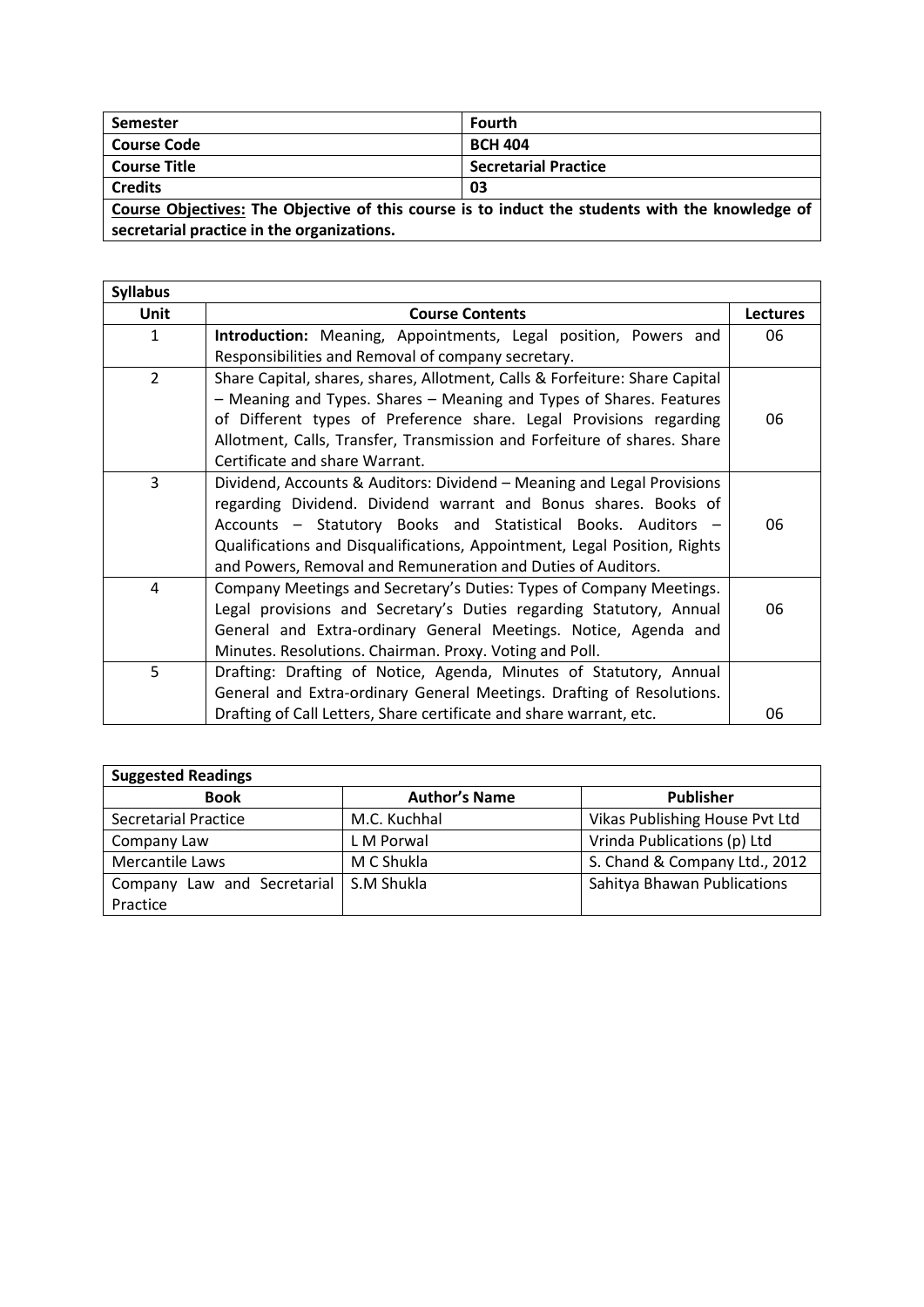| Semester                                                                                         | <b>Fourth</b>               |  |
|--------------------------------------------------------------------------------------------------|-----------------------------|--|
| <b>Course Code</b>                                                                               | <b>BCH 405</b>              |  |
| <sup>1</sup> Course Title                                                                        | <b>Financial Management</b> |  |
| Credits<br>03                                                                                    |                             |  |
| $\,$ Course Objectives: This course aims to equin the students with the fundamental principles & |                             |  |

**Course Objectives: This course aims to equip the students with the fundamental principles & techniques of financial management concerned with the acquisition & use of funds by a business firm.**

| <b>Syllabus</b> |                                                                                                                                                                                                         |                 |
|-----------------|---------------------------------------------------------------------------------------------------------------------------------------------------------------------------------------------------------|-----------------|
| Unit            | <b>Course Contents</b>                                                                                                                                                                                  | <b>Lectures</b> |
| 1               | Financial Management-meaning and scope. Functions of financial<br>managers, various decisions under financial management, Wealth<br>maximization vs. Profit maximization objective, financial planning. | 06              |
| $\overline{2}$  | Capital budgeting-various techniques of capital budgeting decision-<br>Payback period, NPV method, Profitability Index, IRR method.                                                                     | 06              |
| 3               | Sources of long term financing, Cost of Capital-cost of debt, cost of<br>preference shares, cost of equity shares and weighted average cost of<br>capital                                               | 06              |
| 4               | Capital Structure-theory and practice, Leverage-Operating, Financial,<br>Combined leverage, Dividend decision and models-Gordon and Walter<br>model.                                                    | 06              |
| 5               | Tools for the analysis of financial statements (theoretical aspects) and<br>Accounting Ratios (liquidity, solvency, turnover and profitability)                                                         | 06              |

| <b>Suggested Readings</b>   |                      |                                     |  |
|-----------------------------|----------------------|-------------------------------------|--|
| <b>Book</b>                 | <b>Author's Name</b> | <b>Publisher</b>                    |  |
| <b>Financial Management</b> | I M Pandey           | Vikas Publishing House Pvt Ltd.     |  |
| <b>Financial Management</b> | R. P. Rustagi        | <b>Taxmann Publications Pvt Ltd</b> |  |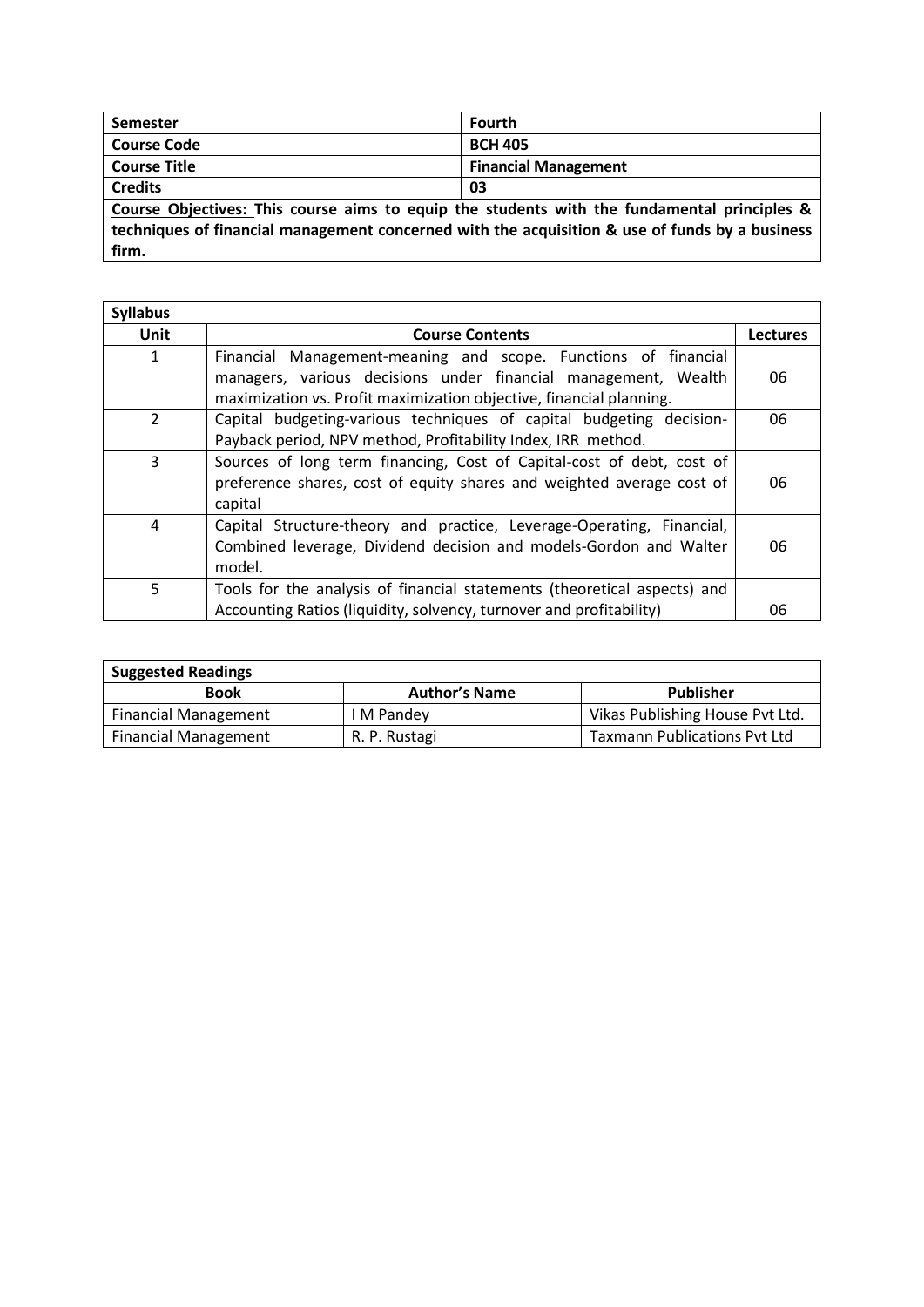| Semester                                                                                              | <b>Fourth</b>                                  |  |
|-------------------------------------------------------------------------------------------------------|------------------------------------------------|--|
| <b>Course Code</b>                                                                                    | <b>BCH 406</b>                                 |  |
| <b>Course Title</b>                                                                                   | <b>Financial Systems and Financial Markets</b> |  |
| <b>Credits</b>                                                                                        | -03                                            |  |
| Course Objectives: The objective is to facilitate the student to learn the principles and practice of |                                                |  |
| <b>Indian Financial System.</b>                                                                       |                                                |  |

| <b>Syllabus</b> |                                                                                                                                                                                                                                                                                                                                                                                                                           |                 |
|-----------------|---------------------------------------------------------------------------------------------------------------------------------------------------------------------------------------------------------------------------------------------------------------------------------------------------------------------------------------------------------------------------------------------------------------------------|-----------------|
| Unit            | <b>Course Contents</b>                                                                                                                                                                                                                                                                                                                                                                                                    | <b>Lectures</b> |
| 1               | Meaning, role and functions of a financial system, Organised and unorganised<br>financial system. Components: Financial Assets, Financial Intermediaries,<br>Financial Markets (money and capital markets in India) Relevance of various<br>interests/return rates, Regulatory framework, Financial Instruments (in brief).                                                                                               | 06              |
| $\overline{2}$  | Financial Institutions: Achievements and Limitations. Money market<br>institutions: Meaning, Role of the Central Bank(RBI) in money markets.<br>Commercial banks: Meaning and Functions Indigenous Financial Agencies:<br>Bankers, Money lenders, Discount houses, Accepting houses(only meaning<br>and features)                                                                                                         | 06              |
| $\overline{3}$  | Capital Market institutions: (Meaning and functions) Merchant Banks,<br>Investment companies, Management, Investment companies, Development<br>banks, Mutual Funds. Special Financial Institutions: Factors for their growth<br>(need) Objectives and functions, Meaning, definition, principles, Features and<br>Structure.                                                                                              | 06              |
| 4               | Money Market: Its various components, Example-Call money, treasury bill,<br>Commercial Papers, Commercial bill, Financial Guarantee, Discount market<br>etc. Present Position of Indian Money Market.                                                                                                                                                                                                                     | 06              |
| 5               | Capital Markets: Meaning, Role and importance, Development initiatives and<br>reforms (in brief). Composition: Primary-Secondary . Primary Markets:<br>Meaning, instruments, New Issue Market: Features, objectives and functions,<br>Constituents or players, Secondary Markets.: Meaning, Functions of the stock<br>exchange, Benefits to the community-investors-companies, Listing of<br>securities and its benefits. | 06              |

| <b>Suggested Readings</b>                      |                      |                           |  |
|------------------------------------------------|----------------------|---------------------------|--|
| <b>Book</b>                                    | <b>Author's Name</b> | <b>Publisher</b>          |  |
| The Indian financial system and<br>Development | Vasant Desai         | Himalaya Publishing House |  |
| Financial Markets and<br><b>Institutions</b>   | Dr. S. Gurusamy      | Tata McGraw Hill          |  |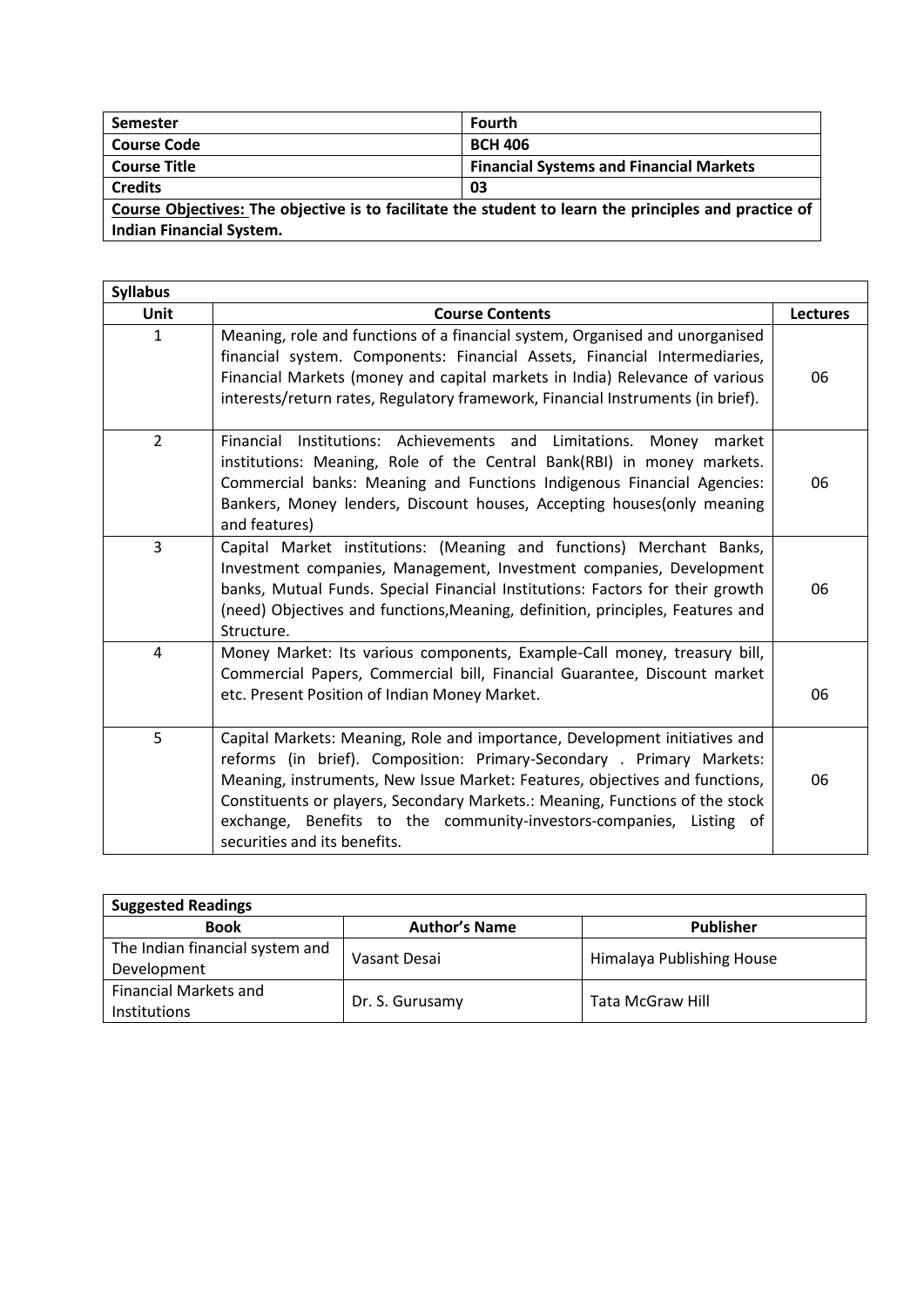| Semester                                                                                       | Fourth                  |  |
|------------------------------------------------------------------------------------------------|-------------------------|--|
| <b>Course Code</b>                                                                             | <b>BAC 408</b>          |  |
| <b>Course Title</b>                                                                            | Social Entrepreneurship |  |
| <b>Credits</b>                                                                                 | 02                      |  |
| Course Objectives: The objective of this paper is to help the students to acquire knowledge of |                         |  |
| entrepreneurial processes in a society.                                                        |                         |  |

 $\overline{1}$ 

| <b>Syllabus</b> |                                                                                                                                                                                                                                                                                                                                                                                                                                                                                                                                                                                                                                                           |                 |
|-----------------|-----------------------------------------------------------------------------------------------------------------------------------------------------------------------------------------------------------------------------------------------------------------------------------------------------------------------------------------------------------------------------------------------------------------------------------------------------------------------------------------------------------------------------------------------------------------------------------------------------------------------------------------------------------|-----------------|
| Unit            | <b>Course Contents</b>                                                                                                                                                                                                                                                                                                                                                                                                                                                                                                                                                                                                                                    | <b>Lectures</b> |
| $\mathbf{1}$    | Social Entrepreneurship & Social Enterprises: What is a social business?<br>How is it different from social entrepreneurship? Definition of Social<br>Entrepreneurship, Why social enterprises, Situating social enterprises,<br>Defining social enterprises, Broad and Narrow Definitions, Recognizing<br>Opportunities, The Idea of Social innovation, Social enterprises as hybrid<br>organizations, Characteristics of social enterprises, Emergence of social<br>enterprises, Influence of policy on emergence of social enterprises, Market<br>influence on the development of social enterprises, Future & sustainability<br>of social enterprises | 04              |
| $\overline{2}$  | Skills for Social Entrepreneurship: Identifying and Defining Community<br>need, Skills required for Identifying and Defining Community need,<br>Stakeholder participation and involvement - Social policy context, Where<br>do social enterprises fit within the changing landscape, Financing the<br>social enterprise, funding gap. Income forecast, income statement, cash<br>flow forecast, Managing financial risk.                                                                                                                                                                                                                                  | 04              |
| 3               | Challenges and Risk of Innovation in Social Entrepreneurship -<br>Conceptualizing innovation and its ethics, Analyzing for innovation system<br>skills, Implementing innovation - mind set shifts. Distinctive leadership                                                                                                                                                                                                                                                                                                                                                                                                                                 | 04              |
| 4               | BoP markets – definition, examples, the impact of culture, the poor as<br>consumers, business models at the BoP, designing products that will<br>create value for the BoP. Providing access to credit, Providing access to<br>information and financial services through technology, Providing access to<br>health care, education.                                                                                                                                                                                                                                                                                                                       | 04              |
| 5               | Newer business models at the BoP - Social Entrepreneurs, Challenges for<br>social entrepreneurs - creating a successful business model and finding<br>funding, generating income, scaling and replicating to increase impact,<br>social entrepreneur's point of view, New opportunities for collaborative<br>ventures at the BoP. Evaluating the social impact of BoP ventures.                                                                                                                                                                                                                                                                           | 04              |

| <b>Suggested Readings</b>                     |                           |                  |  |
|-----------------------------------------------|---------------------------|------------------|--|
| <b>Book</b>                                   | <b>Author's Name</b>      | <b>Publisher</b> |  |
| Social Entrepreneurship: A<br>Skills Approach | Robert Gunn, Chris Durkin |                  |  |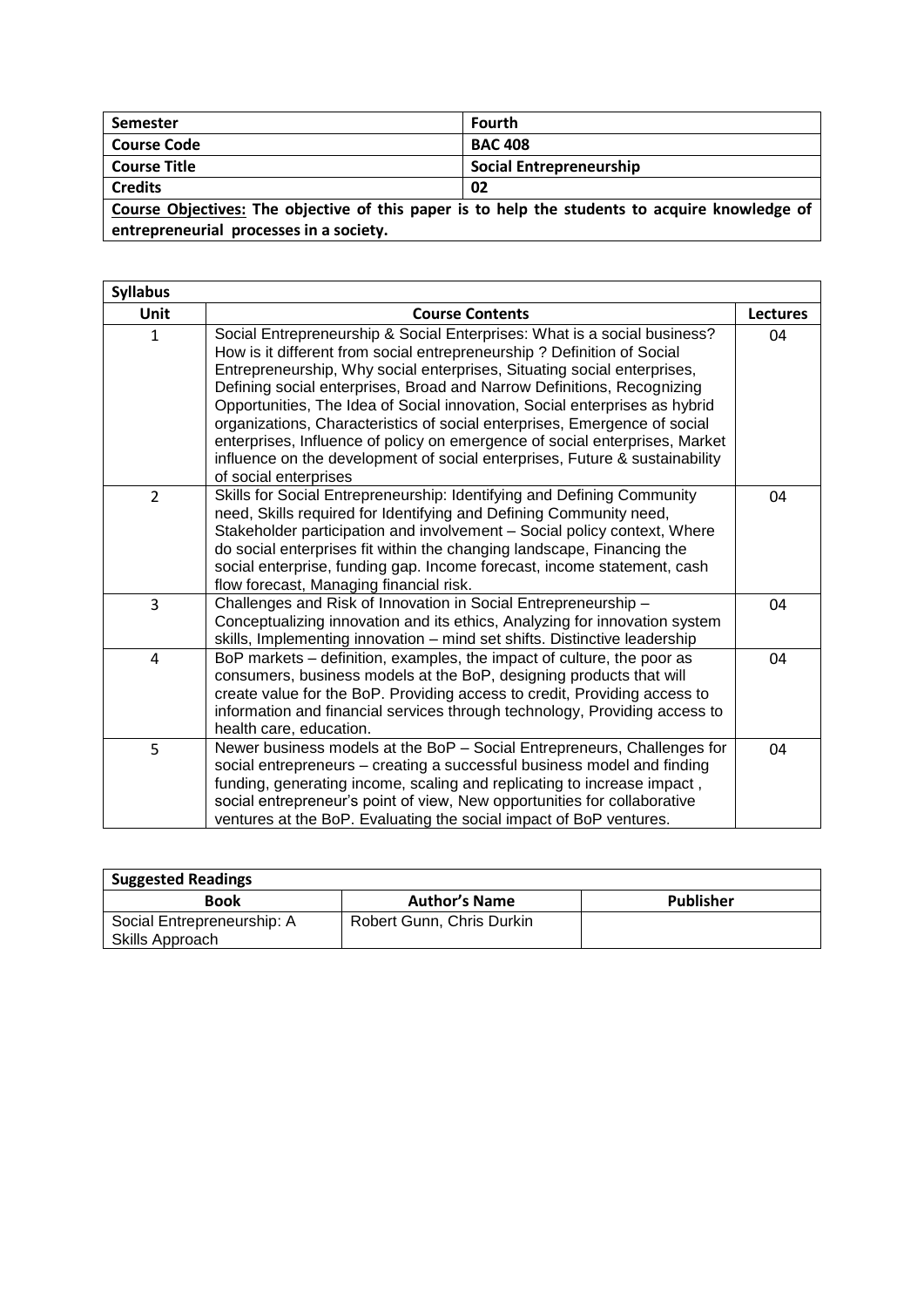| <b>Semester</b>                                                                                  | <b>Fifth</b>                        |  |
|--------------------------------------------------------------------------------------------------|-------------------------------------|--|
| <b>Course Code</b>                                                                               | <b>BCH 501</b>                      |  |
| <b>Course Title</b>                                                                              | <b>Direct Tax Laws and Accounts</b> |  |
| <b>Credits</b>                                                                                   | -04                                 |  |
| Course Objectives: The course aims at providing the conceptual understanding of various heads of |                                     |  |
| income, computation of total income and tax liability                                            |                                     |  |

| <b>Syllabus</b> |                                                                         |                 |
|-----------------|-------------------------------------------------------------------------|-----------------|
| <b>Unit</b>     | <b>Course Contents</b>                                                  | <b>Lectures</b> |
| 1               | Important Definitions- Assessment Year, Previous Year, Person, Assesse, |                 |
|                 | Income, Gross Total Income and Total Income, Residential Status and Tax | 06              |
|                 | Liability, Exempted Incomes.                                            |                 |
| $\overline{2}$  | Computation of Income under the Head-Salaries and Income from House     | 10              |
|                 | Property                                                                |                 |
| 3               | Computation of Income under the Head-Profits and Gains from Business    | 10              |
|                 | and Profession, Depreciation. Computation of Income under the Head-     |                 |
|                 | Capital Gains and Income from Other Sources, Deductions from Gross      |                 |
|                 | Total Income.                                                           |                 |
| 4               | Clubbing of Income, Set off and Carry Forward of Losses, Procedure of   | 08              |
|                 | Assessment and Income Tax Authorities, Advance Payment of Tax and       |                 |
|                 | Deduction of Tax at Source.                                             |                 |
| 5               | Concept of net wealth: assets considered wealth under act, Deemed       | 06              |
|                 | assets,<br>exempted<br>from<br>wealth<br>Assets<br>tax,                 |                 |
|                 | Computation of net wealth in respect of house property, Computation of  |                 |
|                 | wealth and wealth tax payable by an assesse.                            |                 |

| <b>Suggested Readings</b> |                      |                               |  |
|---------------------------|----------------------|-------------------------------|--|
| <b>Book</b>               | <b>Author's Name</b> | <b>Publisher</b>              |  |
| Income Tax                | V.K. Singhania       | Taxmann; Forty Ninth edition  |  |
| Income Tax                | Ahuja and Gupta      | Bharat Law House, Delhi; 2014 |  |
|                           |                      | edition                       |  |
| Income Tax                | H C Mehrotra         | Sahitya Bhawan Publications   |  |
| Income Tax                | <b>B</b> B Lal       | Pearson Education India, 2010 |  |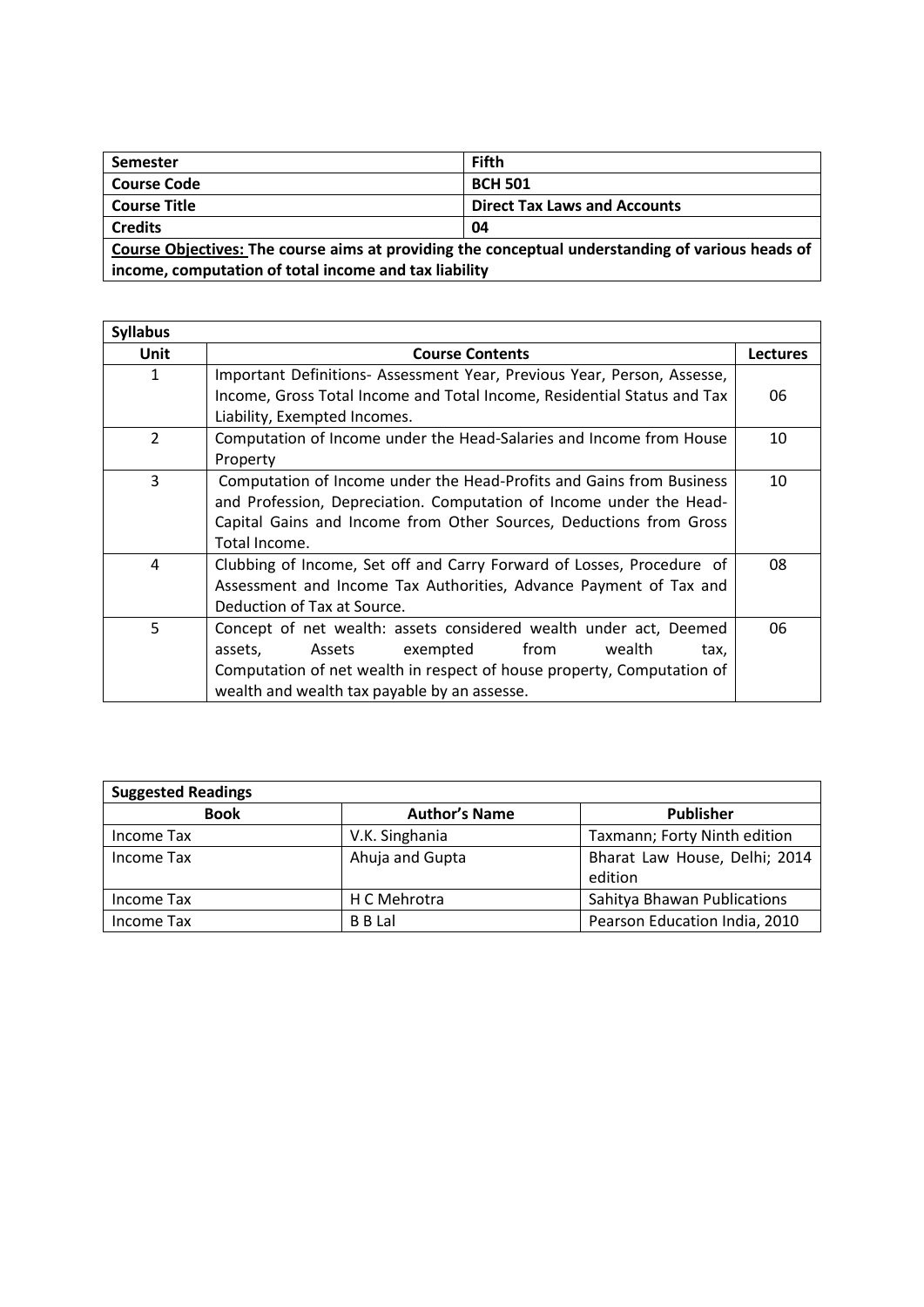| Semester                                                                                                                                                  | <b>Fifth</b>                                   |  |
|-----------------------------------------------------------------------------------------------------------------------------------------------------------|------------------------------------------------|--|
| <b>Course Code</b>                                                                                                                                        | <b>BCH 502</b>                                 |  |
| <b>Course Title</b>                                                                                                                                       | <b>Personality Development and Soft Skills</b> |  |
| <b>Credits</b>                                                                                                                                            | 04                                             |  |
| Course Objectives: The course aims at providing the conceptual understanding of various heads of<br>income, computation of total income and tax liability |                                                |  |

| <b>Syllabus</b> |                                                                                                                                                                                                                                                                                                                                                                                                |                 |
|-----------------|------------------------------------------------------------------------------------------------------------------------------------------------------------------------------------------------------------------------------------------------------------------------------------------------------------------------------------------------------------------------------------------------|-----------------|
| Unit            | <b>Course Contents</b>                                                                                                                                                                                                                                                                                                                                                                         | <b>Lectures</b> |
| 1               | Believe in yourself: Self- image and self-esteem, Building self-confidence,<br>Environment we mix with, how to build self -image?, Meaning and<br>definition of personality. Personal planning and success attitude:<br>Prioritizing, creating the master plan, active positive visualization and<br>positive attitude, How to build a success attitude, Spot analysis.                        | 06              |
| $\overline{2}$  | Development of Proficiency in English: Practice on Oral and<br>spoken communication skill & testing - voice & accent, voice clarity,<br>voice modulation & intonation, word stress etc. Feedback<br>and<br>questioning Technique, Objectiveness in Argument, Development<br>etiquettes and manners, Study of different pictorial expression<br>of<br>non-verbal communication and its analysis | 10              |
| 3               | Team Building / Coordination Skills: Team Building Practices through<br>group exercises, team task / role play, Ability to mixing &<br>Accommodation, Ability to work together                                                                                                                                                                                                                 | 10              |
| 4               | Team Management Technique: Practice by gameplay & other<br>learning methodology for achieving targets and getting of right first time.                                                                                                                                                                                                                                                         | 08              |
| 5               | Emotional Intelligence: coping with emotions - interpersonal conflicts -<br>emotional - rational balance. Developing lateral thinking - problem<br>solving skills - purpose driven decisions                                                                                                                                                                                                   | 06              |

| <b>Suggested Readings</b>                                |                      |                         |
|----------------------------------------------------------|----------------------|-------------------------|
| <b>Book</b>                                              | <b>Author's Name</b> | <b>Publisher</b>        |
| Personality Development and Soft   Barun K. Mitra        |                      | Oxford                  |
| skills                                                   |                      | <b>University Press</b> |
| Soft skills Training - A workbook to   Fredrick H. Wentz |                      | CreateSpace             |
| develop skills for employment                            |                      |                         |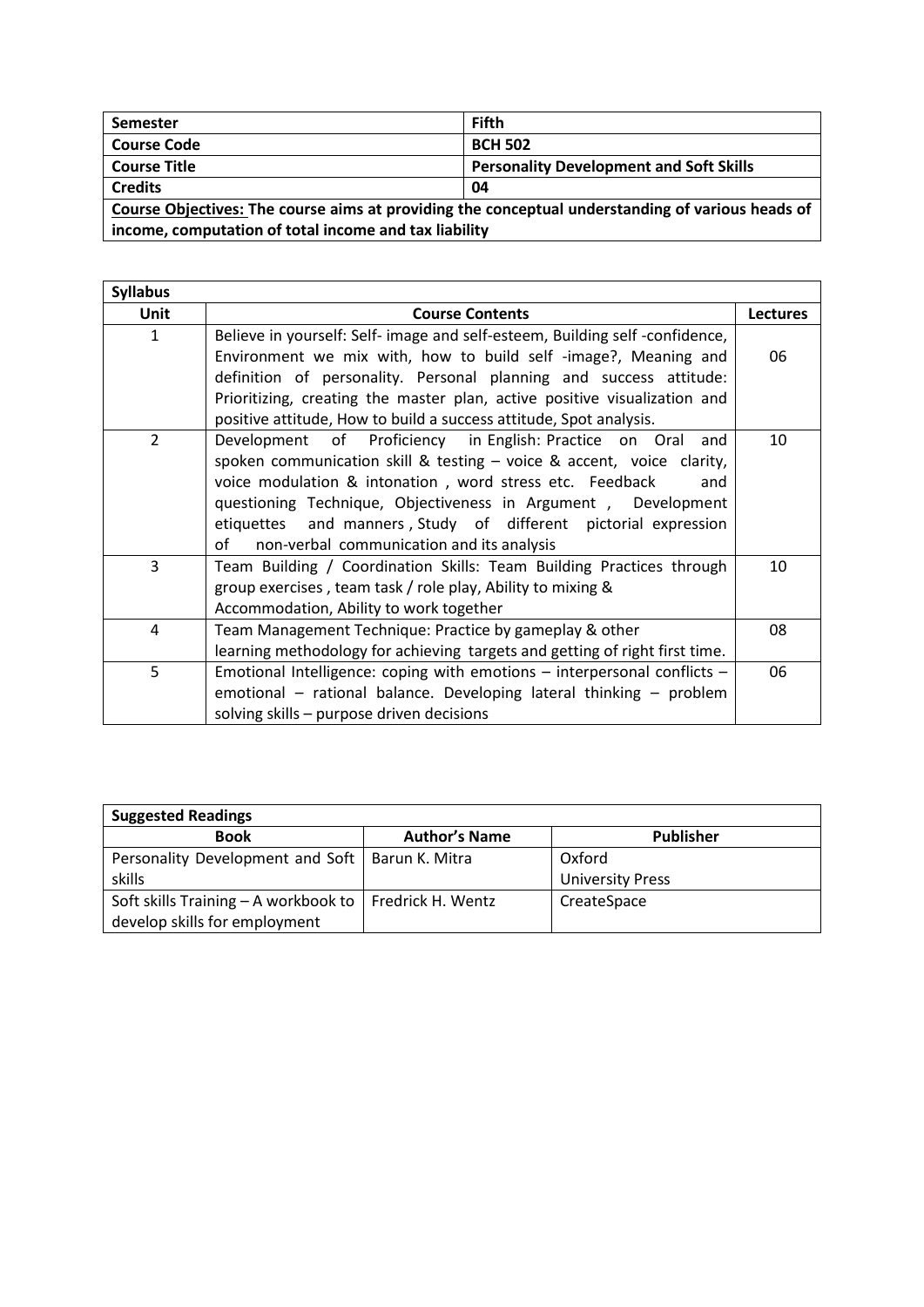| Semester                                                                                        | <b>Fifth</b>                      |  |
|-------------------------------------------------------------------------------------------------|-----------------------------------|--|
| <b>Course Code</b>                                                                              | <b>BCH 503</b>                    |  |
| <b>Course Title</b>                                                                             | <b>Working Capital Management</b> |  |
| <b>Credits</b>                                                                                  | 04                                |  |
| Course Objectives: To develop understanding and applicability related to various principles and |                                   |  |
| concepts of working capital management.                                                         |                                   |  |

**Syllabus Unit Course Contents Lectures** 1 Working capital: Concepts, Need for and components of working capital; Kinds of working capital; Determinants of working capital; Estimation of working capital requirements. 08 2 Working capital cycle; Working capital theories and approaches; Determining the financial mix; Financing of working capital; Sources of working capital. 08 3 Cash management- facets of cash management; Cash conservation; Cash forecasting and budgeting; Managing cash flows; methods of accelerating cash flows; Methods of slowing cash outflows; Cash management models, Determining optimum cash balances; Investment in marketable securities; Types of marketable securities and criteria for selection of securities for short term investment. 08 4 Receivables management: Determining appropriate receivable policy; Credit selection models; Formulation of suitable credit and collection policies; Collection techniques. 08 5 Inventory management: Need, objectives and techniques of inventory management. Determining optimum order quantity- EOQ approach; Safety stocks, Selective inventory controls; Role of Finance Manager in inventory management. Valuation of inventory 08

| <b>Suggested Readings</b>         |                               |                             |  |
|-----------------------------------|-------------------------------|-----------------------------|--|
| <b>Book</b>                       | <b>Author's Name</b>          | <b>Publisher</b>            |  |
| Capital Management: Text and      | Bhalla, V.K                   | Anmol, Delhi 2001.          |  |
| Cases                             |                               |                             |  |
| <b>Financial Management</b>       | Chandra, Prasanna             | Tata McGraw Hill, New Delhi |  |
|                                   |                               | 2005.                       |  |
| <b>Modern Working Capital</b>     | Scherr, F.C.                  | Prentice Hall, 1989.        |  |
| Management                        |                               |                             |  |
| <b>Working Capital Management</b> | Hampton, J.J. and C.L. Wagner | John Wiley & Sons, 1989     |  |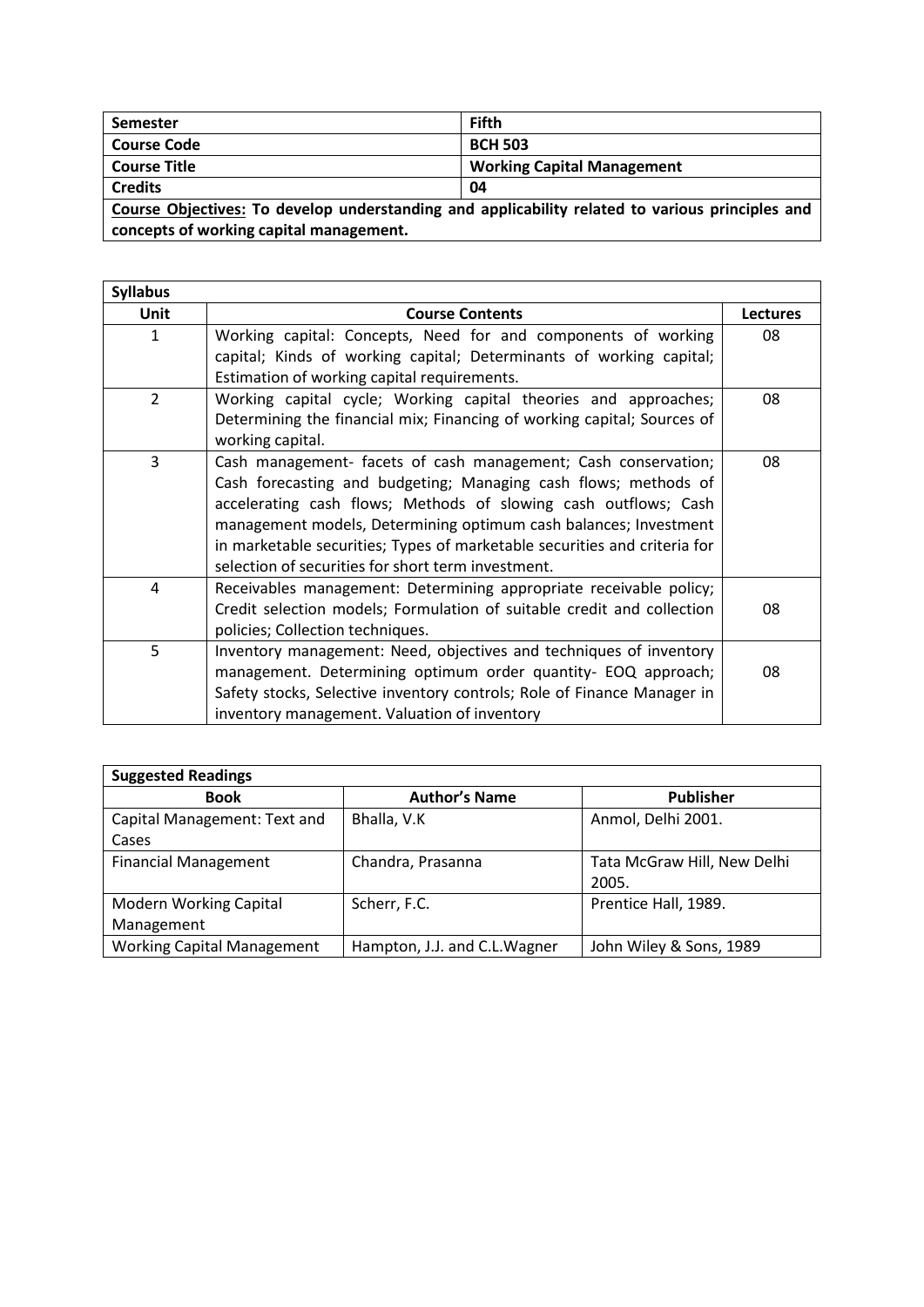| <b>Semester</b>                                                                                 | <b>Fifth</b>                               |  |
|-------------------------------------------------------------------------------------------------|--------------------------------------------|--|
| <b>Course Code</b>                                                                              | <b>BCH 504</b>                             |  |
| <b>Course Title</b>                                                                             | <b>Industrial Relations and Labour Law</b> |  |
| <b>Credits</b>                                                                                  | 04                                         |  |
| Course Objectives: An overview of the basic provisions of the laws concerning Factories, Wages, |                                            |  |
| <b>Bonus and Trade Union Act.</b>                                                               |                                            |  |

| <b>Syllabus</b> |                                                                                                                                                                                                                                                      |                 |
|-----------------|------------------------------------------------------------------------------------------------------------------------------------------------------------------------------------------------------------------------------------------------------|-----------------|
| Unit            | <b>Course Contents</b>                                                                                                                                                                                                                               | <b>Lectures</b> |
| 1               | Introduction: Meaning, Nature, Objective and Significance of Industrial<br>Relation, Approaches to the study of Industrial Relation, Causes and<br>Effects of Poor Industrial Relation, Suggestion to improve Industrial<br>Relations.               | 08              |
| $\mathcal{P}$   | Growth of Trade Unionism: Trade Union Theories, Need, Objectives and<br>Functions of Trade Union, Historical Development of Trade Unions in<br>India, Obstacles in the Growth of Strong Trade Unionism, Salient<br>Features of Trade Union Act, 1926 | 08              |
| 3               | Industrial Disputes: Meaning, Forms, Causes and Consequences of<br>Industrial Disputes, Industrial Disputes Act, 1948.                                                                                                                               | 08              |
| 4               | Collective Bargaining: Concept, Significance and Types of Collective<br>Bargaining, Conditions for Collective Bargaining, Factors Influencing<br>Collective Bargaining, Collective Bargaining in India.                                              | 06              |
| 5               | Labour Laws: Salient Features of Factories Act, 1948; Payment of Wages<br>Act, 1936; Minimum Wages Act, 1948.                                                                                                                                        | 10              |

| <b>Suggested Readings</b> |                      |                              |
|---------------------------|----------------------|------------------------------|
| <b>Book</b>               | <b>Author's Name</b> | Publisher                    |
| Industrial Law            | N. D. Kapoor         | <b>Sultan Chand and Sons</b> |
| Labour Laws               | Kulshrestha          | Uppal Pub House              |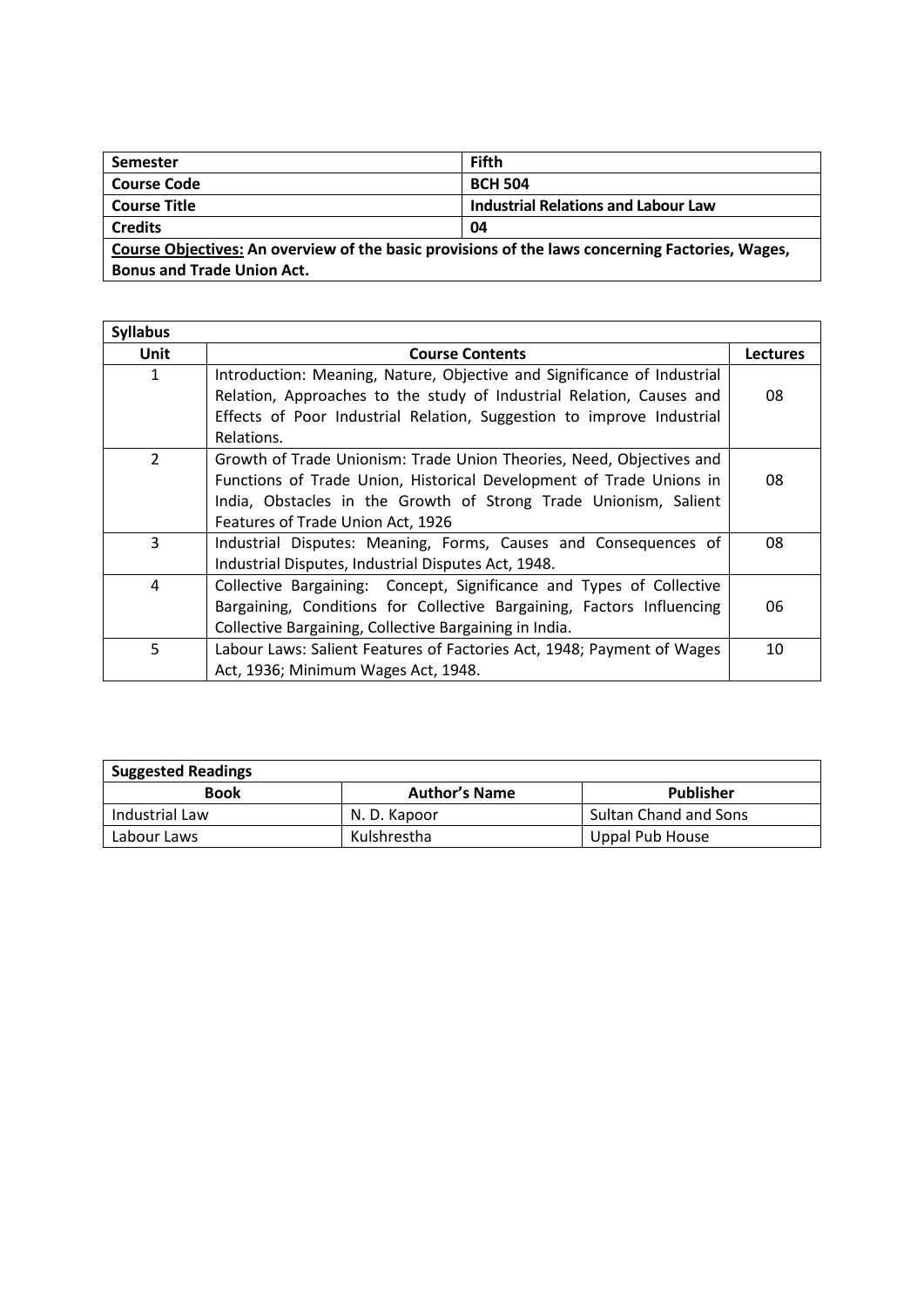| <b>Semester</b>                                                                                   | <b>Fifth</b>                          |  |
|---------------------------------------------------------------------------------------------------|---------------------------------------|--|
| <b>Course Code</b>                                                                                | <b>BCH 505</b>                        |  |
| <b>Course Title</b>                                                                               | <b>Audit Technique and Procedures</b> |  |
| <b>Credits</b>                                                                                    | 04                                    |  |
| Course Objectives: The course aims at familiarization the students with the various principles of |                                       |  |
| Auditing.                                                                                         |                                       |  |

| <b>Syllabus</b> |                                                                                |                 |
|-----------------|--------------------------------------------------------------------------------|-----------------|
| <b>Unit</b>     | <b>Course Contents</b>                                                         | <b>Lectures</b> |
| 1               | Introduction: Definition and Objectives of Auditing, Classification of Audit,  |                 |
|                 | Preparation Before the Commencement of New Audit, Audit Note Book and          | 08              |
|                 | Audit Working Papers, Basic Principles Governing an Audit.                     |                 |
| $\overline{2}$  | Vouching: Concept, Objectives and Importance of Vouching, Vouchers and         |                 |
|                 | Points to be Noted Therein, Vouching of Cash Receipts and Cash Payment         | 08              |
|                 | Transactions, Vouching of Purchase Book and Purchase Return Book, Sales        |                 |
|                 | <b>Book and Sales Return Book</b>                                              |                 |
| 3               | Verification and Valuation of Assets: Meaning, Rationale, General Principles   |                 |
|                 | of Verification and Valuation, Distinction Between Verification and            |                 |
|                 | Valuation, Auditor's Position as Regards Valuation of Assets, Verification and | 08              |
|                 | Valuation of Fixed Assets, Current Assets and Investments.                     |                 |
| 4               | Auditor: Appointment, Qualifications,<br>Disqualifications,<br>Company         |                 |
|                 | Remuneration and Removal of a Company Auditor, Rights, Duties and              | 08              |
|                 | Liabilities of an Auditor - Legal Provisions under the Companies Act and       |                 |
|                 | under the Decisions of Legal Cases.                                            |                 |
| 5               | Audit Report: Meaning, Scope, Contents and Importance of Audit Report,         |                 |
|                 | Essentials of Good Audit Report, Types of Audit Report, Audit Report and       | 08              |
|                 | Audit Certificate, Consideration for making Qualification in Audit Reports,    |                 |
|                 | Specimen of Audit Reports.                                                     |                 |

| <b>Suggested Readings</b>       |                      |                                |  |
|---------------------------------|----------------------|--------------------------------|--|
| <b>Book</b>                     | <b>Author's Name</b> | Publisher                      |  |
| Auditing                        | P Parthasarthy       | Vrinda Publications Pvt. Ltd.  |  |
| <b>Fundamentals of Auditing</b> | S K Basu             | <b>Pearson Education India</b> |  |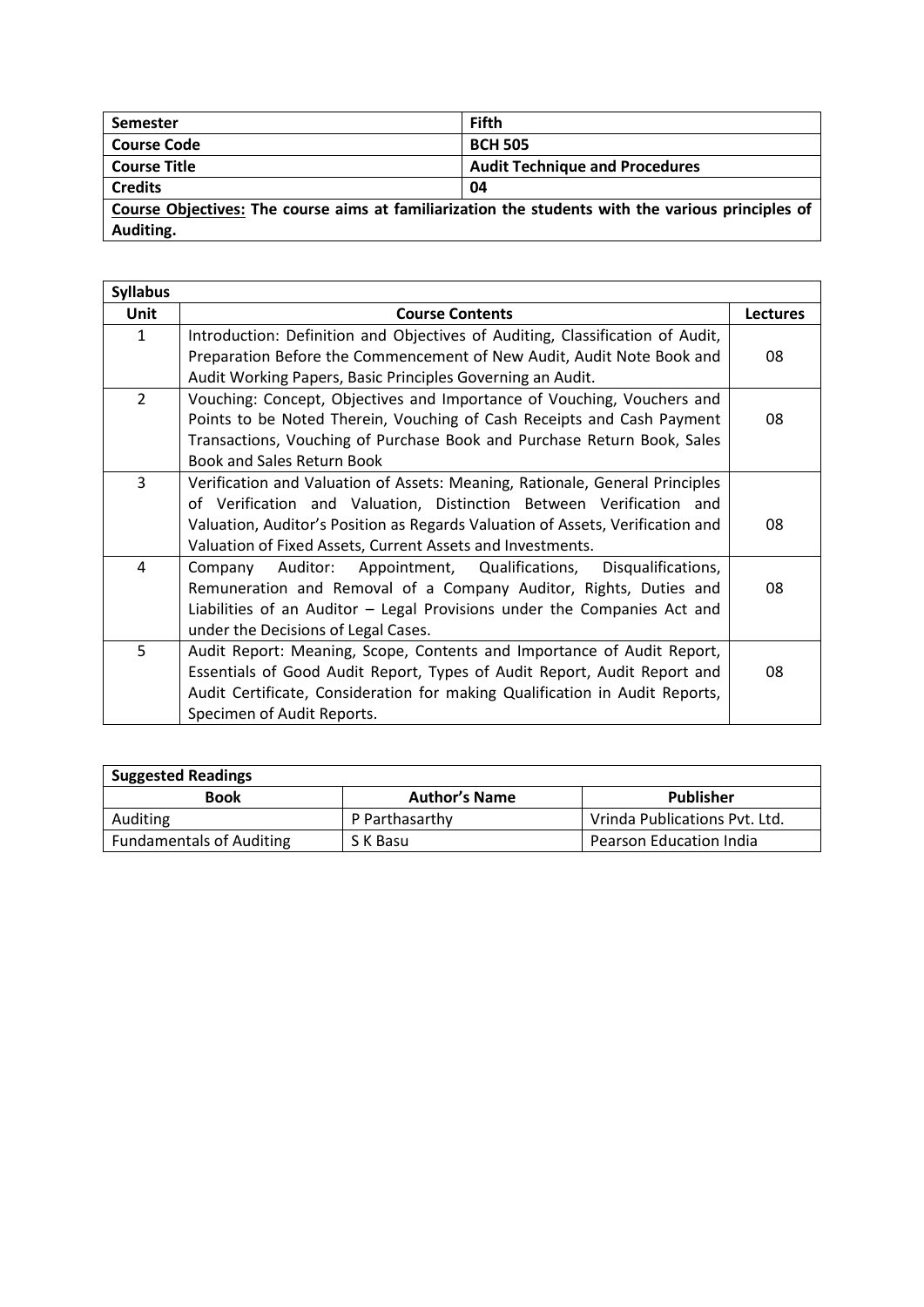| <b>Semester</b>                                                                                 | <b>Fifth</b>                  |  |
|-------------------------------------------------------------------------------------------------|-------------------------------|--|
| <b>Course Code</b>                                                                              | <b>BAC 507</b>                |  |
| <b>Course Title</b>                                                                             | <b>Performance Management</b> |  |
| <b>Credits</b>                                                                                  | 02                            |  |
| Course Objectives: The objective of the course is to acquaint students with basic practices and |                               |  |
| skills enhancing performance levels.                                                            |                               |  |

| <b>Syllabus</b> |                                                                                                                                                                                                                                                                                                                                                                                                   |                 |
|-----------------|---------------------------------------------------------------------------------------------------------------------------------------------------------------------------------------------------------------------------------------------------------------------------------------------------------------------------------------------------------------------------------------------------|-----------------|
| Unit            | <b>Course Contents</b>                                                                                                                                                                                                                                                                                                                                                                            | <b>Lectures</b> |
| $\mathbf{1}$    | Introduction to Performance Management System: Definition,<br>concerns and scope - Historical developments in Performance<br>Management - Performance appraisal Vs. performance management -<br>performance management Vs. Human resource management -<br>processes for managing performance - Essence and Implications of<br>Performance Management-critical appraisal                           | 04              |
| $\overline{2}$  | Performance Management Process: Performance planning Setting                                                                                                                                                                                                                                                                                                                                      |                 |
|                 | objectives - Organizational and individual performance plans -<br>Components of Manager's performance and development plan - setting<br>mutual expectations and performance criteria.                                                                                                                                                                                                             | 04              |
| 3               | Implementing Performance Management: Strategies for effective<br>implementation of performance management-Top Management<br>agreement commitment and leadership, Building Performance oriented<br>Work culture. Factors affecting effective use of performance<br>management-Corporate culture, alignment, Review and update                                                                      | 04              |
| 4               | Reward for Performance: Reward System, Components of Reward<br>System, Objective of Reward System, Linkage of performance<br>management to reward and compensation System Performance<br>Management Pitfalls and Remedies, Recognizing the problems and<br>Pitfalls, Limitations, Shortcoming or efficiencies of performance appraisal,<br>Guideline for performance appraisal and good practices | 04              |
| 5               | Ethics in Performance Management: Ethical Performance<br>Management Defined, Objectives and Significance of Ethics in<br>performance Management, Ethical issues and dilemmas in Performance<br>Management, Ethical Strategies in Performance management,<br>Performance Management in Multinational Corporations                                                                                  | 04              |

| <b>Suggested Readings</b> |                      |                  |
|---------------------------|----------------------|------------------|
| Book                      | <b>Author's Name</b> | <b>Publisher</b> |
| Performance Management    | A.S. Kolhi & T. Deb, |                  |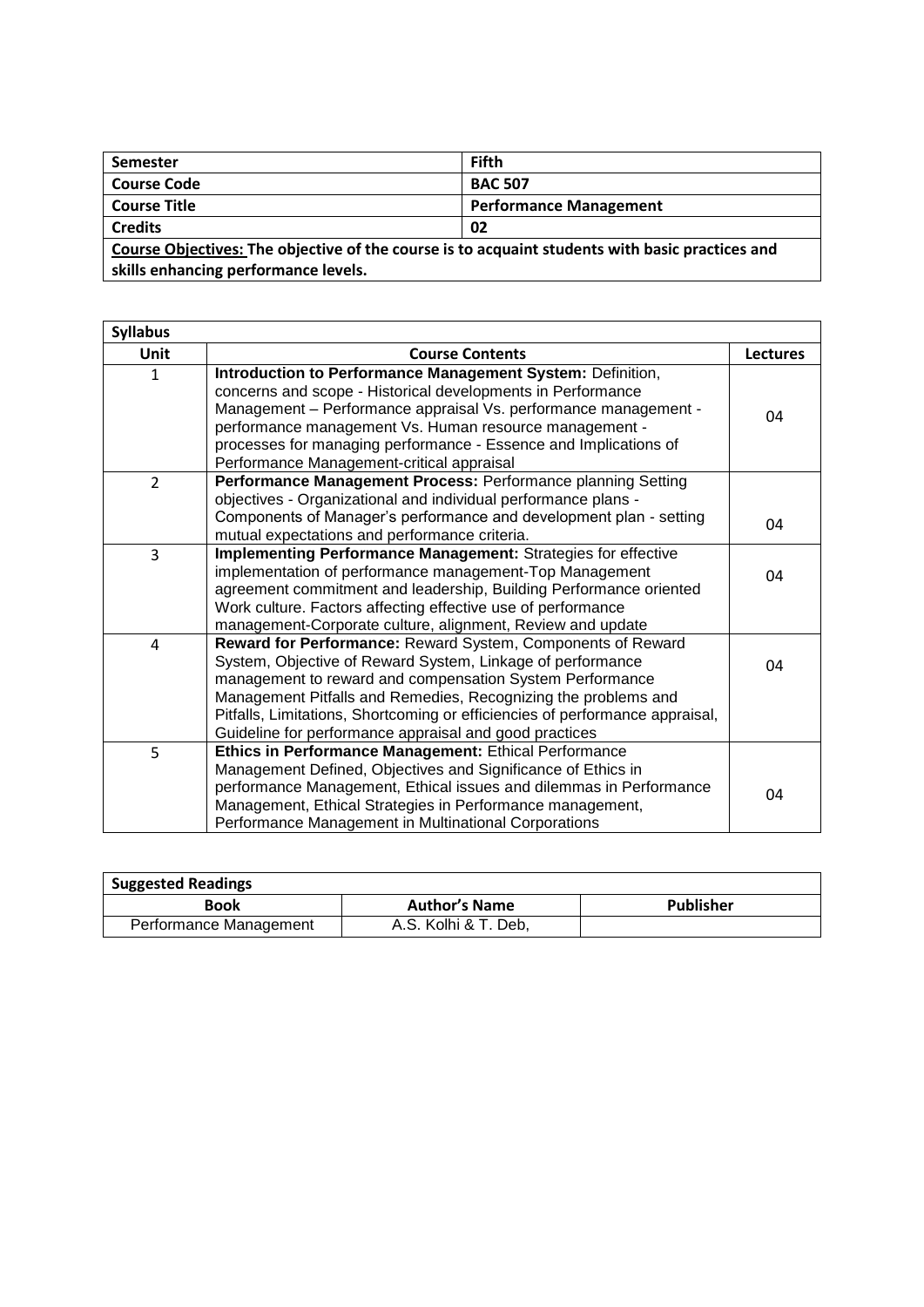| Semester                                                                                        | <b>Sixth</b>             |  |
|-------------------------------------------------------------------------------------------------|--------------------------|--|
| <b>Course Code</b>                                                                              | <b>BCH 601</b>           |  |
| <b>Course Title</b>                                                                             | <b>Indirect Tax Laws</b> |  |
| <b>Credits</b>                                                                                  | 04                       |  |
| Course Objectives: The objective of the course is to acquaint students with basic practices and |                          |  |
| rules of indirect taxation.                                                                     |                          |  |

| <b>Syllabus</b> |                                                                               |          |
|-----------------|-------------------------------------------------------------------------------|----------|
| Unit            | <b>Course Contents</b>                                                        | Lectures |
| $\mathbf{1}$    | Introduction to Indirect Taxes: Meaning, Characteristics and Features of      |          |
|                 | Indirect Tax, Advantages and Disadvantages of Indirect Tax, Constitution      |          |
|                 | of India and Indirect Tax, Types of Indirect Taxes- A brief introduction of   | 08       |
|                 | Central Excise Act, 1944, Customs Duty Act, 1962, Central Sales Tax Act,      |          |
|                 | 1956, VAT and Service Tax.                                                    |          |
| $\overline{2}$  | Central Excise Act, 1944: Important Definitions, Nature and Scope of          |          |
|                 | Excise Duty, Classification and valuation of Excisable Goods, Procedure       |          |
|                 | of Registration, Assessment, Clearance of Excisable Goods, Exemption to       | 08       |
|                 | Small Scale Industries under the Act, Calculation of Excise Duty, CENVAT,     |          |
|                 | Administrative set up of Excise Duty.                                         |          |
| $\overline{3}$  | Customs Duty Act, 1962: Important Definitions, Prohibition<br>of              |          |
|                 | Importation and Exportation of Goods, Valuation for Customs Duty,             | 08       |
|                 | Import-Export Procedure, Export Promotion Schemes, Customs Duty               |          |
|                 | Authorities and their Powers, Penalties and Prosecutions.                     |          |
| 4               | Central Sales Tax Act, 1956: Important Definitions, Inter-State Sale, Sales   |          |
|                 | Tax Liability, Declared Goods, Procedure of Registration, Computation of      | 08       |
|                 | Tax, Procedure of Assessment, Penalties and Prosecution.                      |          |
| 5               | lient features of Service Tax, Valuation of Taxable Services, Exemptions,     |          |
|                 | Exceptions to Exemptions, Scope and Future, Registration, Import and          | 08       |
|                 | Export of Services, Classification of Services, Filling of Return and Appeal. |          |

| <b>Suggested Readings</b> |                             |                                          |  |
|---------------------------|-----------------------------|------------------------------------------|--|
| <b>Book</b>               | <b>Author's Name</b>        | <b>Publisher</b>                         |  |
| Income Tax                | Girish Ahuja                | Bharat Law House, Delhi; 2014<br>edition |  |
| Income Tax                | <b>B</b> B Lal              | Pearson Education India, 2010            |  |
| Income Tax                | Singhania                   | Taxmann; Forty Ninth edition             |  |
| Income Tax                | S P Goyal                   | Sahitya Bhawan Publications              |  |
| Income Tax                | H C Mehrotra and S.C. Gupta | Sahitya Bhawan Publications              |  |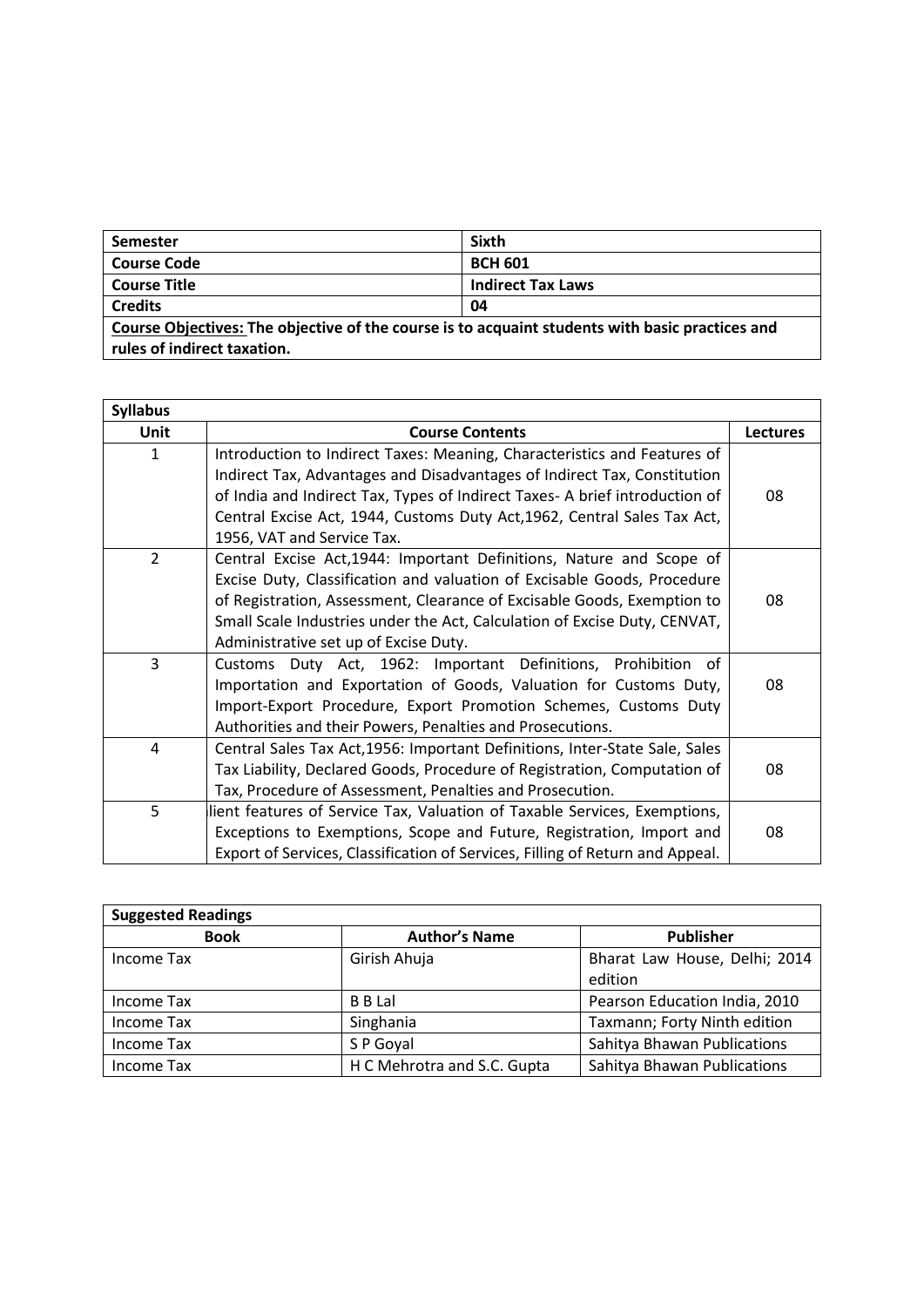| Semester                                                                                     | Sixth                         |  |
|----------------------------------------------------------------------------------------------|-------------------------------|--|
| <b>Course Code</b>                                                                           | <b>BCH 602</b>                |  |
| <b>Course Title</b>                                                                          | <b>Management of Services</b> |  |
| <b>Credits</b>                                                                               | 04                            |  |
| Course Objectives: To understand the basics of service industry and its economic importance. |                               |  |

| <b>Syllabus</b> |                                                                                |                 |
|-----------------|--------------------------------------------------------------------------------|-----------------|
| <b>Unit</b>     | <b>Course Contents</b>                                                         | <b>Lectures</b> |
| 1               | Management, Meaning and characteristics of<br>Introduction to Service          |                 |
|                 | services; reasons for growth in schemes economy; need to study service         |                 |
|                 | organisations; marketing approaches to services, contribution of service       | 08              |
|                 | sector in Indian economy.                                                      |                 |
| $\overline{2}$  | Framework for Studying Service Marketing, Status of marketing in service       |                 |
|                 | sector; marketing strategy and marketing mix in services; services product     |                 |
|                 | planning and development; the customer experience.                             | 08              |
| 3               | Tools for Marketers of Services, Creating and delivering services; costing and |                 |
|                 | pricing services; communicating and promoting services; improving services     | 08              |
|                 | quality and productivity.                                                      |                 |
| 4               | Understanding Specific Services: Marketing banking service, tourism services,  |                 |
|                 | consulting service and insurance services.                                     | 08              |
| 5               | Trends in Management of Service Organisations, Consumer evaluation             |                 |
|                 | process in services; managing the service quality; building a customer         | 08              |
|                 | oriented organisation; advertising strategies for services firms.              |                 |

| <b>Suggested Readings</b>                           |                      |                  |
|-----------------------------------------------------|----------------------|------------------|
| <b>Book</b>                                         | <b>Author's Name</b> | Publisher        |
| <b>Financial Markets and</b><br><b>Institutions</b> | Dr. S. Gurusamy      | Tata McGraw Hill |
|                                                     |                      |                  |
| The Indian Financial System                         | Dr. Bharti Pathak    | Pearson          |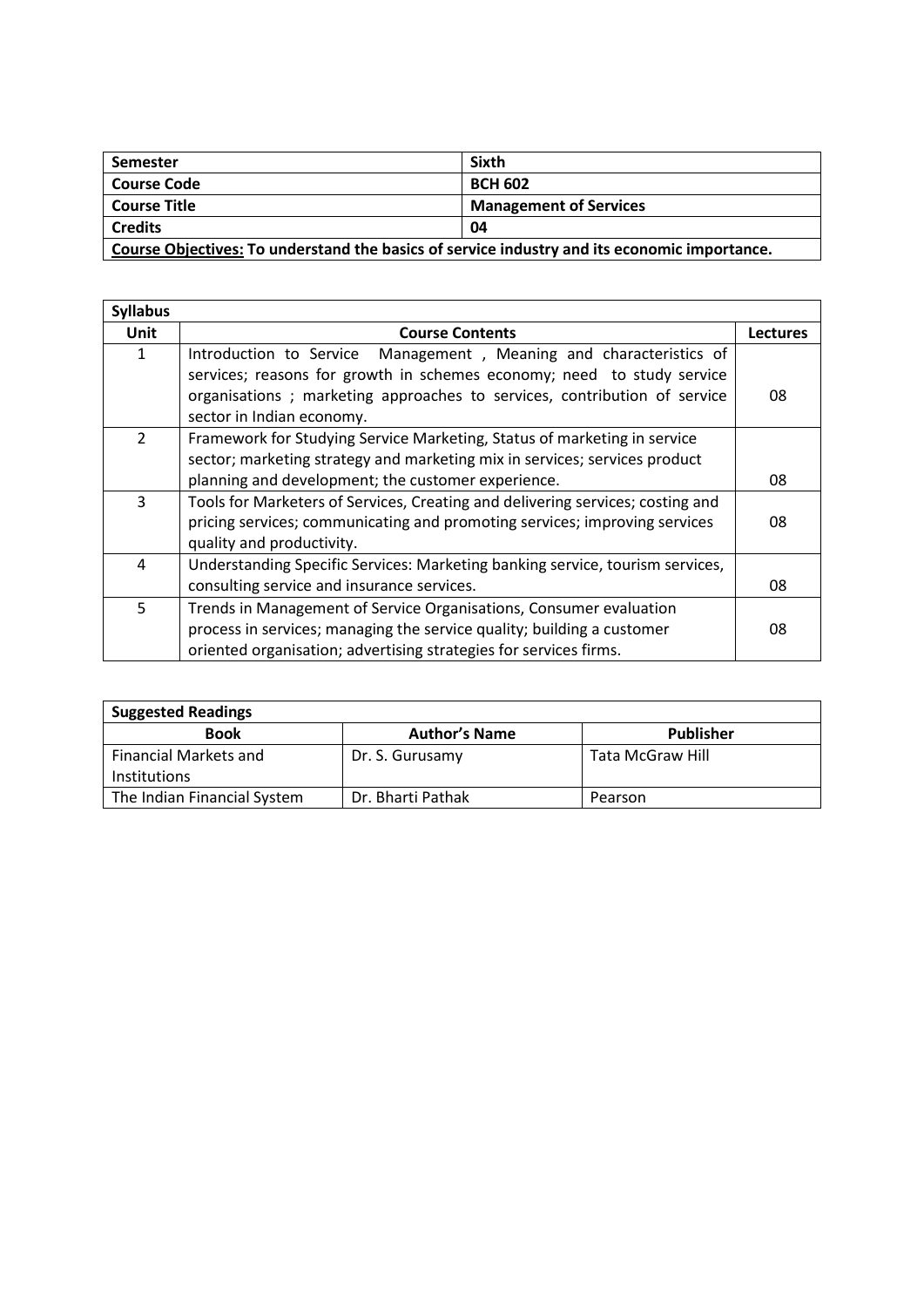| Semester                                                                                 | <b>Sixth</b>             |  |
|------------------------------------------------------------------------------------------|--------------------------|--|
| <b>Course Code</b>                                                                       | <b>BCH 603</b>           |  |
| <b>Course Title</b>                                                                      | <b>Retail Management</b> |  |
| <b>Credits</b>                                                                           | 04                       |  |
| Course Objectives: To understand the concept, process and management of retail business. |                          |  |

| <b>Syllabus</b> |                                                                                                                                                                                                                                                                                                                                                                                                                                                    |                 |
|-----------------|----------------------------------------------------------------------------------------------------------------------------------------------------------------------------------------------------------------------------------------------------------------------------------------------------------------------------------------------------------------------------------------------------------------------------------------------------|-----------------|
| Unit            | <b>Course Contents</b>                                                                                                                                                                                                                                                                                                                                                                                                                             | <b>Lectures</b> |
| $\mathbf{1}$    | Retailing And Retailers, Place Of Retailing In Marketing Mix, Retailing<br>Economical And Social Importance, Value Added By Retailing Economic<br>Justification, Size Of Retail Market, Operating Expenses And Profits.<br>Retailing in India. Classifying Retail Firms: Firm Of Ownership,<br>Operational Structure, Service And Price Orientation, Merchandise<br>Offering.                                                                      | 08              |
| $\overline{2}$  | Type of Merchandiser, Single Line Store, General Store, Variety Store,<br>Departmental Store, Supermarket, Superstore, Combination Store,<br>Hypermarket, Discount Store, Warehouse Showroom, Catalogue Storing,<br>In Home Retailing, Telephone Retailing, Catalogue Retailing,<br>Direct Response Retailing, Wholesalers-Sponsored, Voluntary<br>Chain, Retailers -Sponsored Cooperative Chain, Manufacturers -<br>Sponsored Franchising System. | 10              |
| 3               | Perspective, International<br>Growth<br>Retail<br><b>Expansion-</b><br>Strategy,<br>Understanding the Retail Customer, Store Locations                                                                                                                                                                                                                                                                                                             | 08              |
| $\overline{4}$  | Target Market Selection, Merchandise, Merchandise Planning and<br>Management, Merchandise Buying, Retail Pricing and Merchandise<br>Performance. Location, Size, Store Image, Design, Layout and Shop<br>Design, In Store Promotion, Credit and Collections, Front Office<br>Management: Personnel-Selection, Recruitment and Motivation.                                                                                                          | 08              |
| 5               | Retail Marketing Communication, Servicing the Retail Customer, Supply<br>Chain Management. Growth of Shopping Malls, Factory Outlet, Discount<br>And Discount Malls, Power Retailer, Increasing Power Of Retailer Brand<br>V/S Manufacturer Brand, Green Retailing, e-Tailing, ethical and legal<br>issues in retailing.                                                                                                                           | 06              |

| <b>Suggested Readings</b>          |                      |                          |
|------------------------------------|----------------------|--------------------------|
| <b>Book</b>                        | <b>Author's Name</b> | Publisher                |
| <b>Retail Marketing Management</b> | David Gilbert        | Pearson India            |
| <b>Retailing Management</b>        | Pradhan Swapna       | <b>TMH Publications,</b> |
| Text & Cases, 2000                 |                      |                          |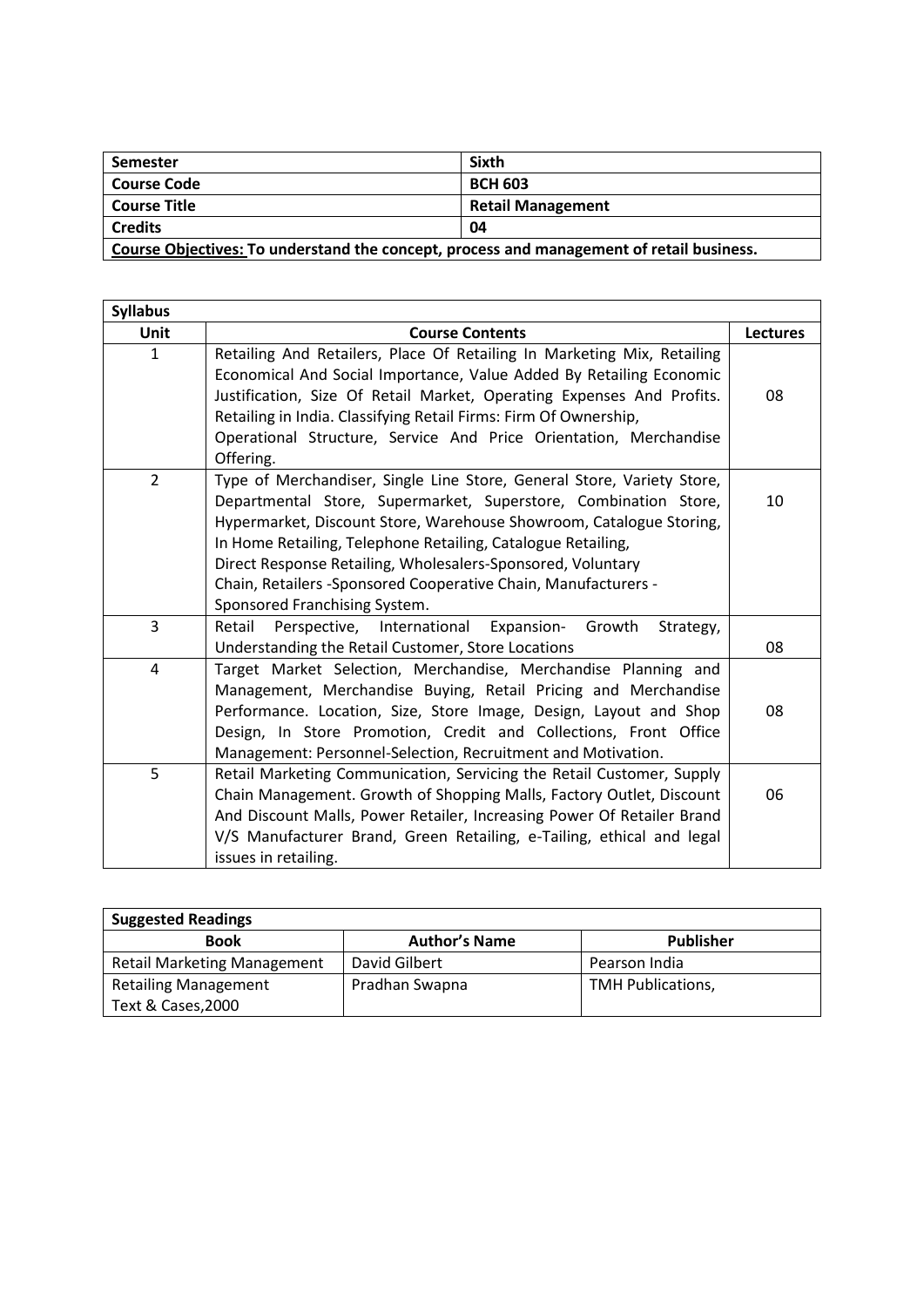| <b>Semester</b>                                                                           | <b>Sixth</b>                |
|-------------------------------------------------------------------------------------------|-----------------------------|
| <b>Course Code</b>                                                                        | <b>BCH 604</b>              |
| <b>Course Title</b>                                                                       | <b>Corporate Governance</b> |
| <b>Credits</b>                                                                            | 04                          |
| Course Objectives: To facilitate the students to have knowledge of the need for corporate |                             |
| governance                                                                                |                             |

| <b>Syllabus</b> |                                                                      |                 |
|-----------------|----------------------------------------------------------------------|-----------------|
| Unit            | <b>Course Contents</b>                                               | <b>Lectures</b> |
|                 | Evolution: Meaning of Corporate Governance, Corporate Governance     |                 |
|                 | systems: obligations to society, investors, employees, customers and |                 |
|                 | managerial obligation. History of Corporate Governance.              | 08              |
| $\overline{2}$  | CG committees and guidelines: working group on Company's Act 1996:   |                 |
|                 | Naresh Chandra Committee report Narayana murthy Committee report -   | 10              |
|                 | Irani Committee report.                                              |                 |
| 3               | Rights and privileges of shareholders: shareholder protection        |                 |
|                 | Grievance redressal process - investor problems and protection.      | 08              |
| 4               | Corporate Governance Mechanism: Anglo - American Model, German       |                 |
|                 | Model, Japanese Model, Indian Model, OECD, emphasis on Corporate     |                 |
|                 | governance, Ethics and Governance, Process and Corporate Governance  | 08              |
|                 | (Transparency Accountability and Empowerment)                        |                 |
| 5               | Globalisation and Corporate Governance- Emerging Trends in Corporate |                 |
|                 | Governance.                                                          | 06              |

| <b>Suggested Readings</b>          |                      |                          |  |
|------------------------------------|----------------------|--------------------------|--|
| <b>Book</b>                        | <b>Author's Name</b> | <b>Publisher</b>         |  |
| <b>Retail Marketing Management</b> | David Gilbert        | Pearson India            |  |
| <b>Retailing Management</b>        | Pradhan Swapna       | <b>TMH Publications,</b> |  |
| Text & Cases, 2000                 |                      |                          |  |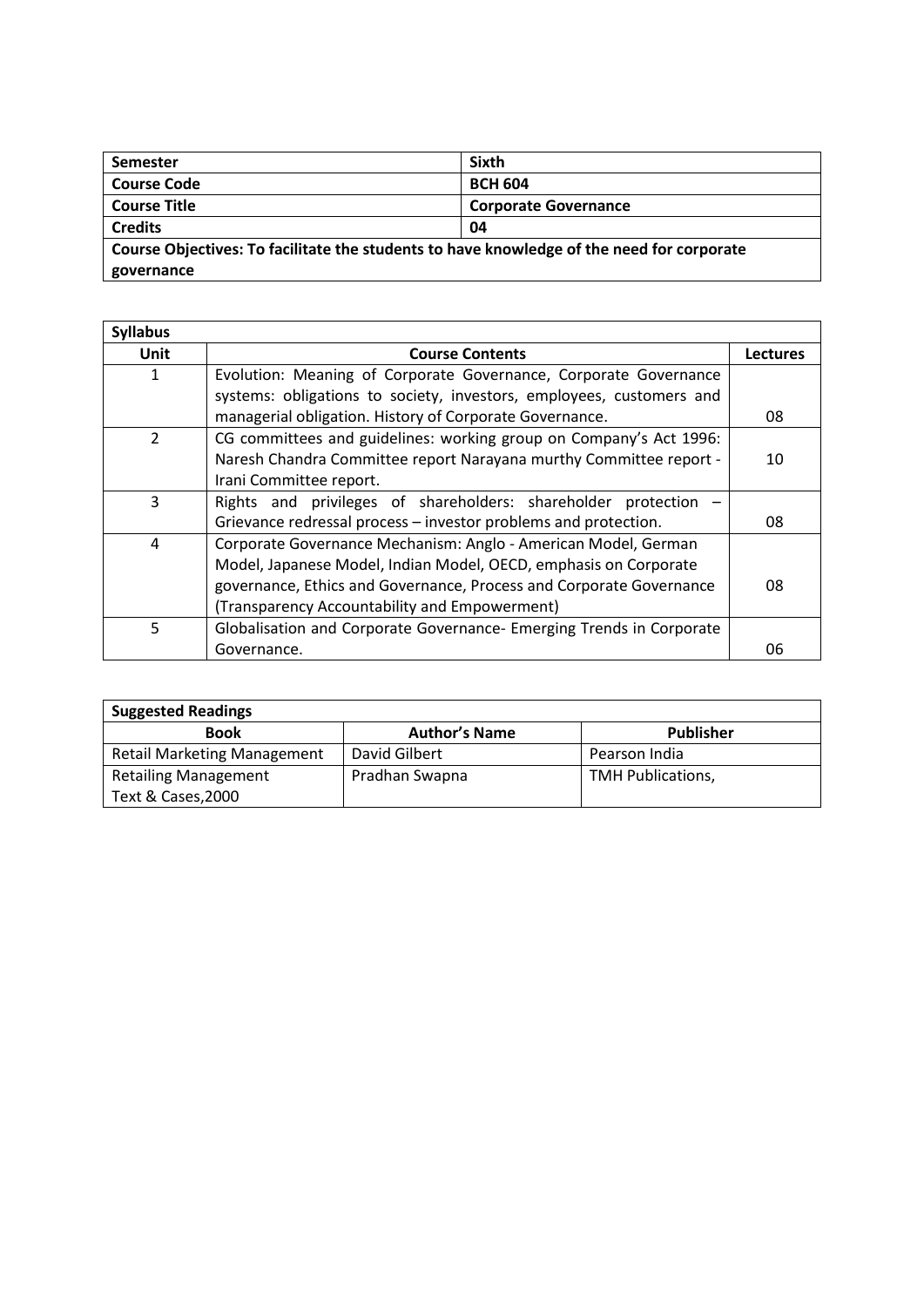| <b>Semester</b>                                                                            | <b>Sixth</b>                               |  |
|--------------------------------------------------------------------------------------------|--------------------------------------------|--|
| <b>Course Code</b>                                                                         | <b>BCH 605</b>                             |  |
| <b>Course Title</b>                                                                        | Security analysis and portfolio management |  |
| <b>Credits</b>                                                                             | 04                                         |  |
| Course Objectives: To provide in depth understanding of the investment decision making and |                                            |  |
| portfolio management with reference to the corporate entity.                               |                                            |  |

| <b>Syllabus</b> |                                                                                                                                                                                                                                                   |                 |
|-----------------|---------------------------------------------------------------------------------------------------------------------------------------------------------------------------------------------------------------------------------------------------|-----------------|
| Unit            | <b>Course Contents</b>                                                                                                                                                                                                                            | <b>Lectures</b> |
| 1               | Investment: Meaning, concepts of Investment, Goals of Investment,<br>types of investment. Mutual Funds: objectives, merits and types of<br>mutual funds, Institutional investment.                                                                | 08              |
| $\mathcal{P}$   | Concept of Hedging, Comparison of investment, Speculation, gambling<br>and hedging, approaches to investment analysis: economic analysis,<br>industry analysis, company analysis and Practical Problems based on<br>Profitability (EPS) Analysis. | 08              |
| 3               | Need for portfolio management, goals of portfolio management, types<br>of portfolio, Portfolio construction, efficient portfolio.                                                                                                                 | 08              |
| 4               | Evaluation of Portfolio Performance: Sharpe Model, Trynor's Model,<br>Jensen's Model, Portfolio Revision.                                                                                                                                         | 08              |
| 5               | Risk Analysis, types of risks, computation of Standard Deviation, Beta,<br>Capital asset Pricing model and its application and limitations, Security<br>Market Line, SML vs. CAPM.                                                                | 08              |

| <b>Suggested Readings</b>                       |                      |                                |  |
|-------------------------------------------------|----------------------|--------------------------------|--|
| <b>Book</b>                                     | <b>Author's Name</b> | <b>Publisher</b>               |  |
| Investment analysis and<br>portfolio management | Prasanna Chandra     | McGraw-Hill                    |  |
| Security Analysis and portfolio<br>management   | Punithavathy Pandian | Vikas Publishing House Pvt Ltd |  |
| Security Analysis and portfolio<br>management   | Nagrajan & Jayabal   | New Age Publishers             |  |